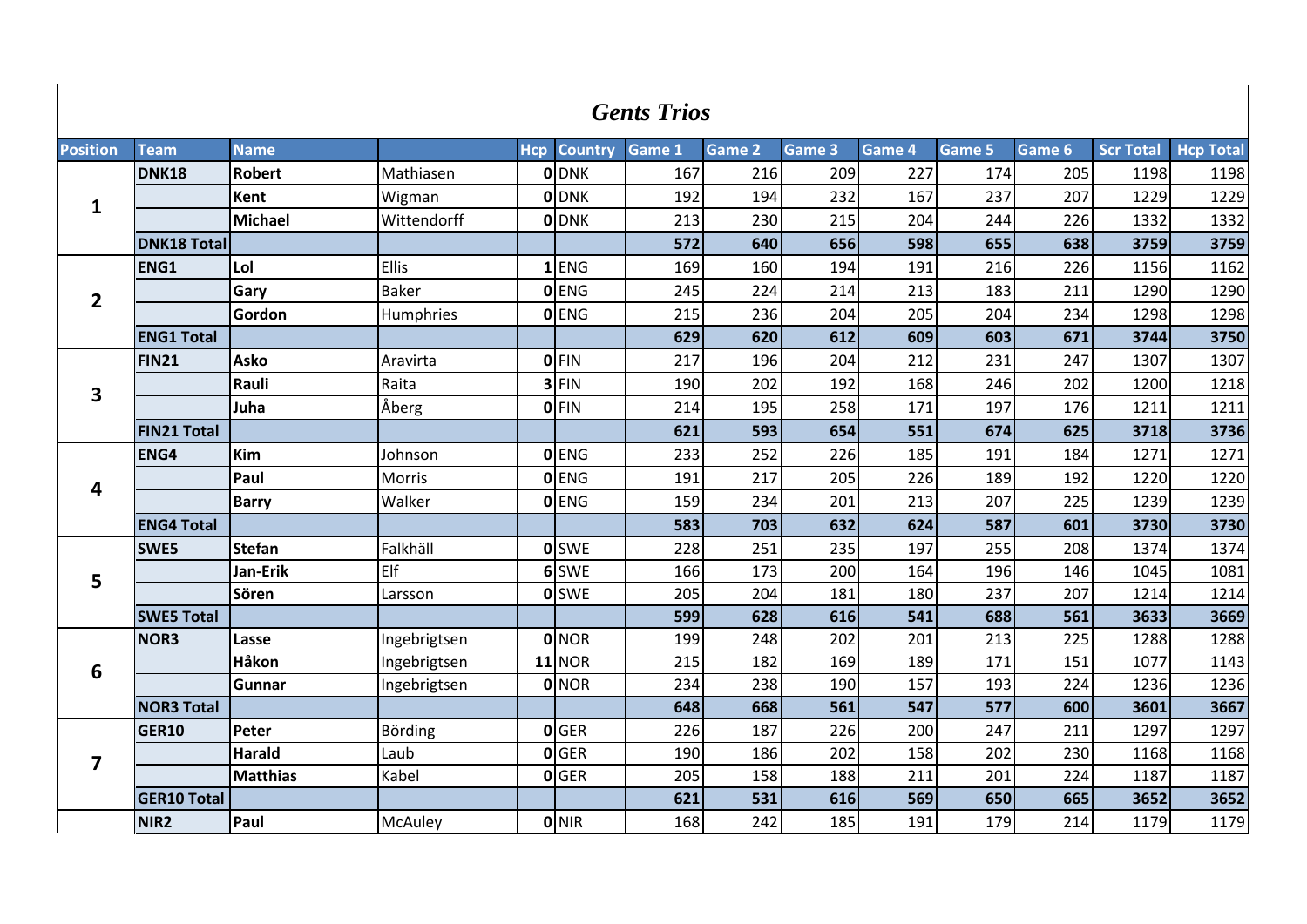| 8              |                    | <b>Kevin</b>     | Horton          | $0$ NIR      | 214 | 230 | 204 | 247 | 226 | 238 | 1359 | 1359 |
|----------------|--------------------|------------------|-----------------|--------------|-----|-----|-----|-----|-----|-----|------|------|
|                |                    | Tony             | O'Hare          | $0$ NIR      | 187 | 147 | 212 | 170 | 169 | 209 | 1094 | 1094 |
|                | <b>NIR2 Total</b>  |                  |                 |              | 569 | 619 | 601 | 608 | 574 | 661 | 3632 | 3632 |
|                | <b>FIN13</b>       | <b>Markku</b>    | Pennanen        | $7$ FIN      | 160 | 213 | 193 | 206 | 196 | 172 | 1140 | 1182 |
| 9              |                    | <b>Mikko</b>     | Isakow          | $5$ FIN      | 188 | 203 | 188 | 229 | 229 | 188 | 1225 | 1255 |
|                |                    | <b>Jussi</b>     | Paasonen        | $7$ FIN      | 180 | 216 | 210 | 155 | 173 | 215 | 1149 | 1191 |
|                | <b>FIN13 Total</b> |                  |                 |              | 528 | 632 | 591 | 590 | 598 | 575 | 3514 | 3628 |
|                | IRE6               | Ken              | Foley           | <b>O</b> IRE | 183 | 201 | 201 | 181 | 190 | 210 | 1166 | 1166 |
| 10             |                    | Philip           | Watts           | 0 IRE        | 175 | 144 | 237 | 233 | 192 | 186 | 1167 | 1167 |
|                |                    | Fergal           | McLoughlin      | <b>O</b> IRE | 186 | 256 | 213 | 181 | 223 | 202 | 1261 | 1261 |
|                | <b>IRE6 Total</b>  |                  |                 |              | 544 | 601 | 651 | 595 | 605 | 598 | 3594 | 3594 |
|                | ITA3               | Giuseppe         | Sciascia        | 0 ITA        | 190 | 237 | 268 | 193 | 158 | 210 | 1256 | 1256 |
| 11             |                    | Santo            | Provenzi        | $2$ ITA      | 247 | 173 | 172 | 204 | 163 | 193 | 1152 | 1164 |
|                |                    | Gabriele         | Benvenuti       | 0 ITA        | 179 | 196 | 183 | 204 | 183 | 209 | 1154 | 1154 |
|                | <b>ITA3 Total</b>  |                  |                 |              | 616 | 606 | 623 | 601 | 504 | 612 | 3562 | 3574 |
|                | ENG <sub>2</sub>   | Richard          | Hood            | <b>O</b> ENG | 224 | 239 | 183 | 210 | 158 | 169 | 1183 | 1183 |
| 12             |                    | lan              | <b>Buckland</b> | <b>OENG</b>  | 258 | 147 | 226 | 215 | 169 | 205 | 1220 | 1220 |
|                |                    | <b>Keith</b>     | Hodge           | 3 ENG        | 180 | 206 | 182 | 192 | 188 | 191 | 1139 | 1157 |
|                | <b>ENG2 Total</b>  |                  |                 |              | 662 | 592 | 591 | 617 | 515 | 565 | 3542 | 3560 |
|                | <b>FIN18</b>       | Jussi            | Domin           | $0$ FIN      | 160 | 204 | 211 | 170 | 138 | 203 | 1086 | 1086 |
| 13             |                    | <b>Ilkka</b>     | Saari           | <b>OFIN</b>  | 182 | 222 | 182 | 202 | 213 | 215 | 1216 | 1216 |
|                |                    | Esa              | Nieminen        | $0$ FIN      | 140 | 278 | 226 | 192 | 184 | 236 | 1256 | 1256 |
|                | <b>FIN18 Total</b> |                  |                 |              | 482 | 704 | 619 | 564 | 535 | 654 | 3558 | 3558 |
|                | <b>FRA13</b>       | <b>Michel</b>    | Mager           | $4$ FRA      | 162 | 211 | 185 | 148 | 220 | 168 | 1094 | 1118 |
| 14             |                    | Andre            | Bousquet        | $14$ FRA     | 196 | 188 | 203 | 202 | 179 | 190 | 1158 | 1242 |
|                |                    | Claude           | Vanbesien       | $2$ FRA      | 199 | 182 | 177 | 227 | 202 | 176 | 1163 | 1175 |
|                | <b>FRA13 Total</b> |                  |                 |              | 557 | 581 | 565 | 577 | 601 | 534 | 3415 | 3535 |
|                | FRA6               | <b>Yves</b>      | Strobbe         | 0 FRA        | 203 | 198 | 192 | 235 | 193 | 204 | 1225 | 1225 |
| 15             |                    | Frederic         | Goron           | $1$ FRA      | 217 | 184 | 226 | 211 | 178 | 210 | 1226 | 1232 |
|                |                    | Yvan             | Augustin        | 0 FRA        | 109 | 181 | 167 | 233 | 174 | 209 | 1073 | 1073 |
|                | <b>FRA6 Total</b>  |                  |                 |              | 529 | 563 | 585 | 679 | 545 | 623 | 3524 | 3530 |
|                | <b>RUS1</b>        | <b>Aleksandr</b> | Pashkovskii     | <b>O</b> RUS | 176 | 222 | 178 | 179 | 192 | 211 | 1158 | 1158 |
| 1 <sub>6</sub> |                    | Alekseiy         | Sidorov         | <b>O</b> RUS | 224 | 179 | 160 | 198 | 233 | 198 | 1192 | 1192 |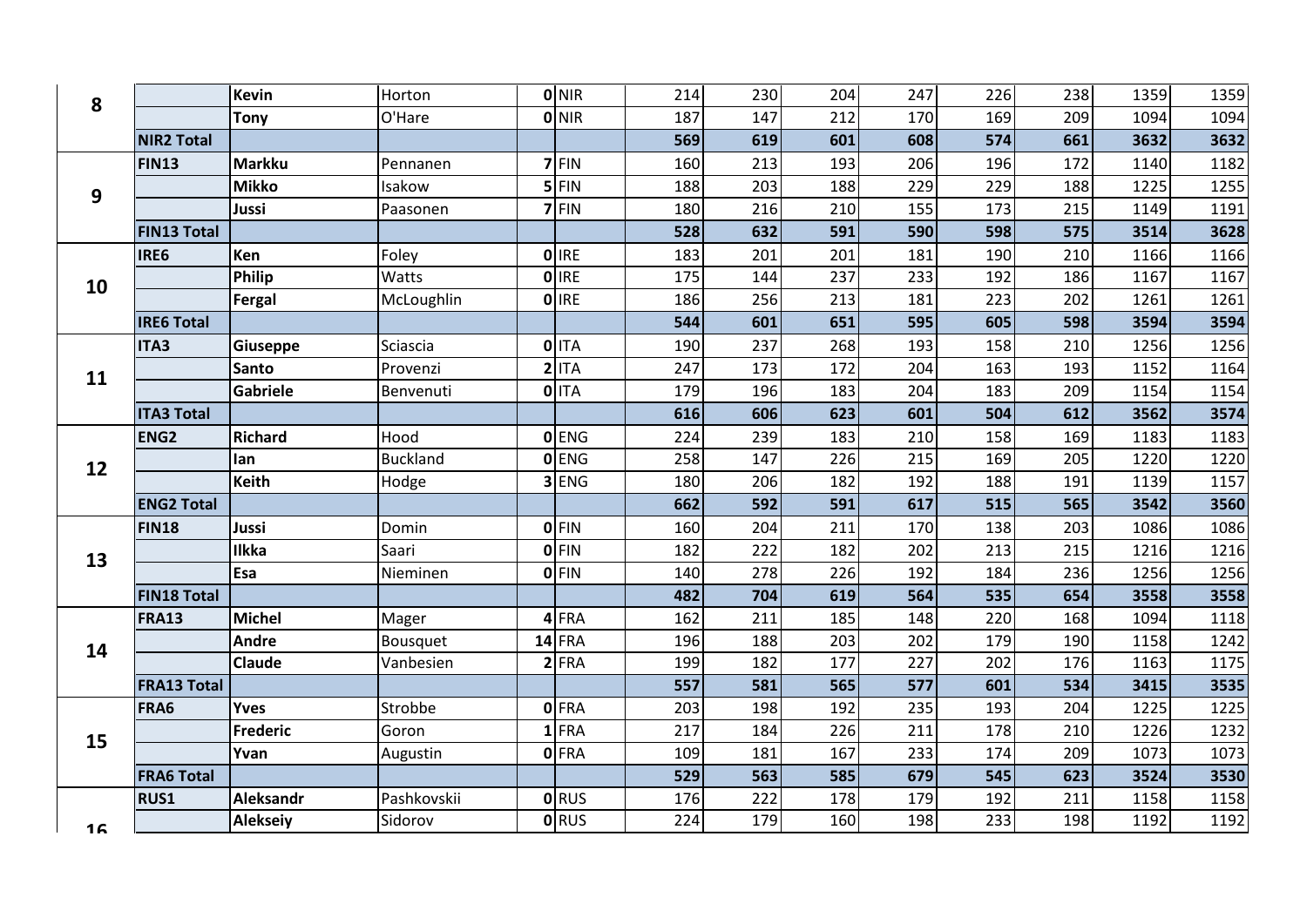| ᅩV |                    | <b>lurii</b>       | Sizov         | <b>ORUS</b>      | 192 | 191 | 216 | 225 | 157 | 194 | 1175 | 1175 |
|----|--------------------|--------------------|---------------|------------------|-----|-----|-----|-----|-----|-----|------|------|
|    | <b>RUS1 Total</b>  |                    |               |                  | 592 | 592 | 554 | 602 | 582 | 603 | 3525 | 3525 |
|    | DNK8               | Gert               | Nielsen       | <b>O</b> DNK     | 151 | 204 | 188 | 236 | 185 | 167 | 1131 | 1131 |
|    |                    | <b>Egon Jannik</b> | Sørensen      | <b>O</b> DNK     | 190 | 228 | 183 | 207 | 211 | 157 | 1176 | 1176 |
| 17 |                    | John               | Guldbæk       | <b>ODNK</b>      | 232 | 204 | 192 | 205 | 198 | 185 | 1216 | 1216 |
|    | <b>DNK8 Total</b>  |                    |               |                  | 573 | 636 | 563 | 648 | 594 | 509 | 3523 | 3523 |
|    | NOR <sub>28</sub>  | Anton              | Olstad        | 8 NOR            | 164 | 173 | 181 | 202 | 158 | 145 | 1023 | 1071 |
| 18 |                    | <b>Arne Svein</b>  | Strøm         | $7$ NOR          | 189 | 223 | 184 | 198 | 212 | 203 | 1209 | 1251 |
|    |                    | Ola                | Bjørtomt      | $10$ NOR         | 222 | 190 | 137 | 190 | 211 | 182 | 1132 | 1192 |
|    | <b>NOR28 Total</b> |                    |               |                  | 575 | 586 | 502 | 590 | 581 | 530 | 3364 | 3514 |
|    | <b>FIN23</b>       | Raimo              | Lamminpää     | $5$ FIN          | 194 | 171 | 202 | 192 | 177 | 220 | 1156 | 1186 |
| 19 |                    | Jarmo              | Tamminen      | <b>OFIN</b>      | 179 | 151 | 222 | 167 | 216 | 188 | 1123 | 1123 |
|    |                    | <b>Antero</b>      | Hytönen       | 0 FIN            | 164 | 232 | 187 | 179 | 233 | 191 | 1186 | 1186 |
|    | <b>FIN23 Total</b> |                    |               |                  | 537 | 554 | 611 | 538 | 626 | 599 | 3465 | 3495 |
|    | CZE1               | Ivan               | <b>Burian</b> | $O$ CZE          | 190 | 226 | 236 | 175 | 162 | 267 | 1256 | 1256 |
| 20 |                    | Jiří               | Hindrák       | O <sub>CZE</sub> | 212 | 163 | 228 | 199 | 205 | 194 | 1201 | 1201 |
|    |                    |                    | Vrážel        | $O$ CZE          | 172 | 194 | 168 | 160 | 134 | 203 | 1031 | 1031 |
|    | <b>CZE1 Total</b>  |                    |               |                  | 574 | 583 | 632 | 534 | 501 | 664 | 3488 | 3488 |
|    | FRA5               | Serge              | Orengo        | <b>O</b> FRA     | 211 | 182 | 181 | 192 | 205 | 185 | 1156 | 1156 |
| 21 |                    | Philippe           | Fouillet      | <b>O</b> FRA     | 180 | 172 | 188 | 188 | 199 | 187 | 1114 | 1114 |
|    |                    | <b>Alain</b>       | Muller        | <b>O</b> FRA     | 224 | 235 | 180 | 181 | 219 | 177 | 1216 | 1216 |
|    | <b>FRA5 Total</b>  |                    |               |                  | 615 | 589 | 549 | 561 | 623 | 549 | 3486 | 3486 |
|    | NOR30              | Ulf                | Moen          | 0 NOR            | 164 | 164 | 192 | 213 | 189 | 180 | 1102 | 1102 |
| 22 |                    | <b>Arnt</b>        | Kjesbu        | <b>O</b> NOR     | 172 | 164 | 215 | 193 | 204 | 205 | 1153 | 1153 |
|    |                    | <b>Svenn-Rune</b>  | Hansen        | 0 NOR            | 222 | 213 | 177 | 200 | 186 | 216 | 1214 | 1214 |
|    | <b>NOR30 Total</b> |                    |               |                  | 558 | 541 | 584 | 606 | 579 | 601 | 3469 | 3469 |
|    | NIR1               | Kenny              | Donnelly      | <b>O</b> NIR     | 191 | 216 | 247 | 176 | 204 | 155 | 1189 | 1189 |
| 23 |                    | Alan               | Smith         | $1$ NIR          | 185 | 193 | 200 | 202 | 188 | 205 | 1173 | 1179 |
|    |                    | Sam                | Hull          | $2$ NIR          | 211 | 145 | 176 | 205 | 185 | 156 | 1078 | 1090 |
|    | <b>NIR1 Total</b>  |                    |               |                  | 587 | 554 | 623 | 583 | 577 | 516 | 3440 | 3458 |
|    | <b>BEL5</b>        | Jean-Marie         | Schiepers     | $2$ BEL          | 213 | 162 | 186 | 198 | 226 | 220 | 1205 | 1217 |
| 24 |                    | <b>François</b>    | Tytgat        | $0$ BEL          | 145 | 193 | 168 | 191 | 190 | 160 | 1047 | 1047 |
|    |                    | Johan              | Gabriëls      | 5 BEL            | 146 | 214 | 199 | 195 | 196 | 202 | 1152 | 1182 |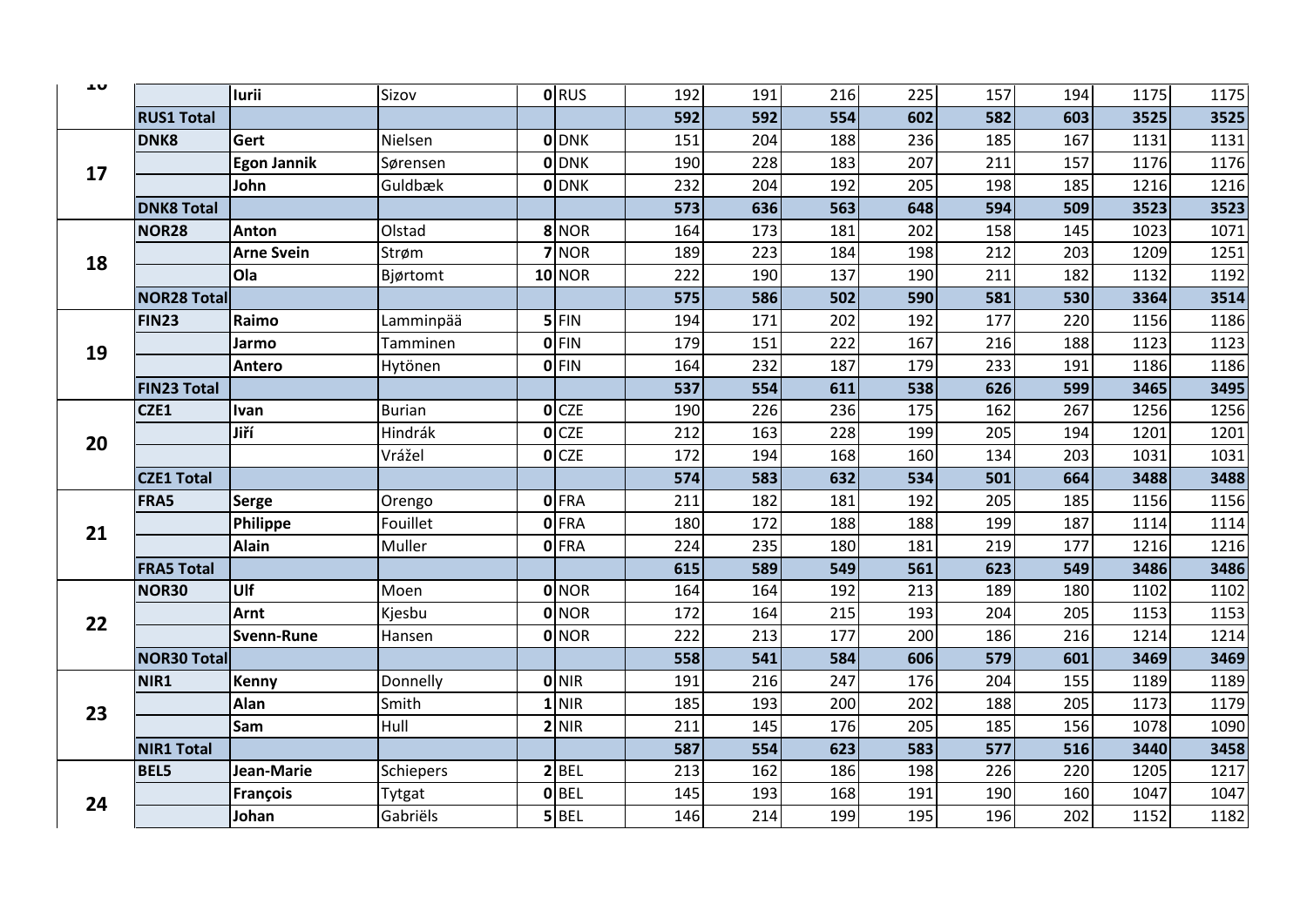|    | <b>BEL5 Total</b>  |                 |                 |              | 504 | 569 | 553 | 584 | 612 | 582 | 3404 | 3446 |
|----|--------------------|-----------------|-----------------|--------------|-----|-----|-----|-----|-----|-----|------|------|
|    |                    |                 |                 |              |     |     |     |     |     |     |      |      |
|    | NOR <sub>27</sub>  | Geir            | Karlsen         | 0 NOR        | 266 | 191 | 204 | 203 | 202 | 212 | 1278 | 1278 |
| 25 |                    | Håvard          | <b>Brandett</b> | $1$ NOR      | 166 | 175 | 158 | 150 | 237 | 163 | 1049 | 1055 |
|    |                    | Per Frode       | Sterud          | 0 NOR        | 177 | 182 | 213 | 172 | 177 | 190 | 1111 | 1111 |
|    | <b>NOR27 Total</b> |                 |                 |              | 609 | 548 | 575 | 525 | 616 | 565 | 3438 | 3444 |
|    | <b>ENG3</b>        | Gary            | Orton           | <b>O</b> ENG | 226 | 181 | 207 | 204 | 182 | 173 | 1173 | 1173 |
| 26 |                    | <b>Mike</b>     | Sykes           | 0 ENG        | 233 | 179 | 204 | 192 | 179 | 175 | 1162 | 1162 |
|    |                    | <b>Mark</b>     | <b>Wills</b>    | 0 ENG        | 193 | 137 | 246 | 188 | 166 | 176 | 1106 | 1106 |
|    | <b>ENG3 Total</b>  |                 |                 |              | 652 | 497 | 657 | 584 | 527 | 524 | 3441 | 3441 |
|    | GER6               | <b>Thorsten</b> | Filor           | 0 GER        | 244 | 187 | 216 | 200 | 213 | 181 | 1241 | 1241 |
| 27 |                    | <b>Stefan</b>   | Korol           | 0 GER        | 171 | 182 | 180 | 165 | 156 | 186 | 1040 | 1040 |
|    |                    | Hans            | Nietsch         | <b>O</b> GER | 187 | 164 | 195 | 224 | 183 | 204 | 1157 | 1157 |
|    | <b>GER6 Total</b>  |                 |                 |              | 602 | 533 | 591 | 589 | 552 | 571 | 3438 | 3438 |
|    | ITA4               | Giorgio         | Galluzzo        | 0 ITA        | 144 | 221 | 205 | 153 | 244 | 245 | 1212 | 1212 |
| 28 |                    | <b>Mario</b>    | Bernardini      | 0 ITA        | 216 | 188 | 157 | 173 | 172 | 173 | 1079 | 1079 |
|    |                    | Claudio         | Zucconi         | $1$ ITA      | 150 | 200 | 185 | 213 | 202 | 187 | 1137 | 1143 |
|    | <b>ITA4 Total</b>  |                 |                 |              | 510 | 609 | 547 | 539 | 618 | 605 | 3428 | 3434 |
|    | SWE <sub>2</sub>   | <b>Stefan</b>   | Söderlund       | <b>O</b> SWE | 192 | 211 | 194 | 173 | 183 | 170 | 1123 | 1123 |
| 29 |                    | <b>Staffan</b>  | Bergdahl        | <b>O</b> SWE | 169 | 168 | 227 | 156 | 233 | 221 | 1174 | 1174 |
|    |                    | Jan-Erik        | Brändström      | <b>O</b> SWE | 202 | 215 | 187 | 179 | 160 | 191 | 1134 | 1134 |
|    | <b>SWE2 Total</b>  |                 |                 |              | 563 | 594 | 608 | 508 | 576 | 582 | 3431 | 3431 |
|    | IRE1               | <b>Tom</b>      | <b>Byrne</b>    | 0 IRE        | 146 | 177 | 184 | 176 | 228 | 267 | 1178 | 1178 |
| 30 |                    | <b>Haulie</b>   | Storan          | <b>O</b> IRE | 206 | 220 | 200 | 183 | 193 | 214 | 1216 | 1216 |
|    |                    | Paolo           | Di Tofano       | 0 IRE        | 164 | 203 | 181 | 146 | 148 | 190 | 1032 | 1032 |
|    | <b>IRE1 Total</b>  |                 |                 |              | 516 | 600 | 565 | 505 | 569 | 671 | 3426 | 3426 |
|    | NOR <sub>2</sub>   | Petter          | Meland          | 0 NOR        | 178 | 201 | 183 | 188 | 195 | 170 | 1115 | 1115 |
|    |                    | <b>Noralf</b>   | Sneeggen        | 0 NOR        | 177 | 162 | 201 | 204 | 141 | 192 | 1077 | 1077 |
| 30 |                    | <b>Stig</b>     | Kleveland       | 0 NOR        | 236 | 185 | 201 | 194 | 217 | 201 | 1234 | 1234 |
|    | <b>NOR2 Total</b>  |                 |                 |              | 591 | 548 | 585 | 586 | 553 | 563 | 3426 | 3426 |
|    | NOR <sub>21</sub>  | <b>Frank</b>    | Tangen          | 0 NOR        | 224 | 204 | 190 | 172 | 181 | 213 | 1184 | 1184 |
|    |                    | Ove             | Fonn            | $1$ NOR      | 159 | 168 | 215 | 193 | 178 | 183 | 1096 | 1102 |
| 32 |                    | Half            | Lampe           | 0 NOR        | 164 | 131 | 168 | 278 | 211 | 185 | 1137 | 1137 |
|    | <b>NOR21 Total</b> |                 |                 |              | 547 | 503 | 573 | 643 | 570 | 581 | 3417 | 3423 |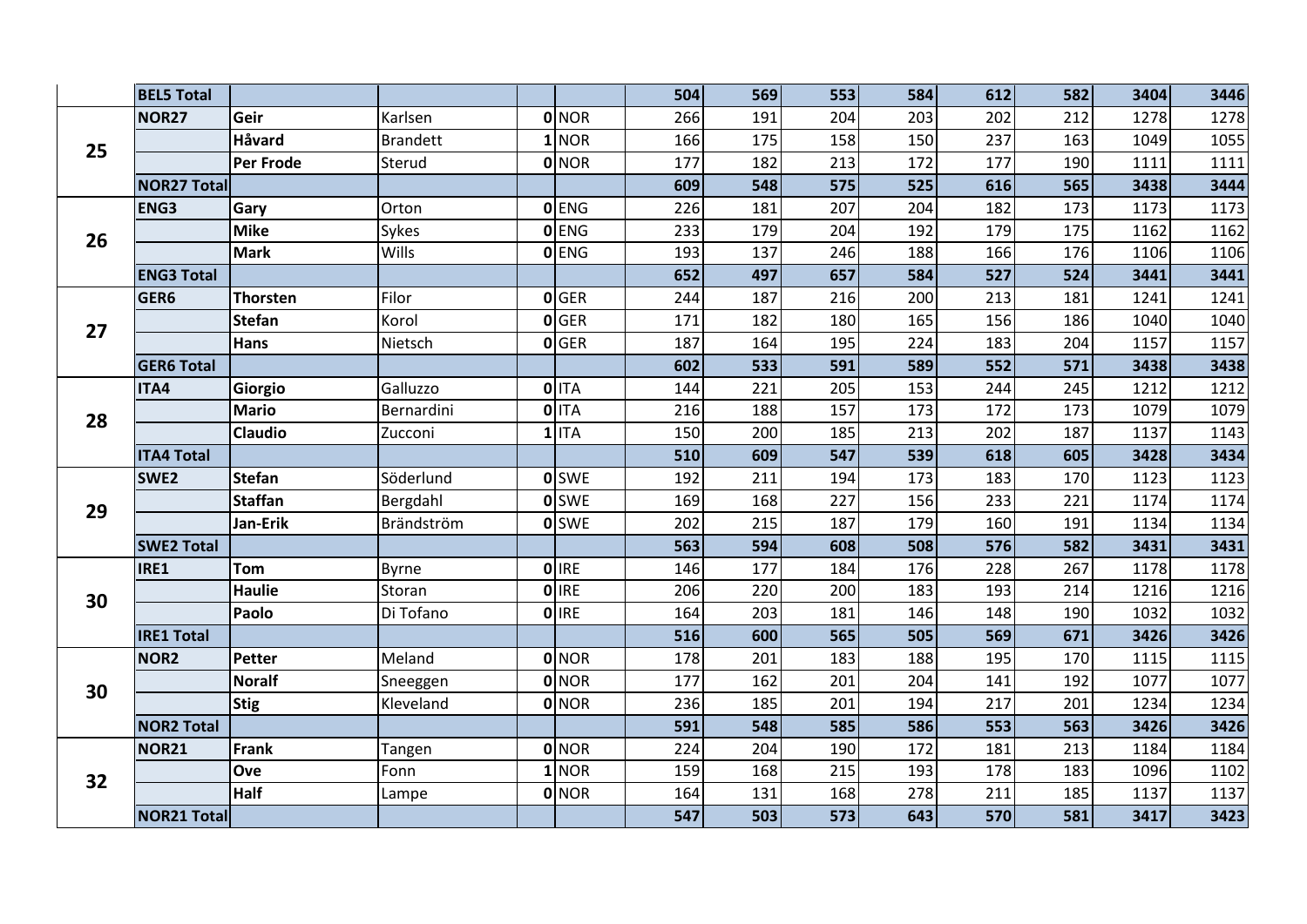|    | SWE4               | <b>Tony</b>      | Gibbemark   | olswe        | 204 | 191 | 176 | 172 | 256 | 173 | 1172 | 1172 |
|----|--------------------|------------------|-------------|--------------|-----|-----|-----|-----|-----|-----|------|------|
| 33 |                    | Ingemar          | Eriksson    | 4 SWE        | 209 | 217 | 173 | 195 | 235 | 151 | 1180 | 1204 |
|    |                    | Lars-Göran       | Stenberg    | 5 SWE        | 116 | 221 | 180 | 172 | 150 | 177 | 1016 | 1046 |
|    | <b>SWE4 Total</b>  |                  |             |              | 529 | 629 | 529 | 539 | 641 | 501 | 3368 | 3422 |
|    | <b>ITA2</b>        | Giuseppe         | Cuomo       | 0 ITA        | 148 | 175 | 193 | 181 | 216 | 209 | 1122 | 1122 |
| 34 |                    | Lamberto         | Catalani    | 0 ITA        | 182 | 197 | 184 | 157 | 224 | 194 | 1138 | 1138 |
|    |                    | <b>Gastone</b>   | Pertegato   | 6 ITA        | 206 | 182 | 183 | 172 | 147 | 232 | 1122 | 1158 |
|    | <b>ITA2 Total</b>  |                  |             |              | 536 | 554 | 560 | 510 | 587 | 635 | 3382 | 3418 |
|    | ISR3               | <b>Israel</b>    | Tener       | $2$ ISR      | 179 | 236 | 247 | 183 | 169 | 201 | 1215 | 1227 |
| 35 |                    | Sami             | Ben Omri    | $3$ ISR      | 200 | 184 | 146 | 212 | 195 | 192 | 1129 | 1147 |
|    |                    | <b>Arie</b>      | Fisher      | $3$ ISR      | 161 | 158 | 186 | 162 | 188 | 169 | 1024 | 1042 |
|    | <b>ISR3 Total</b>  |                  |             |              | 540 | 578 | 579 | 557 | 552 | 562 | 3368 | 3416 |
|    | EU <sub>2</sub>    | Paul             | Stott Snr   | <b>OlIRE</b> | 159 | 204 | 210 | 170 | 216 | 171 | 1130 | 1130 |
| 36 |                    | <b>Del</b>       | Delaney     | $3$ IRE      | 145 | 180 | 197 | 172 | 147 | 186 | 1027 | 1045 |
|    |                    | <b>Kevin</b>     | Lamb        | $2$ ENG      | 178 | 191 | 202 | 233 | 212 | 210 | 1226 | 1238 |
|    | <b>EU2 Total</b>   |                  |             |              | 482 | 575 | 609 | 575 | 575 | 567 | 3383 | 3413 |
|    | <b>FIN12</b>       | <b>Pekka</b>     | Tiironkoski | $9$ FIN      | 116 | 178 | 190 | 162 | 243 | 183 | 1072 | 1126 |
| 37 |                    | Raimo            | Palokoski   | $0$ FIN      | 190 | 201 | 165 | 178 | 178 | 214 | 1126 | 1126 |
|    |                    | <b>Markku</b>    | Puurunen    | $0$ FIN      | 203 | 176 | 164 | 203 | 228 | 186 | 1160 | 1160 |
|    | <b>FIN12 Total</b> |                  |             |              | 509 | 555 | 519 | 543 | 649 | 583 | 3358 | 3412 |
|    | <b>RUS2</b>        | <b>Victor</b>    | Krivorotov  | <b>o</b> RUS | 185 | 192 | 194 | 168 | 188 | 193 | 1120 | 1120 |
| 38 |                    | <b>Vladimir</b>  | Potorochin  | <b>O</b> RUS | 183 | 197 | 200 | 265 | 176 | 236 | 1257 | 1257 |
|    |                    | Oleg             | Prichko     | <b>ORUS</b>  | 194 | 180 | 170 | 169 | 159 | 156 | 1028 | 1028 |
|    | <b>RUS2 Total</b>  |                  |             |              | 562 | 569 | 564 | 602 | 523 | 585 | 3405 | 3405 |
|    | FRA2               | <b>Dominique</b> | Wallet      | 0 FRA        | 191 | 209 | 168 | 152 | 168 | 179 | 1067 | 1067 |
| 39 |                    | <b>Yves</b>      | Jouzeau     | 0 FRA        | 187 | 143 | 180 | 168 | 202 | 209 | 1089 | 1089 |
|    |                    | Frederic         | Cosquer     | 0 FRA        | 217 | 222 | 216 | 210 | 194 | 181 | 1240 | 1240 |
|    | <b>FRA2 Total</b>  |                  |             |              | 595 | 574 | 564 | 530 | 564 | 569 | 3396 | 3396 |
|    | SWE7               | <b>Stefan</b>    | Häll        | <b>o</b> SWE | 184 | 165 | 184 | 173 | 203 | 196 | 1105 | 1105 |
| 40 |                    | <b>Bo</b>        | Hedén       | 3 SWE        | 213 | 193 | 145 | 169 | 237 | 211 | 1168 | 1186 |
|    |                    | <b>Tommy</b>     | Björndahl   | <b>o</b> SWE | 171 | 175 | 218 | 192 | 130 | 216 | 1102 | 1102 |
|    | <b>SWE7 Total</b>  |                  |             |              | 568 | 533 | 547 | 534 | 570 | 623 | 3375 | 3393 |
|    | SWE9               | <b>Walter</b>    | Feldhofer   | $13$ SWE     | 191 | 168 | 190 | 169 | 173 | 161 | 1052 | 1130 |
|    |                    |                  |             |              |     |     |     |     |     |     |      |      |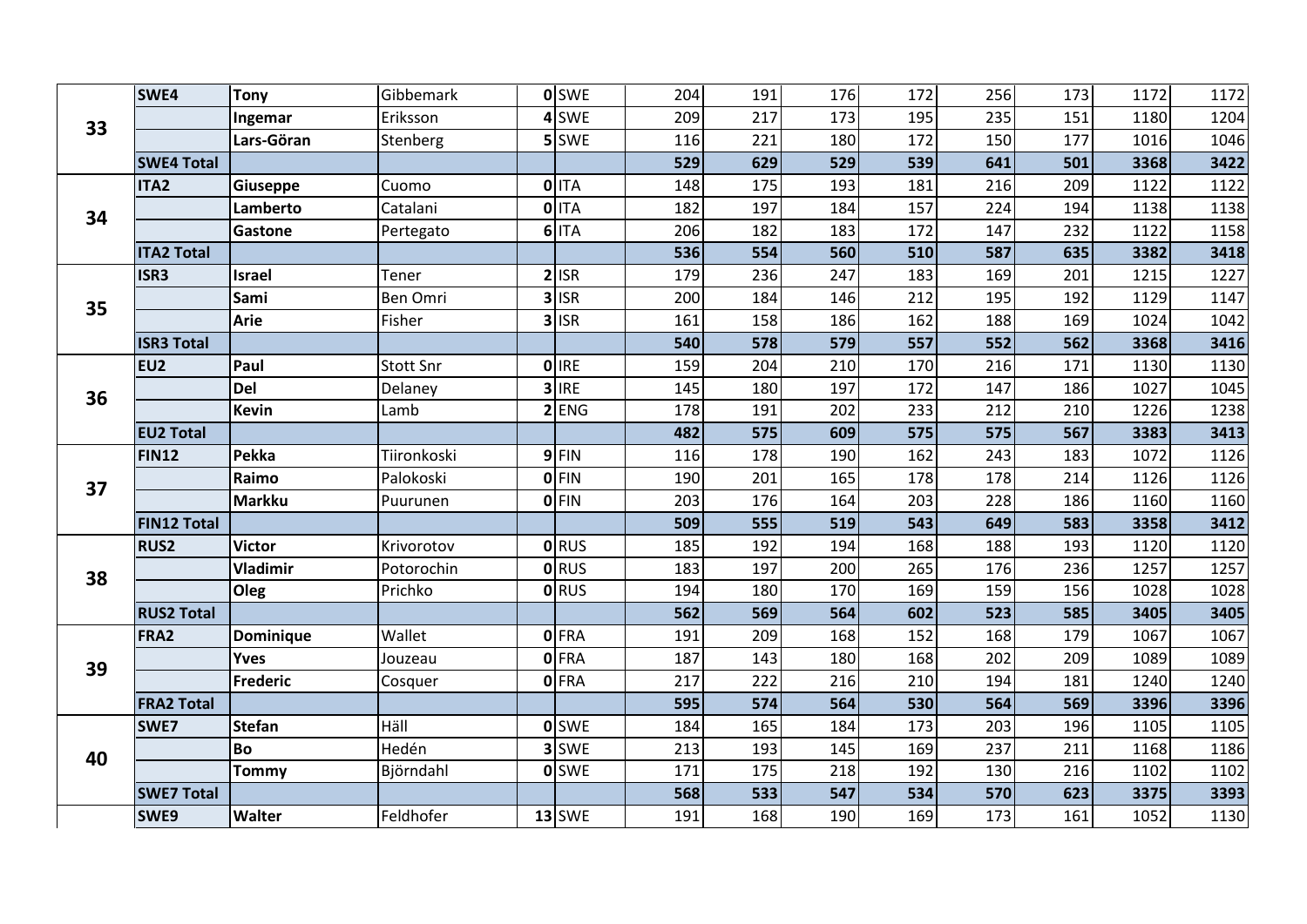| 41        |                    | Jerry             | Eriksson     | 6 SWE        | 170 | 196 | 211 | 180 | 168 | 152 | 1077 | 1113 |
|-----------|--------------------|-------------------|--------------|--------------|-----|-----|-----|-----|-----|-----|------|------|
|           |                    | <b>Ture</b>       | Johansson    | 8 SWE        | 162 | 134 | 172 | 220 | 202 | 210 | 1100 | 1148 |
|           | <b>SWE9 Total</b>  |                   |              |              | 523 | 498 | 573 | 569 | 543 | 523 | 3229 | 3391 |
|           | IRE5               | <b>Nickey</b>     | O'Malley     | $3$ IRE      | 157 | 182 | 239 | 201 | 236 | 193 | 1208 | 1226 |
| 42        |                    | Paddy             | Dunne        | $3$ IRE      | 137 | 181 | 190 | 175 | 194 | 194 | 1071 | 1089 |
|           |                    |                   | Gibbons      | $7$ IRE      | 148 | 188 | 160 | 195 | 161 | 181 | 1033 | 1075 |
|           | <b>IRE5 Total</b>  |                   |              |              | 442 | 551 | 589 | 571 | 591 | 568 | 3312 | 3390 |
|           | <b>FIN15</b>       | <b>Vilho</b>      | Päällysaho   | $0$ FIN      | 158 | 210 | 169 | 175 | 181 | 198 | 1091 | 1091 |
| 43        |                    | Pauli             | Ollikainen   | $2$ FIN      | 194 | 191 | 169 | 177 | 222 | 179 | 1132 | 1144 |
|           |                    | <b>Erkki</b>      | Vahtola      | $5$ FIN      | 191 | 190 | 204 | 144 | 210 | 183 | 1122 | 1152 |
|           | <b>FIN15 Total</b> |                   |              |              | 543 | 591 | 542 | 496 | 613 | 560 | 3345 | 3387 |
|           | FIN1               | <b>Markku</b>     | Mansikkamäki | $0$ FIN      | 162 | 179 | 239 | 167 | 139 | 197 | 1083 | 1083 |
| 44        |                    | Jukka             | Hooli        | $0$ FIN      | 231 | 182 | 170 | 208 | 157 | 178 | 1126 | 1126 |
|           |                    | Timo              | Murtola      | $0$ FIN      | 215 | 231 | 162 | 201 | 192 | 174 | 1175 | 1175 |
|           | <b>FIN1 Total</b>  |                   |              |              | 608 | 592 | 571 | 576 | 488 | 549 | 3384 | 3384 |
|           | FIN7               | Jukka             | Poutiainen   | $0$ FIN      | 213 | 180 | 220 | 167 | 164 | 180 | 1124 | 1124 |
| 45        |                    | Jorma             | Kettunen     | <b>OFIN</b>  | 169 | 204 | 184 | 186 | 190 | 210 | 1143 | 1143 |
|           |                    | Ari               | Kotiranta    | $0$ FIN      | 174 | 200 | 179 | 185 | 167 | 208 | 1113 | 1113 |
|           | <b>FIN7 Total</b>  |                   |              |              | 556 | 584 | 583 | 538 | 521 | 598 | 3380 | 3380 |
|           | <b>NOR17</b>       | Ronald            | Georgsen     | 0 NOR        | 180 | 201 | 219 | 174 | 181 | 156 | 1111 | 1111 |
| 46        |                    | Kjetil            | Myrstad      | <b>O</b> NOR | 213 | 231 | 194 | 184 | 214 | 176 | 1212 | 1212 |
|           |                    | <b>Stein Tore</b> | Øien         | 0 NOR        | 133 | 162 | 160 | 205 | 203 | 191 | 1054 | 1054 |
|           | <b>NOR17 Total</b> |                   |              |              | 526 | 594 | 573 | 563 | 598 | 523 | 3377 | 3377 |
|           | <b>NOR12</b>       | <b>Halvar</b>     | Mikalsen     | 0 NOR        | 178 | 168 | 160 | 156 | 154 | 149 | 965  | 965  |
| 47        |                    | Ole               | Aabotsjord   | 0 NOR        | 210 | 196 | 159 | 192 | 249 | 223 | 1229 | 1229 |
|           |                    | Ingar             | Gabrielsen   | 0 NOR        | 180 | 174 | 176 | 211 | 278 | 163 | 1182 | 1182 |
|           | <b>NOR12 Total</b> |                   |              |              | 568 | 538 | 495 | 559 | 681 | 535 | 3376 | 3376 |
|           | <b>FRA15</b>       | <b>Patrice</b>    | Le Boudec    | 0 FRA        | 165 | 185 | 201 | 179 | 231 | 217 | 1178 | 1178 |
| 48        |                    | <b>Michel</b>     | Ligier       | 0FRA         | 212 | 200 | 193 | 195 | 181 | 153 | 1134 | 1134 |
|           |                    | <b>Francois</b>   | Le Gallou    | 0FRA         | 188 | 142 | 189 | 184 | 182 | 171 | 1056 | 1056 |
|           | <b>FRA15 Total</b> |                   |              |              | 565 | 527 | 583 | 558 | 594 | 541 | 3368 | 3368 |
|           | <b>NOR25</b>       | Geir              | Anseth       | 6 NOR        | 140 | 167 | 178 | 190 | 205 | 222 | 1102 | 1138 |
| <b>10</b> |                    | Per               | Dalen        | 6 NOR        | 184 | 207 | 166 | 200 | 168 | 226 | 1151 | 1187 |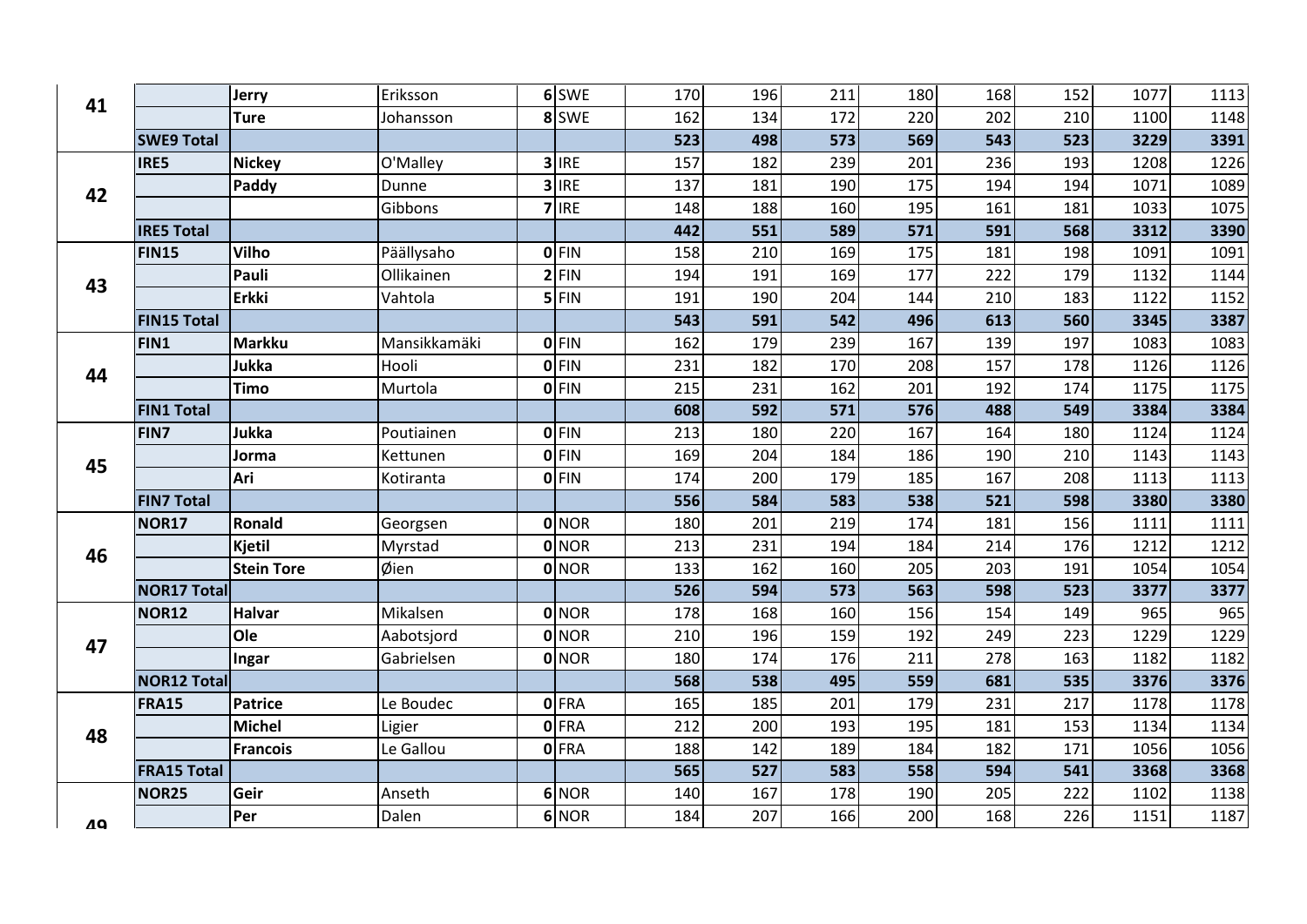| ーン |                    | <b>Svein Arild</b>   | Brovold      | $1$ NOR      | 165 | 172 | 182 | 205 | 157 | 151 | 1032 | 1038 |
|----|--------------------|----------------------|--------------|--------------|-----|-----|-----|-----|-----|-----|------|------|
|    | <b>NOR25 Total</b> |                      |              |              | 489 | 546 | 526 | 595 | 530 | 599 | 3285 | 3363 |
|    | NLD7               | Jan                  | Bruijn, De   | $1$ NLD      | 171 | 221 | 203 | 165 | 209 | 177 | 1146 | 1152 |
| 50 |                    | <b>Henry</b>         | Steenis, Van | $0$ NLD      | 167 | 156 | 200 | 147 | 187 | 207 | 1064 | 1064 |
|    |                    | Jim                  | Schaap       | 0 NLD        | 212 | 187 | 165 | 205 | 181 | 194 | 1144 | 1144 |
|    | <b>NLD7 Total</b>  |                      |              |              | 550 | 564 | 568 | 517 | 577 | 578 | 3354 | 3360 |
|    | SWE1               | Gunnar               | Moqvist      | 3 SWE        | 169 | 164 | 202 | 180 | 199 | 170 | 1084 | 1102 |
| 51 |                    | Bengt                | Moqvist      | 6 SWE        | 162 | 182 | 138 | 178 | 179 | 193 | 1032 | 1068 |
|    |                    | Jan-Ove              | Lindblad     | <b>O</b> SWE | 180 | 188 | 237 | 176 | 204 | 203 | 1188 | 1188 |
|    | <b>SWE1 Total</b>  |                      |              |              | 511 | 534 | 577 | 534 | 582 | 566 | 3304 | 3358 |
|    | FIN <sub>26</sub>  | Jorma                | Perälampi    | $0$ FIN      | 167 | 200 | 233 | 185 | 221 | 162 | 1168 | 1168 |
| 51 |                    | Kari                 | Nieminen     | $0$ FIN      | 162 | 214 | 172 | 177 | 166 | 218 | 1109 | 1109 |
|    |                    | Aki                  | Jaakkola     | <b>OFIN</b>  | 177 | 223 | 169 | 184 | 146 | 182 | 1081 | 1081 |
|    | <b>FIN26 Total</b> |                      |              |              | 506 | 637 | 574 | 546 | 533 | 562 | 3358 | 3358 |
|    | NOR <sub>22</sub>  | <b>Terje</b>         | Nilsen       | $4$ NOR      | 169 | 218 | 215 | 207 | 236 | 182 | 1227 | 1251 |
| 53 |                    | <b>Bård</b>          | Jenssen      | <b>5</b> NOR | 158 | 117 | 166 | 137 | 225 | 180 | 983  | 1013 |
|    |                    | <b>Arne Harry</b>    | Sæther       | 5 NOR        | 151 | 172 | 192 | 158 | 186 | 190 | 1049 | 1079 |
|    | <b>NOR22 Total</b> |                      |              |              | 478 | 507 | 573 | 502 | 647 | 552 | 3259 | 3343 |
|    | <b>GER5</b>        | Walter               | Seipel       | 0 GER        | 234 | 190 | 228 | 167 | 189 | 158 | 1166 | 1166 |
| 53 |                    | <b>Michael</b>       | Krüger       | 0 GER        | 147 | 191 | 174 | 158 | 174 | 165 | 1009 | 1009 |
|    |                    | Reinhold             | Paitz        | $1$ GER      | 168 | 215 | 174 | 189 | 222 | 194 | 1162 | 1168 |
|    | <b>GER5 Total</b>  |                      |              |              | 549 | 596 | 576 | 514 | 585 | 517 | 3337 | 3343 |
|    | GER3               | <b>Klaus-Uwe</b>     | Lischka      | 0 GER        | 169 | 210 | 258 | 157 | 199 | 182 | 1175 | 1175 |
| 55 |                    | <b>Dieter</b>        | Rau          | 3 GER        | 174 | 177 | 147 | 175 | 192 | 172 | 1037 | 1055 |
|    |                    | <b>Uwe</b>           | Tscharke     | $O$ GER      | 224 | 180 | 161 | 188 | 179 | 180 | 1112 | 1112 |
|    | <b>GER3 Total</b>  |                      |              |              | 567 | 567 | 566 | 520 | 570 | 534 | 3324 | 3342 |
|    | <b>FRA14</b>       | <b>Jean Mary</b>     | Mathey       | <b>OFRA</b>  | 188 | 222 | 202 | 212 | 213 | 160 | 1197 | 1197 |
| 56 |                    | <b>Jean Francois</b> | Vavon        | 0FRA         | 162 | 191 | 199 | 144 | 175 | 179 | 1050 | 1050 |
|    |                    | <b>Eric</b>          | Dingreville  | 0FRA         | 156 | 176 | 232 | 146 | 181 | 183 | 1074 | 1074 |
|    | <b>FRA14 Total</b> |                      |              |              | 506 | 589 | 633 | 502 | 569 | 522 | 3321 | 3321 |
|    | NOR7               | Roar                 | Hansen       | $12$ NOR     | 137 | 169 | 177 | 170 | 183 | 167 | 1003 | 1075 |
| 56 |                    | <b>Rune Otto</b>     | Johansen     | 0 NOR        | 135 | 183 | 213 | 149 | 196 | 204 | 1080 | 1080 |
|    |                    | <b>Ivar B</b>        | Larsen       | 0 NOR        | 175 | 191 | 205 | 212 | 194 | 189 | 1166 | 1166 |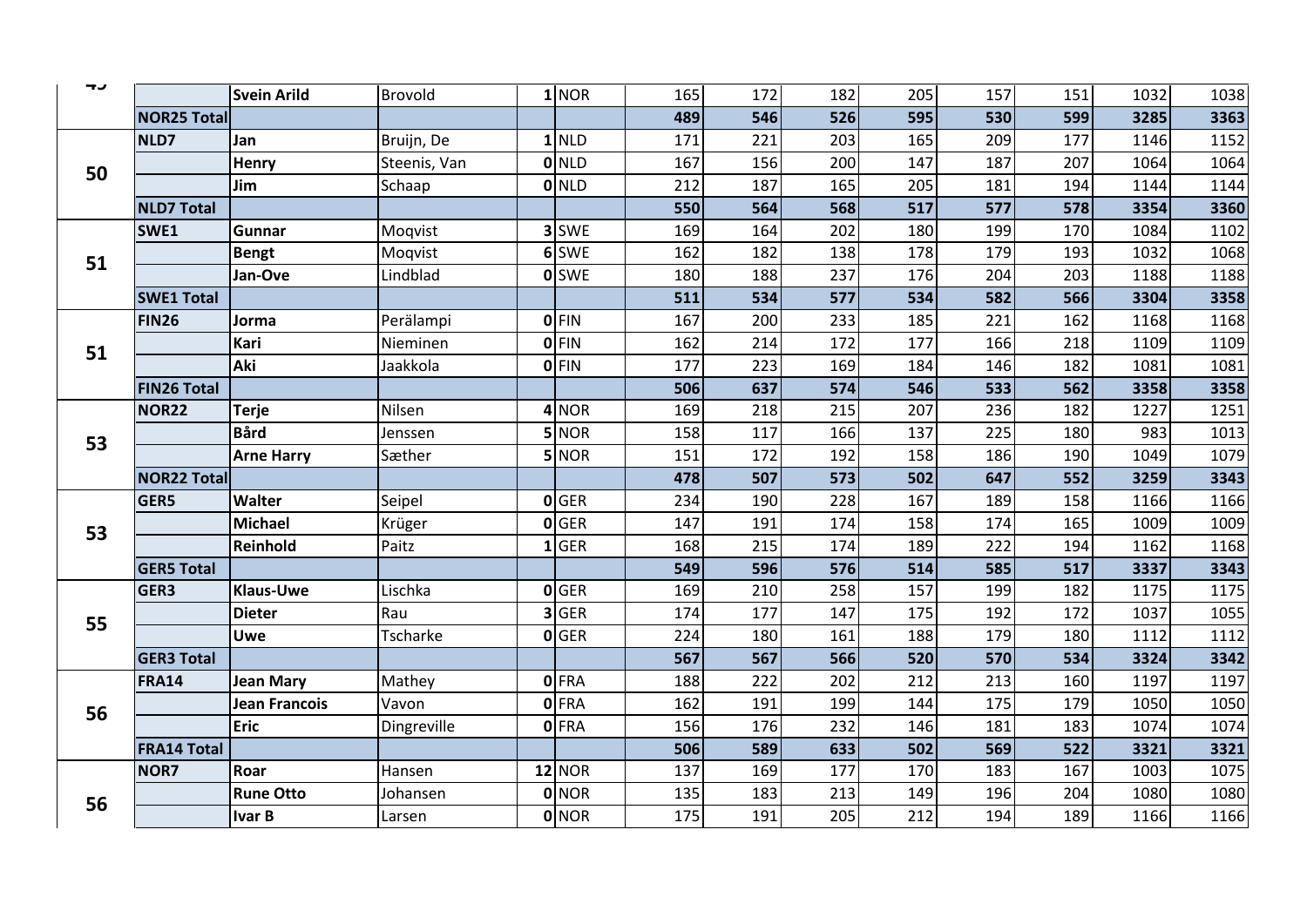|    | <b>NOR7 Total</b>  |                  |             |                |              | 447 | 543 | 595 | 531 | 573 | 560 | 3249 | 3321 |
|----|--------------------|------------------|-------------|----------------|--------------|-----|-----|-----|-----|-----|-----|------|------|
|    | NOR8               | <b>Stig Rune</b> | Barstad     |                | <b>O</b> NOR | 189 | 192 | 235 | 212 | 179 | 215 | 1222 | 1222 |
|    |                    | Olav             | Mistereggen |                | <b>O</b> NOR | 159 | 167 | 132 | 153 | 189 | 166 | 966  | 966  |
| 58 |                    | Georg            | Utstrand    |                | 0 NOR        | 193 | 195 | 211 | 159 | 152 | 218 | 1128 | 1128 |
|    | <b>NOR8 Total</b>  |                  |             |                |              | 541 | 554 | 578 | 524 | 520 | 599 | 3316 | 3316 |
|    | NOR31              | <b>Frank</b>     | Berge       |                | 0 NOR        | 180 | 158 | 161 | 203 | 155 | 159 | 1016 | 1016 |
| 59 |                    | <b>Arvid</b>     | Lauvlid     | $\overline{2}$ | <b>NOR</b>   | 158 | 198 | 181 | 223 | 176 | 184 | 1120 | 1132 |
|    |                    | Egil             | Hansen      |                | 2 NOR        | 200 | 212 | 226 | 223 | 159 | 134 | 1154 | 1166 |
|    | <b>NOR31 Total</b> |                  |             |                |              | 538 | 568 | 568 | 649 | 490 | 477 | 3290 | 3314 |
|    | <b>BEL1</b>        | <b>Dominique</b> | De Nolf     |                | <b>O</b> BEL | 168 | 163 | 181 | 178 | 195 | 143 | 1028 | 1028 |
| 60 |                    | Luciano          | Casagrande  |                | 0 BEL        | 175 | 198 | 198 | 192 | 151 | 212 | 1126 | 1126 |
|    |                    | <b>Norbert</b>   | Rondelez    |                | $0$ BEL      | 139 | 170 | 188 | 217 | 221 | 220 | 1155 | 1155 |
|    | <b>BEL1 Total</b>  |                  |             |                |              | 482 | 531 | 567 | 587 | 567 | 575 | 3309 | 3309 |
|    | AUT3               | <b>Alfred</b>    | Schoppik    |                | 0 AUT        | 155 | 181 | 222 | 222 | 155 | 205 | 1140 | 1140 |
| 61 |                    | Walter           | Fiala       |                | 4 AUT        | 180 | 180 | 139 | 141 | 163 | 167 | 970  | 994  |
|    |                    | <b>Wolfgang</b>  | Wondratsch  |                | 4 AUT        | 182 | 176 | 185 | 172 | 252 | 183 | 1150 | 1174 |
|    | <b>AUT3 Total</b>  |                  |             |                |              | 517 | 537 | 546 | 535 | 570 | 555 | 3260 | 3308 |
|    | FIN9               | Raimo            | Saloranta   |                | $5$ FIN      | 189 | 175 | 160 | 170 | 207 | 173 | 1074 | 1104 |
| 62 |                    | <b>Seppo</b>     | Matilainen  |                | $5$ FIN      | 170 | 200 | 211 | 192 | 198 | 146 | 1117 | 1147 |
|    |                    | <b>Veikko</b>    | Rahkonen    |                | $8$ FIN      | 159 | 164 | 159 | 152 | 187 | 185 | 1006 | 1054 |
|    | <b>FIN9 Total</b>  |                  |             |                |              | 518 | 539 | 530 | 514 | 592 | 504 | 3197 | 3305 |
|    | CHE <sub>2</sub>   | <b>Michele</b>   | Cuccurullo  |                | $O$ CHE      | 155 | 207 | 202 | 132 | 164 | 179 | 1039 | 1039 |
| 62 |                    | Jean-Philippe    | Rossire     |                | $O$ CHE      | 207 | 168 | 220 | 154 | 186 | 164 | 1099 | 1099 |
|    |                    | Pierre-André     | Syrvet      |                | $O$ CHE      | 184 | 201 | 178 | 200 | 192 | 212 | 1167 | 1167 |
|    | <b>CHE2 Total</b>  |                  |             |                |              | 546 | 576 | 600 | 486 | 542 | 555 | 3305 | 3305 |
|    | <b>FIN16</b>       | Jussi            | Hoppula     |                | $6$ FIN      | 143 | 166 | 138 | 182 | 122 | 184 | 935  | 971  |
| 64 |                    | <b>Pertti</b>    | Palmio      |                | $6$ FIN      | 185 | 224 | 224 | 179 | 197 | 185 | 1194 | 1230 |
|    |                    | Tom              | Salonen     |                | $3$ FIN      | 200 | 170 | 173 | 178 | 179 | 185 | 1085 | 1103 |
|    | <b>FIN16 Total</b> |                  |             |                |              | 528 | 560 | 535 | 539 | 498 | 554 | 3214 | 3304 |
|    | BEL2               | Rudy             | Vanderhulst |                | $0$ BEL      | 180 | 166 | 202 | 183 | 202 | 206 | 1139 | 1139 |
| 65 |                    | Jordi            | Roca        |                | 0 <b>BEL</b> | 178 | 212 | 180 | 193 | 165 | 155 | 1083 | 1083 |
|    |                    | <b>Patrick</b>   | Jeanquart   |                | 0 <b>BEL</b> | 197 | 178 | 179 | 177 | 164 | 178 | 1073 | 1073 |
|    | <b>BEL2 Total</b>  |                  |             |                |              | 555 | 556 | 561 | 553 | 531 | 539 | 3295 | 3295 |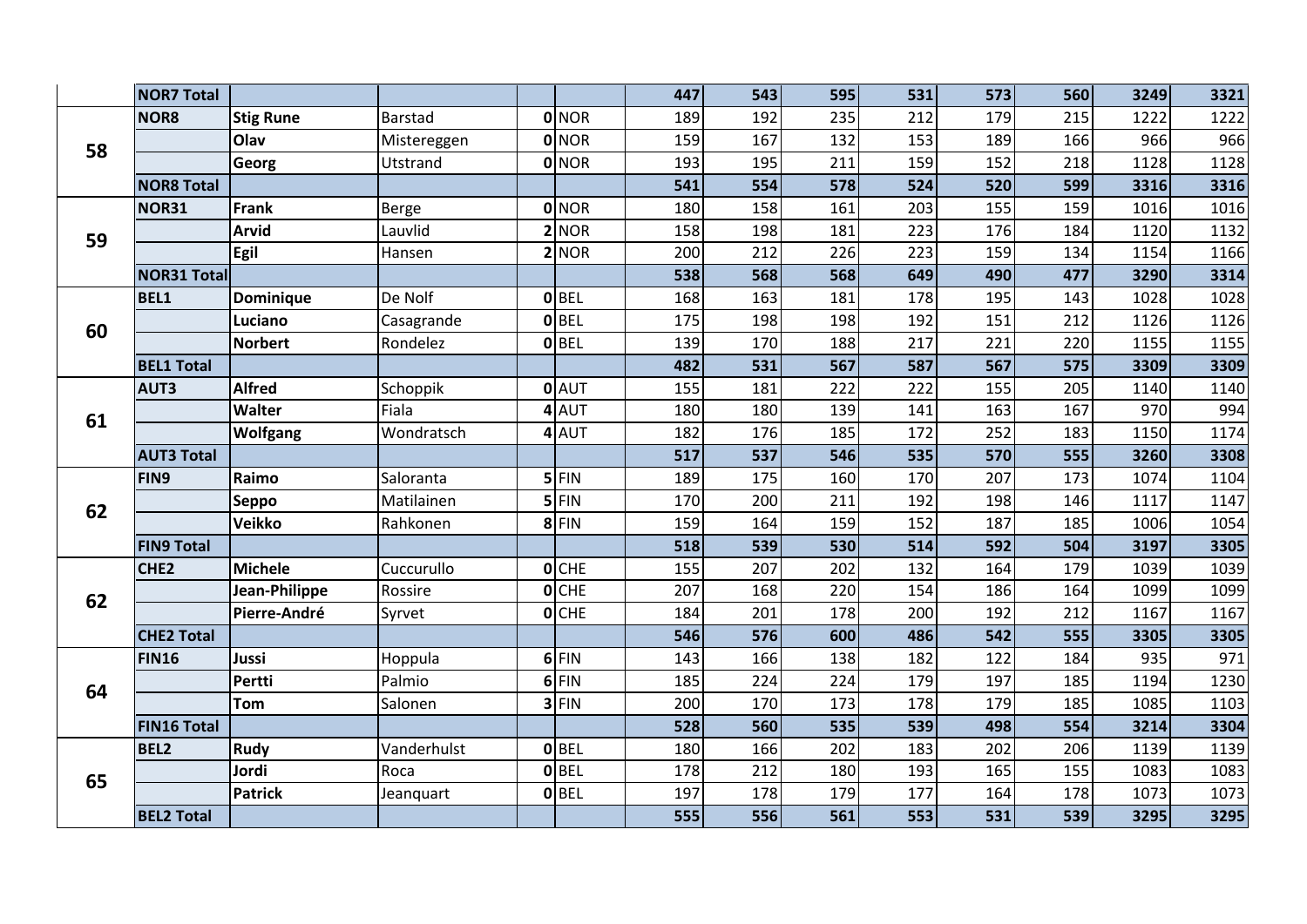|    | NOR1               | <b>Kurt</b>        | Bertelsen        | 0 NOR         | 164 | 233 | 208 | 171 | 184 | 190 | 1150 | 1150 |
|----|--------------------|--------------------|------------------|---------------|-----|-----|-----|-----|-----|-----|------|------|
| 66 |                    | <b>Morten</b>      | Leander          | 0 NOR         | 210 | 159 | 183 | 192 | 141 | 177 | 1062 | 1062 |
|    |                    | Geir               | Andersen         | <b>O</b> NOR  | 161 | 186 | 197 | 167 | 172 | 199 | 1082 | 1082 |
|    | <b>NOR1 Total</b>  |                    |                  |               | 535 | 578 | 588 | 530 | 497 | 566 | 3294 | 3294 |
|    | FRA1               | Philippe           | Proust           | 0 FRA         | 190 | 187 | 195 | 215 | 215 | 178 | 1180 | 1180 |
| 67 |                    | <b>Olivier</b>     | <b>Baricault</b> | 0 FRA         | 195 | 179 | 202 | 213 | 179 | 201 | 1169 | 1169 |
|    |                    | <b>Thierry</b>     | Grimaud          | 0 FRA         | 132 | 175 | 148 | 135 | 172 | 182 | 944  | 944  |
|    | <b>FRA1 Total</b>  |                    |                  |               | 517 | 541 | 545 | 563 | 566 | 561 | 3293 | 3293 |
|    | <b>NOR18</b>       | <b>Thore</b>       | Liberg           | 0 NOR         | 183 | 223 | 192 | 192 | 195 | 213 | 1198 | 1198 |
| 68 |                    | <b>Harry</b>       | Engebakken       | 2 NOR         | 197 | 173 | 183 | 183 | 180 | 201 | 1117 | 1129 |
|    |                    | <b>Kjell Erik</b>  | Johnsen          | <b>10 NOR</b> | 160 | 153 | 107 | 158 | 153 | 169 | 900  | 960  |
|    | <b>NOR18 Total</b> |                    |                  |               | 540 | 549 | 482 | 533 | 528 | 583 | 3215 | 3287 |
|    | IRE2               | <b>Michael</b>     | Mulcahy          | $16$ IRE      | 184 | 175 | 161 | 153 | 147 | 158 | 978  | 1074 |
| 69 |                    | Jim                | Finnerty         | <b>O</b> IRE  | 185 | 201 | 166 | 203 | 172 | 213 | 1140 | 1140 |
|    |                    | <b>Brian</b>       | Dagger           | 0 IRE         | 138 | 202 | 175 | 179 | 222 | 154 | 1070 | 1070 |
|    | <b>IRE2 Total</b>  |                    |                  |               | 507 | 578 | 502 | 535 | 541 | 525 | 3188 | 3284 |
|    | <b>DNK11</b>       | René               | Nielsen          | 0 DNK         | 205 | 159 | 212 | 181 | 170 | 191 | 1118 | 1118 |
| 70 |                    |                    | Jeppesen         | <b>O</b> DNK  | 174 | 134 | 176 | 158 | 206 | 209 | 1057 | 1057 |
|    |                    | <b>Bjarne</b>      | Andersen         | <b>O</b> DNK  | 172 | 170 | 181 | 186 | 200 | 198 | 1107 | 1107 |
|    | <b>DNK11 Total</b> |                    |                  |               | 551 | 463 | 569 | 525 | 576 | 598 | 3282 | 3282 |
|    | NLD5               | Jan                | Jong, De         | <b>O</b> NLD  | 179 | 217 | 191 | 159 | 159 | 226 | 1131 | 1131 |
| 71 |                    | <b>Theo</b>        | Hopmans          | $3$ NLD       | 170 | 146 | 147 | 190 | 214 | 163 | 1030 | 1048 |
|    |                    | Ad                 | Kuijpers         | $5$ NLD       | 225 | 162 | 173 | 163 | 149 | 195 | 1067 | 1097 |
|    | <b>NLD5 Total</b>  |                    |                  |               | 574 | 525 | 511 | 512 | 522 | 584 | 3228 | 3276 |
|    | IRE3               | Jim                | Ansbro           | $11$ IRE      | 190 | 179 | 176 | 167 | 176 | 212 | 1100 | 1166 |
| 72 |                    | P.J.               | Shine            | $12$ IRE      | 149 | 161 | 191 | 168 | 148 | 146 | 963  | 1035 |
|    |                    | Liam               | Hogan            | $3$ IRE       | 134 | 164 | 212 | 173 | 189 | 183 | 1055 | 1073 |
|    | <b>IRE3 Total</b>  |                    |                  |               | 473 | 504 | 579 | 508 | 513 | 541 | 3118 | 3274 |
|    | NOR5               | John               | Aarre            | 0 NOR         | 221 | 194 | 177 | 206 | 157 | 202 | 1157 | 1157 |
| 73 |                    | <b>Kjell Roald</b> | Monsen           | 0 NOR         | 177 | 142 | 192 | 202 | 210 | 171 | 1094 | 1094 |
|    |                    | <b>Asle</b>        | Nordbo           | 0 NOR         | 149 | 148 | 226 | 166 | 168 | 164 | 1021 | 1021 |
|    | <b>NOR5 Total</b>  |                    |                  |               | 547 | 484 | 595 | 574 | 535 | 537 | 3272 | 3272 |
|    | NOR19              | <b>Terje</b>       | Jenssen          | 8 NOR         | 194 | 135 | 178 | 152 | 170 | 177 | 1006 | 1054 |
|    |                    |                    |                  |               |     |     |     |     |     |     |      |      |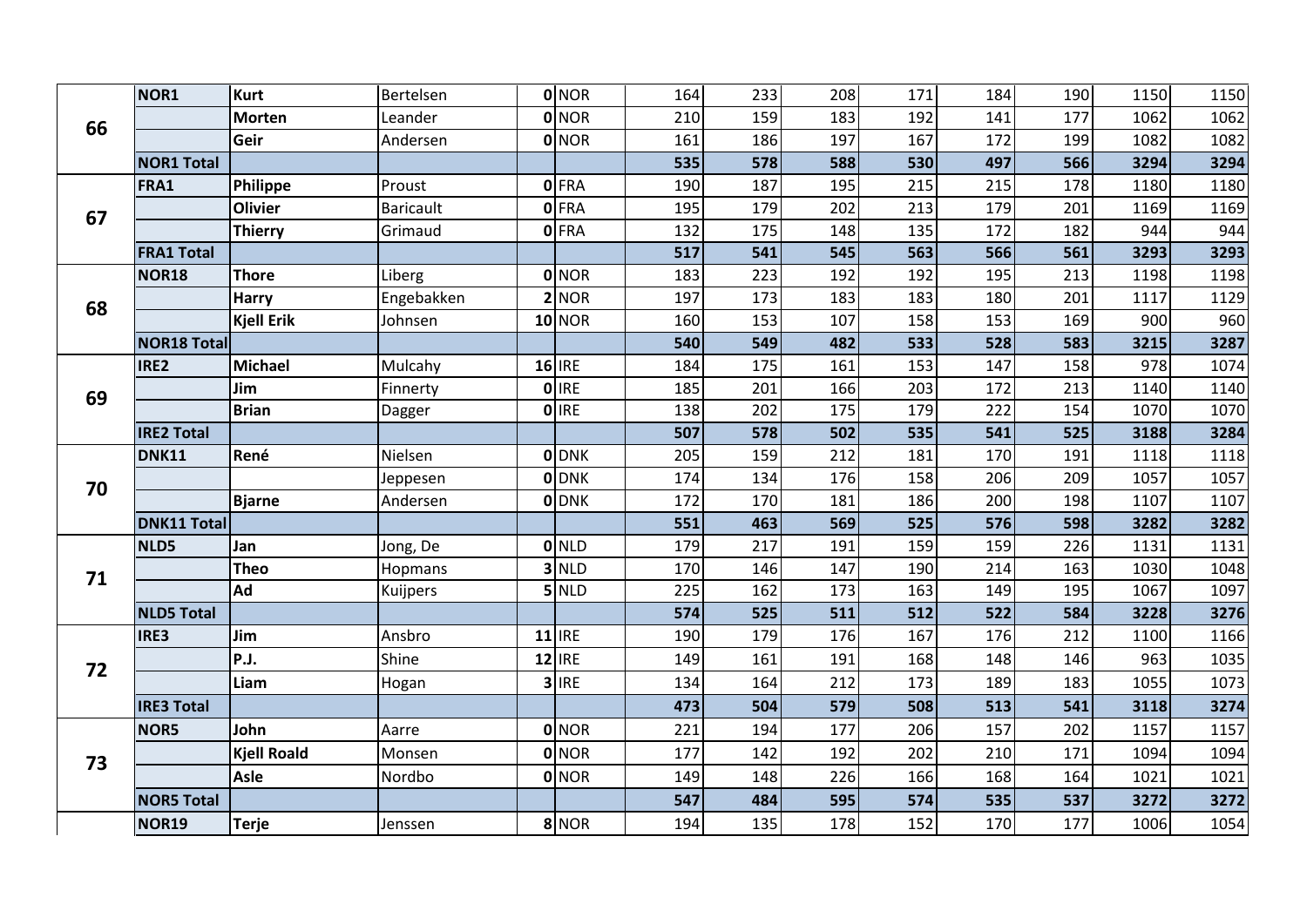|              |                    | Rolf             | Hjøllo           | 7 NOR        | 148 | 180 | 149 | 208 | 183 | 226 | 1094 | 1136 |
|--------------|--------------------|------------------|------------------|--------------|-----|-----|-----|-----|-----|-----|------|------|
| 74           |                    | <b>Arild</b>     | Pedersen         | 7 NOR        | 173 | 168 | 181 | 147 | 163 | 201 | 1033 | 1075 |
|              | <b>NOR19 Total</b> |                  |                  |              | 515 | 483 | 508 | 507 | 516 | 604 | 3133 | 3265 |
|              | <b>NOR33</b>       | <b>Bjørn</b>     | Richvoldsen      | <b>O</b> NOR | 162 | 179 | 236 | 192 | 154 | 145 | 1068 | 1068 |
|              |                    | Rune             | Johansen         | <b>O</b> NOR | 181 | 199 | 204 | 178 | 211 | 165 | 1138 | 1138 |
| 75           |                    | Gaute            | Hoff             | 0 NOR        | 168 | 153 | 165 | 198 | 194 | 180 | 1058 | 1058 |
|              | <b>NOR33 Total</b> |                  |                  |              | 511 | 531 | 605 | 568 | 559 | 490 | 3264 | 3264 |
|              | <b>NOR11</b>       | <b>Roar Gran</b> | Persson          | <b>O</b> NOR | 213 | 155 | 138 | 191 | 163 | 164 | 1024 | 1024 |
|              |                    | <b>Bjørn</b>     | Størksen         | 5 NOR        | 204 | 159 | 171 | 179 | 181 | 191 | 1085 | 1115 |
| 76           |                    | Trond            | Syvertsen        | <b>O</b> NOR | 158 | 188 | 198 | 225 | 152 | 203 | 1124 | 1124 |
|              | <b>NOR11 Total</b> |                  |                  |              | 575 | 502 | 507 | 595 | 496 | 558 | 3233 | 3263 |
|              | <b>RUS3</b>        | Igor             | Kryl             | <b>O</b> RUS | 147 | 148 | 199 | 166 | 177 | 181 | 1018 | 1018 |
| 76           |                    | Sergey           | Sergeev          | <b>O</b> RUS | 176 | 140 | 173 | 172 | 190 | 196 | 1047 | 1047 |
|              |                    | <b>Valeriy</b>   | Eysner           | <b>O</b> RUS | 210 | 196 | 192 | 237 | 164 | 199 | 1198 | 1198 |
|              | <b>RUS3 Total</b>  |                  |                  |              | 533 | 484 | 564 | 575 | 531 | 576 | 3263 | 3263 |
|              | IRE4               | Christopher      | Scully           | $10$ IRE     | 183 | 169 | 188 | 185 | 171 | 180 | 1076 | 1136 |
| 78           |                    | <b>Niall</b>     | Cullen           | 0 IRE        | 170 | 189 | 172 | 224 | 166 | 146 | 1067 | 1067 |
|              |                    | <b>Des</b>       | Vella            | 3 IRE        | 129 | 191 | 181 | 179 | 186 | 174 | 1040 | 1058 |
|              | <b>IRE4 Total</b>  |                  |                  |              | 482 | 549 | 541 | 588 | 523 | 500 | 3183 | 3261 |
|              | <b>FIN19</b>       | Esa              | Schwartz         | <b>O</b> FIN | 173 | 208 | 204 | 157 | 191 | 169 | 1102 | 1102 |
| 79           |                    | Ari              | Hakamäki         | <b>OFIN</b>  | 196 | 181 | 156 | 163 | 179 | 155 | 1030 | 1030 |
|              |                    | Jori             | Kaijanen         | <b>OFIN</b>  | 186 | 198 | 181 | 169 | 206 | 188 | 1128 | 1128 |
|              | <b>FIN19 Total</b> |                  |                  |              | 555 | 587 | 541 | 489 | 576 | 512 | 3260 | 3260 |
|              | <b>NOR32</b>       | <b>Birger</b>    | Oppegaard        | <b>O</b> NOR | 194 | 194 | 175 | 201 | 179 | 152 | 1095 | 1095 |
| 80           |                    | <b>Fredrik</b>   | Hesselberg-Meyer | <b>O</b> NOR | 171 | 130 | 189 | 159 | 177 | 196 | 1022 | 1022 |
|              |                    | Jon              | Kilsti           | <b>O</b> NOR | 169 | 209 | 200 | 161 | 235 | 162 | 1136 | 1136 |
|              | <b>NOR32 Total</b> |                  |                  |              | 534 | 533 | 564 | 521 | 591 | 510 | 3253 | 3253 |
|              | <b>NOR35</b>       | Øivind           | Danielsen        | <b>O</b> NOR | 152 | 171 | 214 | 187 | 192 | 166 | 1082 | 1082 |
| 81           |                    | <b>Oddvar</b>    | Sevrinsen        | $1$ NOR      | 180 | 185 | 161 | 165 | 173 | 195 | 1059 | 1065 |
|              |                    | Roar             | Haugan           | $4$ NOR      | 160 | 213 | 176 | 178 | 169 | 171 | 1067 | 1091 |
|              | <b>NOR35 Total</b> |                  |                  |              | 492 | 569 | 551 | 530 | 534 | 532 | 3208 | 3238 |
|              | LTU1               | Arvydas          | Musteikis        | OLTU         | 168 | 203 | 171 | 233 | 232 | 146 | 1153 | 1153 |
| $\mathbf{Q}$ |                    | <b>Romualdas</b> | Skabickas        | $5$ LTU      | 143 | 152 | 159 | 148 | 168 | 176 | 946  | 976  |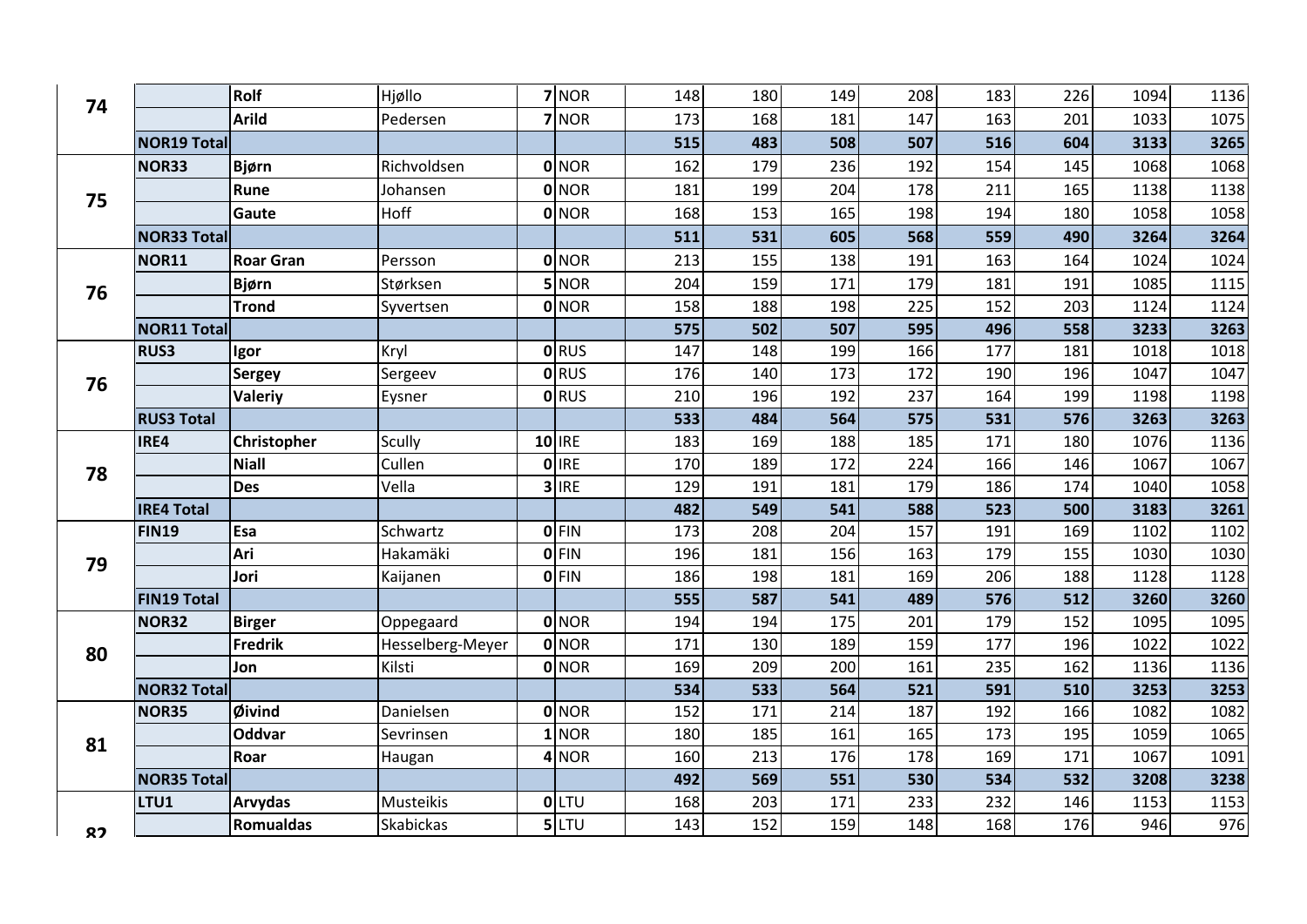| UŁ |                    | Vaidotas           | Baranauskas       | <b>O</b> LTU  | 160 | 162 | 202 | 169 | 182 | 233 | 1108 | 1108 |
|----|--------------------|--------------------|-------------------|---------------|-----|-----|-----|-----|-----|-----|------|------|
|    | LTU1 Total         |                    |                   |               | 471 | 517 | 532 | 550 | 582 | 555 | 3207 | 3237 |
|    | <b>NOR10</b>       | John               | Skarholm          | $7$ NOR       | 177 | 161 | 164 | 154 | 141 | 190 | 987  | 1029 |
|    |                    | <b>Arvid</b>       | Sandal            | <b>10 NOR</b> | 190 | 188 | 233 | 146 | 157 | 166 | 1080 | 1140 |
| 82 |                    | Osmund             | Birkeland         | 0 NOR         | 194 | 219 | 158 | 160 | 169 | 168 | 1068 | 1068 |
|    | <b>NOR10 Total</b> |                    |                   |               | 561 | 568 | 555 | 460 | 467 | 524 | 3135 | 3237 |
|    | GER <sub>2</sub>   | <b>Alfred</b>      | Hoke              | <b>O</b> GER  | 139 | 157 | 193 | 216 | 196 | 177 | 1078 | 1078 |
| 84 |                    | Jochen             | <b>Diekhoff</b>   | 3 GER         | 195 | 182 | 148 | 169 | 145 | 157 | 996  | 1014 |
|    |                    | Kalle              | Gaiser            | 8 GER         | 167 | 211 | 186 | 169 | 192 | 169 | 1094 | 1142 |
|    | <b>GER2 Total</b>  |                    |                   |               | 501 | 550 | 527 | 554 | 533 | 503 | 3168 | 3234 |
|    | NOR6               | John               | Norheim           | 6 NOR         | 215 | 236 | 133 | 153 | 172 | 174 | 1083 | 1119 |
| 85 |                    | Ove                | Johansen          | <b>17 NOR</b> | 176 | 170 | 196 | 159 | 194 | 184 | 1079 | 1181 |
|    |                    | <b>Øivind</b>      | Fossum            | <b>15 NOR</b> | 119 | 142 | 115 | 158 | 153 | 149 | 836  | 926  |
|    | <b>NOR6 Total</b>  |                    |                   |               | 510 | 548 | 444 | 470 | 519 | 507 | 2998 | 3226 |
|    | GER4               | <b>Klaus</b>       | Hoffmann          | 8 GER         | 173 | 201 | 146 | 180 | 197 | 180 | 1077 | 1125 |
| 86 |                    | <b>Heiner</b>      | Kuhlmann          | 8 GER         | 161 | 151 | 169 | 146 | 146 | 189 | 962  | 1010 |
|    |                    | <b>Wilfried</b>    | Riesmeier         | $7$ GER       | 189 | 179 | 187 | 161 | 161 | 168 | 1045 | 1087 |
|    | <b>GER4 Total</b>  |                    |                   |               | 523 | 531 | 502 | 487 | 504 | 537 | 3084 | 3222 |
|    | <b>ISR10</b>       | Herzel             | Lavi              | 0 ISR         | 179 | 171 | 184 | 152 | 174 | 160 | 1020 | 1020 |
| 87 |                    | Yaacov             | <b>Ben Yaacov</b> | $3$ ISR       | 180 | 191 | 148 | 171 | 159 | 178 | 1027 | 1045 |
|    |                    | Shimon             | Bogin             | $3$ ISR       | 189 | 186 | 204 | 176 | 184 | 191 | 1130 | 1148 |
|    | <b>ISR10 Total</b> |                    |                   |               | 548 | 548 | 536 | 499 | 517 | 529 | 3177 | 3213 |
|    | UKR1               | Sergii             | <b>Diachuk</b>    | OUKR          | 154 | 192 | 179 | 207 | 129 | 197 | 1058 | 1058 |
| 88 |                    | Fedir              | Mitsyk            | OUKR          | 184 | 181 | 238 | 146 | 146 | 171 | 1066 | 1066 |
|    |                    | Gennadii           | Shpakovskyi       | <b>O</b> UKR  | 206 | 176 | 201 | 144 | 185 | 174 | 1086 | 1086 |
|    | <b>UKR1 Total</b>  |                    |                   |               | 544 | 549 | 618 | 497 | 460 | 542 | 3210 | 3210 |
|    | NOR9               | <b>Kjell Arve</b>  | Berg              | 0 NOR         | 161 | 235 | 160 | 171 | 202 | 156 | 1085 | 1085 |
| 89 |                    | <b>Knut Anders</b> | Klungervik        | 0 NOR         | 186 | 169 | 189 | 174 | 163 | 146 | 1027 | 1027 |
|    |                    | <b>Klaus Jøran</b> | Amundsen          | 0 NOR         | 207 | 155 | 155 | 204 | 203 | 161 | 1085 | 1085 |
|    | <b>NOR9 Total</b>  |                    |                   |               | 554 | 559 | 504 | 549 | 568 | 463 | 3197 | 3197 |
|    | NLD6               | <b>Arno</b>        | Hummelink         | $3$ NLD       | 183 | 206 | 170 | 222 | 243 | 184 | 1208 | 1226 |
| 90 |                    | Fred               | Tel               | $12$ NLD      | 179 | 151 | 184 | 172 | 148 | 131 | 965  | 1037 |
|    |                    | Wim                | Waals             | $6$ NLD       | 106 | 196 | 133 | 125 | 177 | 159 | 896  | 932  |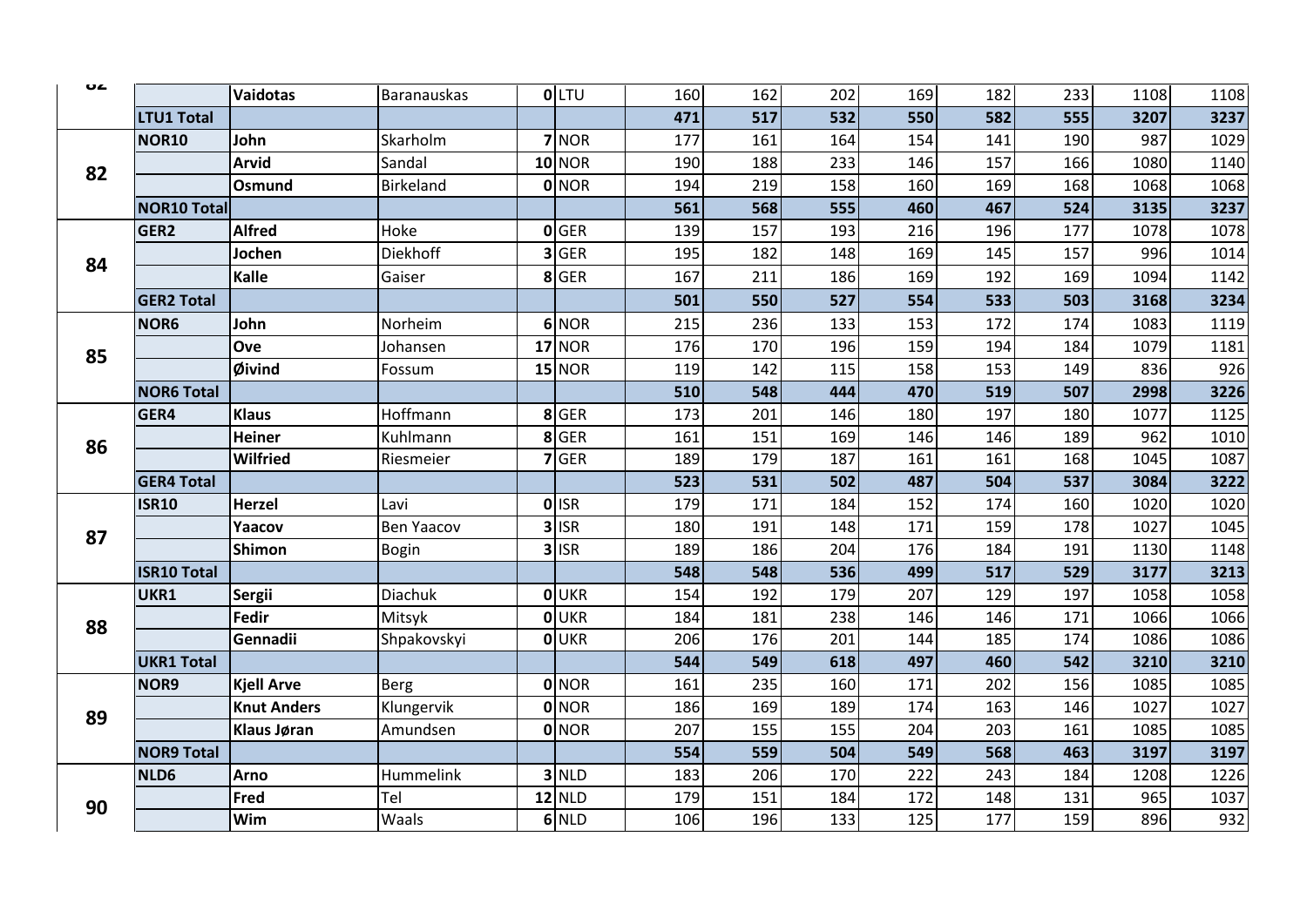|    | <b>NLD6 Total</b>  |                        |                    |              | 468 | 553 | 487 | 519 | 568 | 474 | 3069 | 3195 |
|----|--------------------|------------------------|--------------------|--------------|-----|-----|-----|-----|-----|-----|------|------|
|    | DNK3               | <b>Finn</b>            | Larsen             | <b>O</b> DNK | 147 | 149 | 177 | 170 | 171 | 185 | 999  | 999  |
| 91 |                    | <b>Willy</b>           | Pedersen           | $12$ DNK     | 212 | 162 | 223 | 163 | 194 | 179 | 1133 | 1205 |
|    |                    | <b>Niels Christian</b> | Andersen           | 3DNK         | 169 | 152 | 130 | 159 | 193 | 169 | 972  | 990  |
|    | <b>DNK3 Total</b>  |                        |                    |              | 528 | 463 | 530 | 492 | 558 | 533 | 3104 | 3194 |
|    | FIN8               | Ari                    | <b>Uusinarkaus</b> | <b>OFIN</b>  | 170 | 178 | 151 | 150 | 148 | 175 | 972  | 972  |
| 92 |                    | Seppo                  | Koivuranta         | $0$ FIN      | 200 | 207 | 167 | 191 | 168 | 183 | 1116 | 1116 |
|    |                    | Jouko                  | Kuntola            | $0$ FIN      | 183 | 223 | 208 | 157 | 175 | 148 | 1094 | 1094 |
|    | <b>FIN8 Total</b>  |                        |                    |              | 553 | 608 | 526 | 498 | 491 | 506 | 3182 | 3182 |
|    | FIN5               | <b>Erkki</b>           | Ranto              | $17$ FIN     | 144 | 168 | 128 | 140 | 145 | 202 | 927  | 1029 |
| 92 |                    | Viljo                  | Kuronen            | $22$ FIN     | 142 | 160 | 158 | 176 | 183 | 188 | 1007 | 1139 |
|    |                    | Hannu                  | Kuparinen          | $1$ FIN      | 147 | 170 | 143 | 193 | 172 | 183 | 1008 | 1014 |
|    | <b>FIN5 Total</b>  |                        |                    |              | 433 | 498 | 429 | 509 | 500 | 573 | 2942 | 3182 |
|    | <b>FIN11</b>       | <b>Martti</b>          | Nurminen           | $6$ FIN      | 111 | 135 | 151 | 127 | 179 | 139 | 842  | 878  |
| 94 |                    | Juhani                 | Mellin             | $9$ FIN      | 151 | 150 | 192 | 178 | 172 | 203 | 1046 | 1100 |
|    |                    | <b>Mauno</b>           | Ylimäki            | $18$ FIN     | 172 | 168 | 199 | 159 | 179 | 214 | 1091 | 1199 |
|    | <b>FIN11 Total</b> |                        |                    |              | 434 | 453 | 542 | 464 | 530 | 556 | 2979 | 3177 |
|    | <b>FIN14</b>       | Leif                   | Lindberg           | $1$ FIN      | 181 | 162 | 152 | 179 | 153 | 190 | 1017 | 1023 |
| 95 |                    | Göran                  | Lindqvist          | $7$ FIN      | 145 | 166 | 203 | 178 | 182 | 161 | 1035 | 1077 |
|    |                    | <b>Tuomo</b>           | Haikarainen        | 0 FIN        | 157 | 173 | 150 | 203 | 189 | 199 | 1071 | 1071 |
|    | <b>FIN14 Total</b> |                        |                    |              | 483 | 501 | 505 | 560 | 524 | 550 | 3123 | 3171 |
|    | EU8                | Dominique              | <b>Brosens</b>     | 0 BEL        | 197 | 131 | 155 | 180 | 179 | 146 | 988  | 988  |
| 95 |                    | Aivar                  | Leinemann          | <b>O</b> EST | 197 | 173 | 166 | 159 | 196 | 170 | 1061 | 1061 |
|    |                    | <b>Mykhaylo</b>        | Scherbinin         | <b>OUKR</b>  | 180 | 223 | 191 | 169 | 171 | 188 | 1122 | 1122 |
|    | <b>EU8 Total</b>   |                        |                    |              | 574 | 527 | 512 | 508 | 546 | 504 | 3171 | 3171 |
|    | FIN <sub>6</sub>   | <b>Timo</b>            | Salo               | $11$ FIN     | 166 | 145 | 135 | 175 | 184 | 183 | 988  | 1054 |
| 97 |                    | Jorma                  | Tattari            | $0$ FIN      | 166 | 149 | 161 | 115 | 144 | 173 | 908  | 908  |
|    |                    |                        | Solaluoto          | $5$ FIN      | 255 | 181 | 190 | 177 | 173 | 199 | 1175 | 1205 |
|    | <b>FIN6 Total</b>  |                        |                    |              | 587 | 475 | 486 | 467 | 501 | 555 | 3071 | 3167 |
|    | NOR37              | <b>Morten</b>          | Herøy              | 0 NOR        | 171 | 171 | 188 | 180 | 168 | 168 | 1046 | 1046 |
| 98 |                    | <b>Børre</b>           | Rosenkilde         | $1$ NOR      | 156 | 150 | 172 | 155 | 186 | 174 | 993  | 999  |
|    |                    | Freddy                 | Garberg            | <b>O</b> NOR | 195 | 181 | 191 | 208 | 167 | 178 | 1120 | 1120 |
|    | <b>NOR37 Total</b> |                        |                    |              | 522 | 502 | 551 | 543 | 521 | 520 | 3159 | 3165 |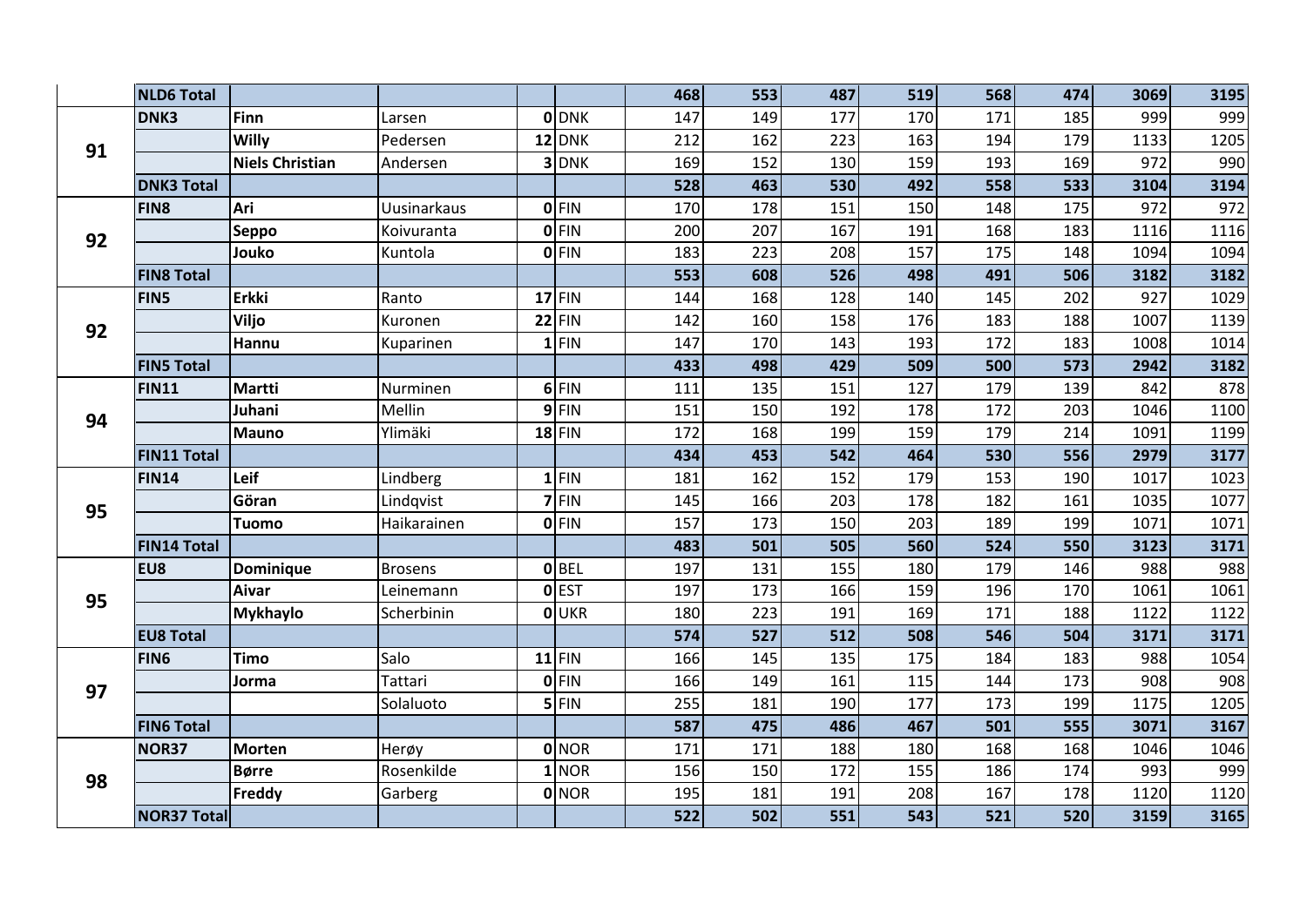|     | <b>DNK12</b>       | Kim                 | Spiegelhauer     | <b>ODNK</b>  | 191 | 198 | 172 | 164 | 177 | 148 | 1050 | 1050 |
|-----|--------------------|---------------------|------------------|--------------|-----|-----|-----|-----|-----|-----|------|------|
| 99  |                    | Jørgen              | Andersen         | 0 DNK        | 166 | 191 | 173 | 161 | 154 | 166 | 1011 | 1011 |
|     |                    | Jørgen              | Lind             | $1$ DNK      | 168 | 187 | 224 | 188 | 162 | 168 | 1097 | 1103 |
|     | <b>DNK12 Total</b> |                     |                  |              | 525 | 576 | 569 | 513 | 493 | 482 | 3158 | 3164 |
|     | GER1               | <b>Wolfgang</b>     | Naumann          | 3 GER        | 162 | 157 | 124 | 171 | 171 | 212 | 997  | 1015 |
| 100 |                    | <b>Erhard</b>       | <b>Buchholtz</b> | $3$ GER      | 198 | 184 | 214 | 174 | 175 | 168 | 1113 | 1131 |
|     |                    | <b>Eduard</b>       | Kosczielniak     | $22$ GER     | 178 | 151 | 146 | 120 | 173 | 114 | 882  | 1014 |
|     | <b>GER1 Total</b>  |                     |                  |              | 538 | 492 | 484 | 465 | 519 | 494 | 2992 | 3160 |
|     | NOR23              | <b>Frank Robert</b> | Johansen         | <b>O</b> NOR | 160 | 202 | 161 | 170 | 178 | 211 | 1082 | 1082 |
| 101 |                    | <b>Rolf Erik</b>    | Nyseter          | 0 NOR        | 144 | 177 | 178 | 177 | 188 | 204 | 1068 | 1068 |
|     |                    | Reidar              | Ulseth           | 3 NOR        | 169 | 160 | 144 | 159 | 157 | 202 | 991  | 1009 |
|     | <b>NOR23 Total</b> |                     |                  |              | 473 | 539 | 483 | 506 | 523 | 617 | 3141 | 3159 |
|     | SWE3               | <b>Bo</b>           | Furu             | <b>O</b> SWE | 150 | 173 | 147 | 158 | 173 | 190 | 991  | 991  |
| 102 |                    | <b>Claes</b>        | Montán           | <b>o</b> SWE | 202 | 216 | 196 | 189 | 218 | 168 | 1189 | 1189 |
|     |                    | Torbjörn            | Eriksson         | <b>O</b> SWE | 146 | 158 | 143 | 166 | 202 | 161 | 976  | 976  |
|     | <b>SWE3 Total</b>  |                     |                  |              | 498 | 547 | 486 | 513 | 593 | 519 | 3156 | 3156 |
|     | <b>NOR26</b>       | <b>Magnar</b>       | <b>Dyrnes</b>    | 6 NOR        | 150 | 147 | 194 | 154 | 220 | 188 | 1053 | 1089 |
| 102 |                    | <b>Viggo</b>        | Boneng           | 0 NOR        | 157 | 153 | 164 | 172 | 172 | 190 | 1008 | 1008 |
|     |                    | <b>Birger</b>       | Wibe             | 0 NOR        | 206 | 153 | 161 | 202 | 158 | 179 | 1059 | 1059 |
|     | <b>NOR26 Total</b> |                     |                  |              | 513 | 453 | 519 | 528 | 550 | 557 | 3120 | 3156 |
|     | NLD9               | Peter               | Horst, Van Der   | 8 NLD        | 145 | 156 | 168 | 155 | 159 | 176 | 959  | 1007 |
| 104 |                    | <b>Arie</b>         | Koole            | $1$ NLD      | 129 | 229 | 187 | 206 | 155 | 190 | 1096 | 1102 |
|     |                    | Willem              | Nolting          | 0 NLD        | 209 | 156 | 134 | 181 | 166 | 200 | 1046 | 1046 |
|     | <b>NLD9 Total</b>  |                     |                  |              | 483 | 541 | 489 | 542 | 480 | 566 | 3101 | 3155 |
|     | SVK <sub>2</sub>   | <b>Karol</b>        | Graus            | <b>O</b> SVK | 183 | 172 | 154 | 162 | 169 | 145 | 985  | 985  |
| 105 |                    | <b>Frantisek</b>    | Trnka            | <b>O</b> SVK | 183 | 148 | 165 | 190 | 232 | 185 | 1103 | 1103 |
|     |                    | Jozef               | Viskupic         | <b>O</b> SVK | 173 | 173 | 194 | 167 | 182 | 172 | 1061 | 1061 |
|     | <b>SVK2 Total</b>  |                     |                  |              | 539 | 493 | 513 | 519 | 583 | 502 | 3149 | 3149 |
|     | <b>DNK14</b>       | René                | Duemose          | <b>O</b> DNK | 143 | 184 | 196 | 168 | 221 | 187 | 1099 | 1099 |
| 106 |                    | Leif                | Makholm          | 0 DNK        | 136 | 158 | 196 | 190 | 143 | 168 | 991  | 991  |
|     |                    | <b>Martin</b>       | Guldager         | 0 DNK        | 181 | 191 | 160 | 176 | 162 | 186 | 1056 | 1056 |
|     | <b>DNK14 Total</b> |                     |                  |              | 460 | 533 | 552 | 534 | 526 | 541 | 3146 | 3146 |
|     | <b>FRA10</b>       | Patrice             | Sustar           | 0 FRA        | 153 | 183 | 154 | 185 | 219 | 140 | 1034 | 1034 |
|     |                    |                     |                  |              |     |     |     |     |     |     |      |      |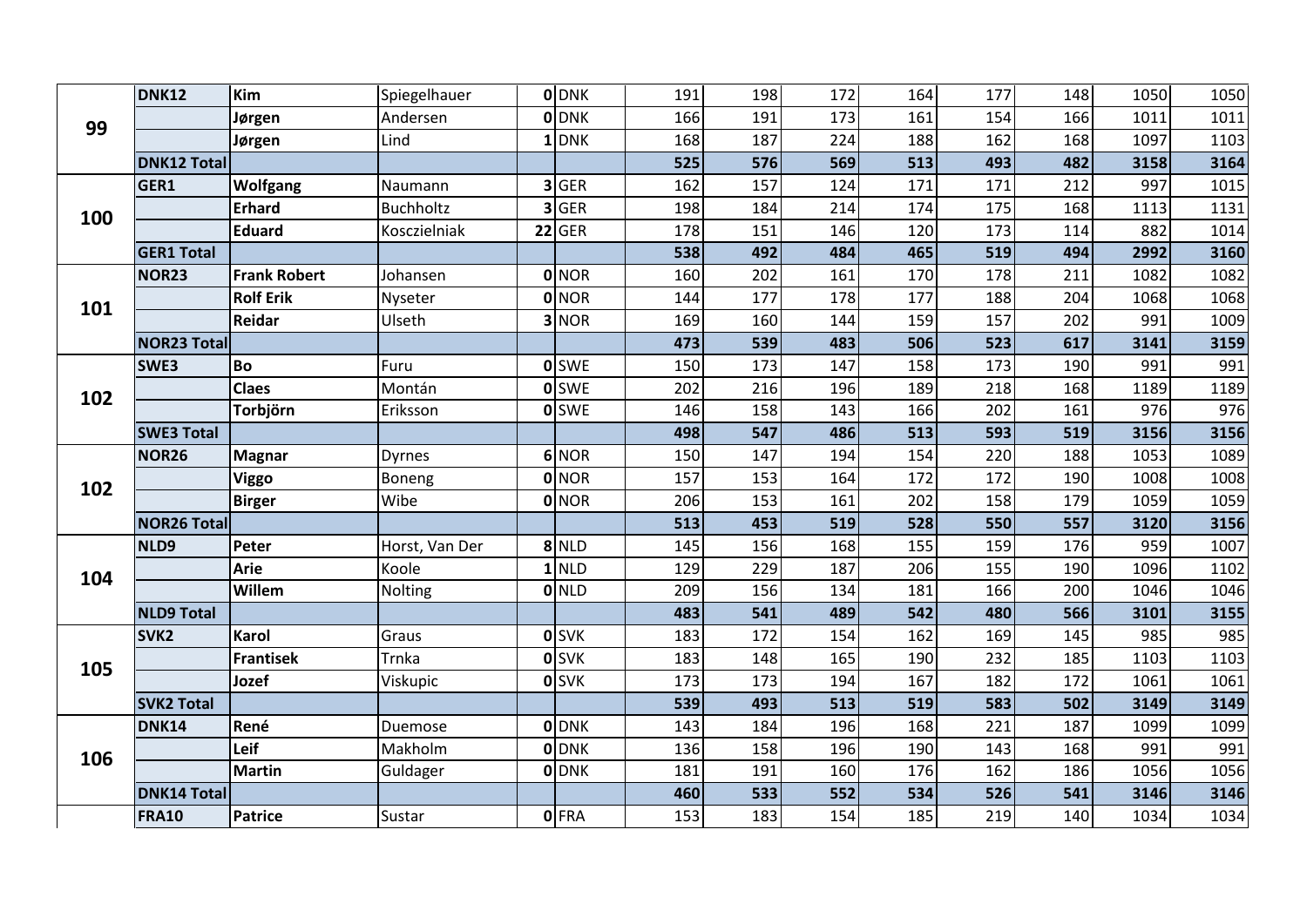| 107   |                    | Rene                | Matteuci       | 8FRA          | 159 | 178 | 145 | 124 | 159 | 178 | 943  | 991  |
|-------|--------------------|---------------------|----------------|---------------|-----|-----|-----|-----|-----|-----|------|------|
|       |                    | <b>Jean Charles</b> | Faure          | $2$ FRA       | 199 | 178 | 213 | 169 | 154 | 195 | 1108 | 1120 |
|       | <b>FRA10 Total</b> |                     |                |               | 511 | 539 | 512 | 478 | 532 | 513 | 3085 | 3145 |
|       | ISR <sub>2</sub>   | <b>Andre</b>        | Elisha         | 0 ISR         | 181 | 179 | 145 | 199 | 148 | 182 | 1034 | 1034 |
| 108   |                    | Yossi               | Peretz         | <b>OI</b> ISR | 155 | 206 | 161 | 192 | 163 | 212 | 1089 | 1089 |
|       |                    | Avi                 | Gorewitz       | 0 ISR         | 149 | 206 | 150 | 165 | 191 | 158 | 1019 | 1019 |
|       | <b>ISR2 Total</b>  |                     |                |               | 485 | 591 | 456 | 556 | 502 | 552 | 3142 | 3142 |
|       | SWE8               | Tony                | Lindqvist      | <b>O</b> SWE  | 188 | 194 | 192 | 147 | 148 | 231 | 1100 | 1100 |
| 109   |                    | Fred                | Larsson        | <b>o</b> SWE  | 122 | 160 | 168 | 141 | 184 | 236 | 1011 | 1011 |
|       |                    | <b>Conny</b>        | Lindahl        | <b>O</b> SWE  | 173 | 180 | 158 | 158 | 191 | 165 | 1025 | 1025 |
|       | <b>SWE8 Total</b>  |                     |                |               | 483 | 534 | 518 | 446 | 523 | 632 | 3136 | 3136 |
|       | CZE8               | <b>Stanislav</b>    | Nejezchleba    | $5$ CZE       | 156 | 170 | 149 | 160 | 184 | 164 | 983  | 1013 |
| 110   |                    | Zdeněk              | Havlíček       | $5$ CZE       | 199 | 169 | 176 | 154 | 159 | 169 | 1026 | 1056 |
|       |                    | <b>Milan</b>        | Soušek         | $O$ CZE       | 196 | 134 | 185 | 183 | 169 | 199 | 1066 | 1066 |
|       | <b>CZE8 Total</b>  |                     |                |               | 551 | 473 | 510 | 497 | 512 | 532 | 3075 | 3135 |
|       | <b>NOR29</b>       | <b>Ola</b>          | Skar           | 2 NOR         | 166 | 189 | 173 | 154 | 174 | 181 | 1037 | 1049 |
| 111   |                    | <b>Henrik</b>       | Toftaker       | 6 NOR         | 143 | 165 | 175 | 258 | 166 | 223 | 1130 | 1166 |
|       |                    | <b>Kjell</b>        | <b>Furunes</b> | 3 NOR         | 138 | 151 | 166 | 116 | 146 | 184 | 901  | 919  |
|       | <b>NOR29 Total</b> |                     |                |               | 447 | 505 | 514 | 528 | 486 | 588 | 3068 | 3134 |
|       | DNK6               | René                | Skaarup        | $5$ DNK       | 135 | 180 | 174 | 155 | 188 | 138 | 970  | 1000 |
| 112   |                    | <b>Bent</b>         | Ohlsen         | 8 DNK         | 113 | 141 | 123 | 174 | 174 | 161 | 886  | 934  |
|       |                    |                     | Faurschou      | 7 DNK         | 212 | 166 | 188 | 194 | 197 | 200 | 1157 | 1199 |
|       | <b>DNK6 Total</b>  |                     |                |               | 460 | 487 | 485 | 523 | 559 | 499 | 3013 | 3133 |
|       | EST1               | Aare                | Noormaa        | 0 EST         | 172 | 151 | 187 | 164 | 222 | 158 | 1054 | 1054 |
| 113   |                    | Rein                | Mölder         | <b>o</b> EST  | 128 | 172 | 133 | 108 | 173 | 158 | 872  | 872  |
|       |                    | <b>Udo</b>          | Sulp           | 0 EST         | 224 | 199 | 208 | 165 | 209 | 200 | 1205 | 1205 |
|       | <b>EST1 Total</b>  |                     |                |               | 524 | 522 | 528 | 437 | 604 | 516 | 3131 | 3131 |
|       | CHE3               | Philippe            | Ecoffey        | $O$ CHE       | 138 | 132 | 151 | 178 | 151 | 155 | 905  | 905  |
| 114   |                    | <b>Erich</b>        | Stamm          | $10$ CHE      | 174 | 173 | 153 | 168 | 162 | 237 | 1067 | 1127 |
|       |                    | <b>Ralph-Yves</b>   | Genillard      | $O$ CHE       | 162 | 159 | 225 | 223 | 125 | 204 | 1098 | 1098 |
|       | <b>CHE3 Total</b>  |                     |                |               | 474 | 464 | 529 | 569 | 438 | 596 | 3070 | 3130 |
|       | GER8               | Heinz               | Alraun         | 0 GER         | 163 | 173 | 170 | 278 | 164 | 205 | 1153 | 1153 |
| $11A$ |                    | <b>Detlef</b>       | Giedeck        | 0 GER         | 159 | 199 | 164 | 187 | 155 | 154 | 1018 | 1018 |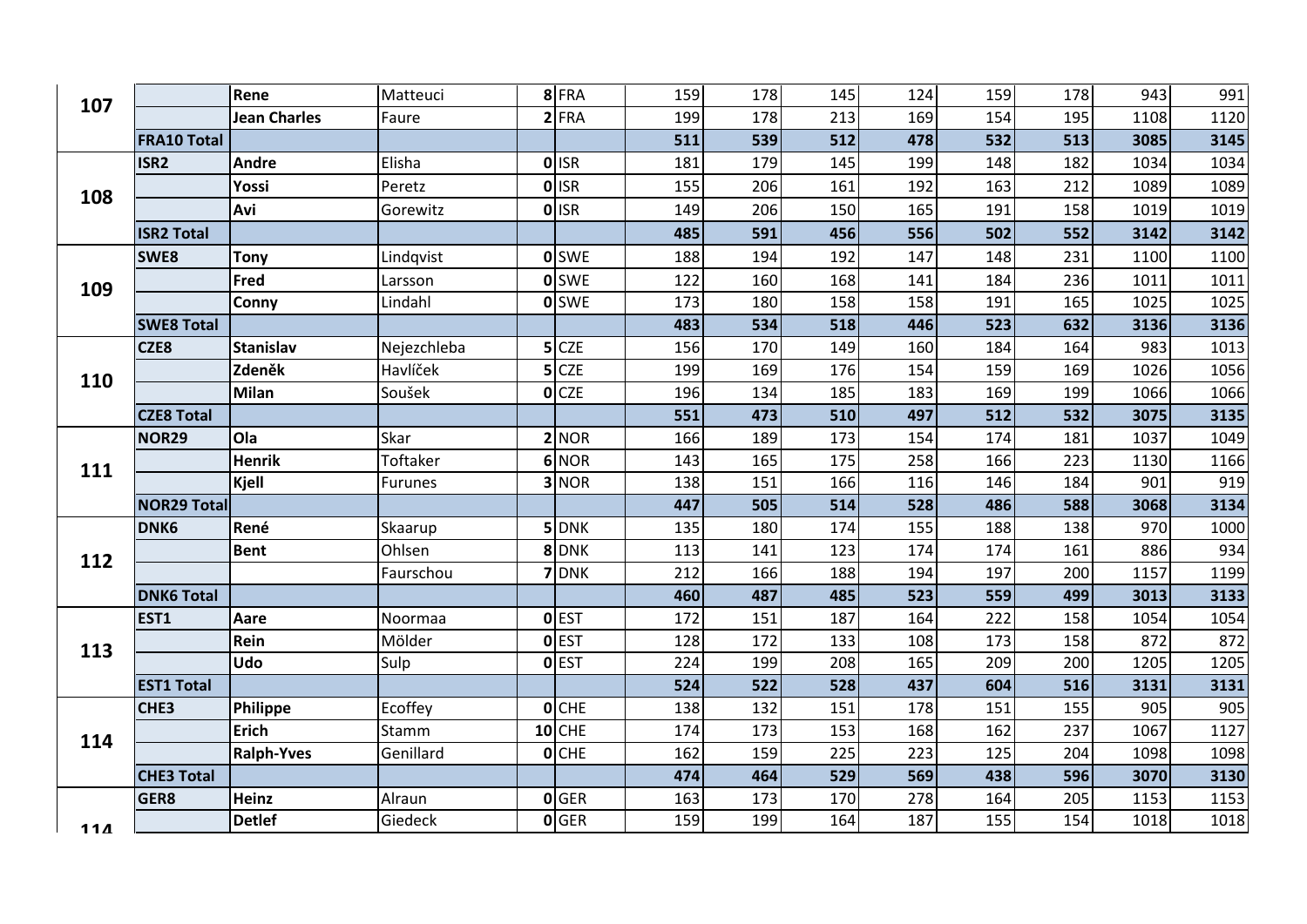| ᆂᆂᆓ |                   | Ulrich               | Pescher        | 0 GER              | 158 | 158 | 161 | 136 | 169 | 177 | 959  | 959  |
|-----|-------------------|----------------------|----------------|--------------------|-----|-----|-----|-----|-----|-----|------|------|
|     | <b>GER8 Total</b> |                      |                |                    | 480 | 530 | 495 | 601 | 488 | 536 | 3130 | 3130 |
|     | FRA3              | <b>Patrick</b>       | Mietton        | 0FRA               | 191 | 177 | 181 | 154 | 172 | 159 | 1034 | 1034 |
| 116 |                   | Philippe             | Boucher        | 0 FRA              | 171 | 168 | 209 | 172 | 212 | 192 | 1124 | 1124 |
|     |                   | <b>Jean Philippe</b> | Damas          | 0 FRA              | 158 | 165 | 178 | 161 | 169 | 137 | 968  | 968  |
|     | <b>FRA3 Total</b> |                      |                |                    | 520 | 510 | 568 | 487 | 553 | 488 | 3126 | 3126 |
|     | CHE1              | Christian            | Berges         | $O$ <sub>CHE</sub> | 209 | 151 | 158 | 206 | 175 | 166 | 1065 | 1065 |
| 117 |                   | <b>Michele</b>       | Siciliano      | $O$ CHE            | 166 | 158 | 168 | 180 | 192 | 150 | 1014 | 1014 |
|     |                   | <b>Yves</b>          | Pfister        | $O$ CHE            | 145 | 203 | 166 | 196 | 180 | 155 | 1045 | 1045 |
|     | <b>CHE1 Total</b> |                      |                |                    | 520 | 512 | 492 | 582 | 547 | 471 | 3124 | 3124 |
|     | NLD4              | Peter                | Oever, Van Den | <b>O</b> NLD       | 207 | 158 | 153 | 162 | 181 | 154 | 1015 | 1015 |
| 118 |                   | <b>Dirk</b>          | Kooij, Van Der | 0 NLD              | 174 | 199 | 159 | 171 | 130 | 201 | 1034 | 1034 |
|     |                   | André                | <b>Beers</b>   | <b>O</b> NLD       | 194 | 194 | 159 | 172 | 140 | 213 | 1072 | 1072 |
|     | <b>NLD4 Total</b> |                      |                |                    | 575 | 551 | 471 | 505 | 451 | 568 | 3121 | 3121 |
|     | FRA4              | <b>Christian</b>     | Doucet         | <b>O</b> FRA       | 156 | 159 | 131 | 140 | 157 | 205 | 948  | 948  |
| 119 |                   | <b>Patrick</b>       | Porcin         | <b>O</b> FRA       | 159 | 147 | 199 | 171 | 162 | 185 | 1023 | 1023 |
|     |                   | Philippe             | Maille         | 0 FRA              | 244 | 234 | 182 | 181 | 165 | 143 | 1149 | 1149 |
|     | <b>FRA4 Total</b> |                      |                |                    | 559 | 540 | 512 | 492 | 484 | 533 | 3120 | 3120 |
|     | ISR8              | Ron                  | Reuven         | $0$ <sub>ISR</sub> | 168 | 172 | 147 | 227 | 157 | 217 | 1088 | 1088 |
| 120 |                   | Joseph               | Nipravsky      | 0 ISR              | 232 | 217 | 154 | 163 | 158 | 194 | 1118 | 1118 |
|     |                   | Vladimir             | Alcaz          | 0 ISR              | 155 | 151 | 166 | 135 | 176 | 130 | 913  | 913  |
|     | <b>ISR8 Total</b> |                      |                |                    | 555 | 540 | 467 | 525 | 491 | 541 | 3119 | 3119 |
|     | ITA6              | Riccardo             | Scquizzato     | 0 ITA              | 166 | 208 | 159 | 159 | 166 | 146 | 1004 | 1004 |
| 121 |                   | <b>Antononio</b>     | Garilli        | 0 ITA              | 161 | 169 | 174 | 197 | 194 | 159 | 1054 | 1054 |
|     |                   | Lidiano              | Zanette        | $1$ ITA            | 179 | 162 | 167 | 187 | 143 | 215 | 1053 | 1059 |
|     | <b>ITA6 Total</b> |                      |                |                    | 506 | 539 | 500 | 543 | 503 | 520 | 3111 | 3117 |
|     | <b>BEL3</b>       | <b>Robert</b>        | Linden         | $0$ BEL            | 159 | 188 | 179 | 138 | 183 | 158 | 1005 | 1005 |
| 122 |                   | Jean-Louis           | Dabee          | LBEL               | 188 | 155 | 169 | 210 | 158 | 185 | 1065 | 1071 |
|     |                   | Pierre               | Venturi        | $0$ BEL            | 188 | 147 | 164 | 194 | 176 | 170 | 1039 | 1039 |
|     | <b>BEL3 Total</b> |                      |                |                    | 535 | 490 | 512 | 542 | 517 | 513 | 3109 | 3115 |
|     | ITA1              | <b>Fausto</b>        | Ciani          | $0$ ITA            | 166 | 188 | 114 | 203 | 195 | 168 | 1034 | 1034 |
| 123 |                   | Ferdinando           | Barboni        | $10$ ITA           | 122 | 154 | 129 | 194 | 150 | 178 | 927  | 987  |
|     |                   | Luigi                | Battaglia      | 4 ITA              | 145 | 175 | 183 | 175 | 190 | 190 | 1058 | 1082 |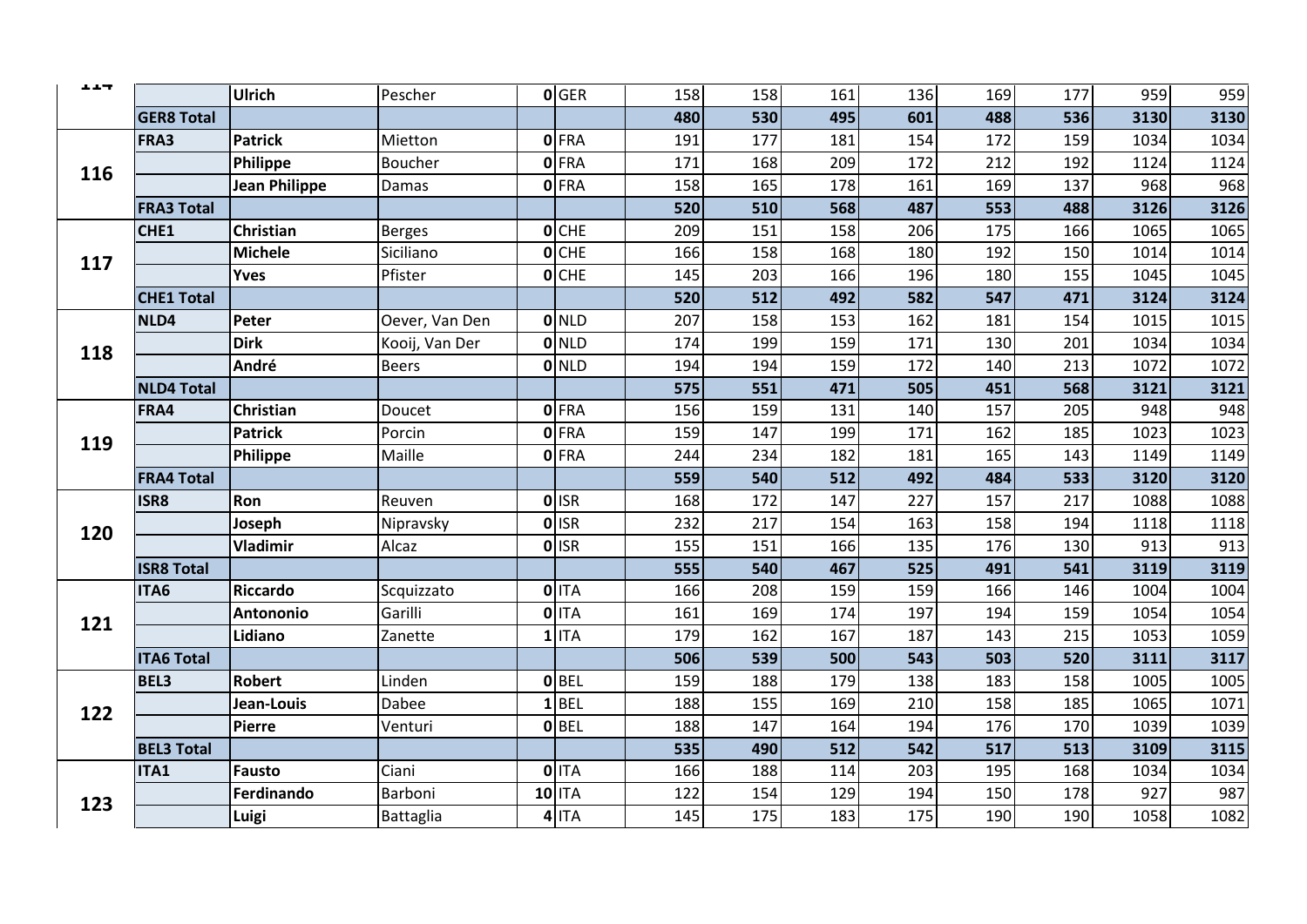|     | <b>ITA1 Total</b>  |                   |             |              |                    | 433 | 517 | 426 | 572 | 535 | 536 | 3019 | 3103 |
|-----|--------------------|-------------------|-------------|--------------|--------------------|-----|-----|-----|-----|-----|-----|------|------|
|     | SVK3               | Igor              | Lendacky    |              | <b>O</b> SVK       | 181 | 167 | 202 | 195 | 146 | 184 | 1075 | 1075 |
| 123 |                    | Peter             | Martinkovic |              | <b>O</b> SVK       | 146 | 177 | 209 | 156 | 166 | 160 | 1014 | 1014 |
|     |                    | <b>Viktor</b>     | Spindor     |              | <b>O</b> SVK       | 159 | 174 | 197 | 158 | 142 | 184 | 1014 | 1014 |
|     | <b>SVK3 Total</b>  |                   |             |              |                    | 486 | 518 | 608 | 509 | 454 | 528 | 3103 | 3103 |
|     | DNK16              | <b>Robert</b>     | Rasmussen   |              | <b>10 DNK</b>      | 146 | 192 | 143 | 164 | 152 | 180 | 977  | 1037 |
| 125 |                    | <b>Mogens</b>     | Danielsen   |              | 5 DNK              | 186 | 184 | 163 | 167 | 140 | 202 | 1042 | 1072 |
|     |                    | <b>Svend Erik</b> | Larsen      |              | $11$ DNK           | 143 | 143 | 179 | 128 | 172 | 161 | 926  | 992  |
|     | <b>DNK16 Total</b> |                   |             |              |                    | 475 | 519 | 485 | 459 | 464 | 543 | 2945 | 3101 |
|     | EU3                | <b>Richard</b>    | <b>King</b> |              | $2$ ENG            | 188 | 202 | 145 | 148 | 174 | 176 | 1033 | 1045 |
| 126 |                    | <b>Didier</b>     | Ruissel     |              | 0 FRA              | 198 | 192 | 197 | 214 | 210 | 167 | 1178 | 1178 |
|     |                    | <b>Kalevi</b>     | Hintikainen |              | $14$ FIN           | 158 | 94  | 158 | 109 | 148 | 116 | 783  | 867  |
|     | <b>EU3 Total</b>   |                   |             |              |                    | 544 | 488 | 500 | 471 | 532 | 459 | 2994 | 3090 |
|     | FIN4               | Kari              | Nurmi       |              | $0$ FIN            | 183 | 168 | 201 | 202 | 170 | 140 | 1064 | 1064 |
| 127 |                    |                   | Lindholm    |              | $10$ FIN           | 160 | 146 | 169 | 138 | 153 | 146 | 912  | 972  |
|     |                    | Ronald            | Engblom     |              | 6 FIN              | 181 | 166 | 157 | 146 | 206 | 159 | 1015 | 1051 |
|     | <b>FIN4 Total</b>  |                   |             |              |                    | 524 | 480 | 527 | 486 | 529 | 445 | 2991 | 3087 |
|     | DNK17              | <b>Bjarne</b>     | Olsen       |              | <b>O</b> DNK       | 157 | 188 | 189 | 178 | 138 | 170 | 1020 | 1020 |
| 128 |                    |                   | Elsborg     |              | <b>O</b> DNK       | 132 | 169 | 180 | 171 | 147 | 138 | 937  | 937  |
|     |                    | Henning           | Bjerregaard |              | <b>O</b> DNK       | 182 | 188 | 146 | 196 | 223 | 194 | 1129 | 1129 |
|     | <b>DNK17 Total</b> |                   |             |              |                    | 471 | 545 | 515 | 545 | 508 | 502 | 3086 | 3086 |
|     | CZE5               | Josef             | Bešík       |              | $9$ CZE            | 151 | 168 | 132 | 171 | 123 | 166 | 911  | 965  |
| 129 |                    | Jiří              | Stulík      |              | $O$ CZE            | 200 | 138 | 181 | 163 | 197 | 158 | 1037 | 1037 |
|     |                    | Vladimír          | Pitaš       |              | $5$ CZE            | 159 | 215 | 168 | 161 | 173 | 177 | 1053 | 1083 |
|     | <b>CZE5 Total</b>  |                   |             |              |                    | 510 | 521 | 481 | 495 | 493 | 501 | 3001 | 3085 |
|     | <b>SWE10</b>       | Jan               | Andersson   |              | 7 SWE              | 148 | 150 | 170 | 240 | 186 | 188 | 1082 | 1124 |
| 129 |                    | Per-Olof          | Karmehed    |              | <b>o</b> SWE       | 146 | 165 | 168 | 162 | 170 | 174 | 985  | 985  |
|     |                    | <b>Helmut</b>     | Rafflenbeul |              | <b>o</b> SWE       | 147 | 163 | 154 | 194 | 149 | 169 | 976  | 976  |
|     | <b>SWE10 Total</b> |                   |             |              |                    | 441 | 478 | 492 | 596 | 505 | 531 | 3043 | 3085 |
|     | CZE7               | <b>Stanislav</b>  | Dohnálek    |              | $5$ CZE            | 211 | 144 | 131 | 172 | 170 | 162 | 990  | 1020 |
| 129 |                    | <b>Miroslav</b>   | Křesťan     | $\mathbf{0}$ | <b>CZE</b>         | 175 | 180 | 169 | 169 | 166 | 184 | 1043 | 1043 |
|     |                    | <b>Vlastimír</b>  | Talaš       |              | $O$ <sub>CZE</sub> | 174 | 169 | 166 | 206 | 141 | 166 | 1022 | 1022 |
|     | <b>CZE7 Total</b>  |                   |             |              |                    | 560 | 493 | 466 | 547 | 477 | 512 | 3055 | 3085 |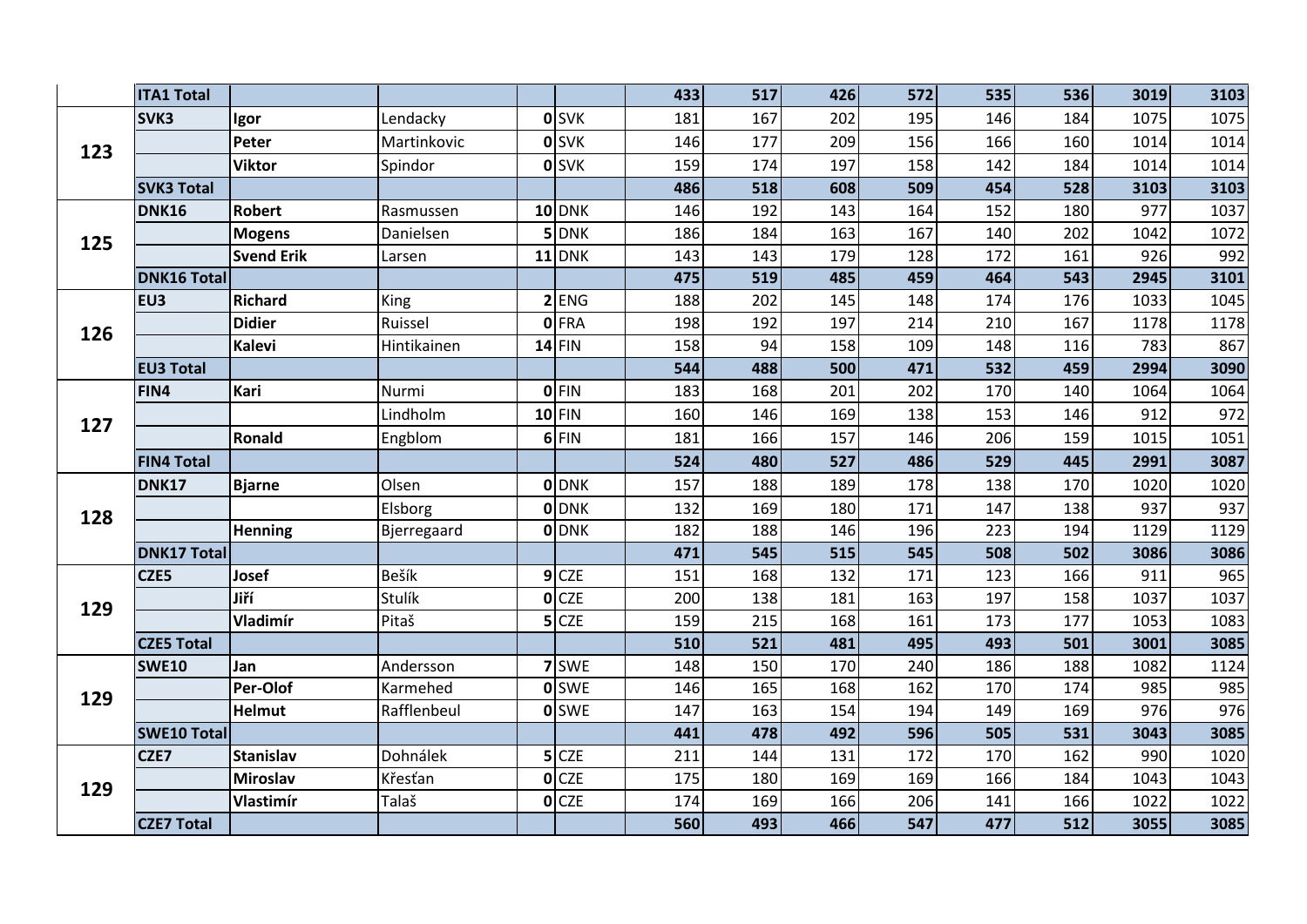|     | <b>FIN10</b>       | <b>Tero</b>      | Makinen            | $0$ FIN      | 180 | 203 | 156 | 170 | 146 | 190 | 1045 | 1045 |
|-----|--------------------|------------------|--------------------|--------------|-----|-----|-----|-----|-----|-----|------|------|
| 132 |                    | Eero             | <b>Sivenius</b>    | $3$ FIN      | 212 | 174 | 176 | 121 | 192 | 140 | 1015 | 1033 |
|     |                    | Eino             | Styrman            | $7$ FIN      | 145 | 217 | 160 | 145 | 133 | 163 | 963  | 1005 |
|     | <b>FIN10 Total</b> |                  |                    |              | 537 | 594 | 492 | 436 | 471 | 493 | 3023 | 3083 |
|     | <b>FRA16</b>       | <b>Dominique</b> | Vocella            | <b>O</b> FRA | 213 | 166 | 167 | 159 | 169 | 209 | 1083 | 1083 |
| 133 |                    | <b>Thierry</b>   | Martin             | <b>O</b> FRA | 142 | 191 | 191 | 177 | 137 | 127 | 965  | 965  |
|     |                    | <b>Jacques</b>   | Quinol             | <b>O</b> FRA | 204 | 215 | 171 | 155 | 157 | 132 | 1034 | 1034 |
|     | <b>FRA16 Total</b> |                  |                    |              | 559 | 572 | 529 | 491 | 463 | 468 | 3082 | 3082 |
|     | <b>FRA8</b>        | <b>Yves</b>      | Orhand             | <b>O</b> FRA | 152 | 176 | 172 | 178 | 179 | 191 | 1048 | 1048 |
| 134 |                    | <b>Michel</b>    | Gueyte             | <b>O</b> FRA | 190 | 124 | 180 | 202 | 231 | 219 | 1146 | 1146 |
|     |                    | <b>Jean Yves</b> | Onno               | 0 FRA        | 142 | 134 | 200 | 135 | 131 | 145 | 887  | 887  |
|     | <b>FRA8 Total</b>  |                  |                    |              | 484 | 434 | 552 | 515 | 541 | 555 | 3081 | 3081 |
|     | <b>FIN22</b>       | Pekka            | Turkki             | <b>O</b> FIN | 173 | 159 | 214 | 151 | 187 | 223 | 1107 | 1107 |
| 134 |                    | Kaj              | Kerbs              | 0 FIN        | 156 | 149 | 174 | 180 | 153 | 188 | 1000 | 1000 |
|     |                    | <b>Tapani</b>    | Kiviranta          | $3$ FIN      | 159 | 170 | 145 | 134 | 203 | 145 | 956  | 974  |
|     | <b>FIN22 Total</b> |                  |                    |              | 488 | 478 | 533 | 465 | 543 | 556 | 3063 | 3081 |
|     | CHE4               | <b>Daniel</b>    | Golay              | $2$ CHE      | 160 | 168 | 202 | 168 | 188 | 167 | 1053 | 1065 |
| 136 |                    | Pierre-Alain     | Cardinaux          | $O$ CHE      | 170 | 137 | 169 | 159 | 168 | 223 | 1026 | 1026 |
|     |                    | Urs              | Läng               | $O$ CHE      | 156 | 212 | 173 | 159 | 140 | 144 | 984  | 984  |
|     | <b>CHE4 Total</b>  |                  |                    |              | 486 | 517 | 544 | 486 | 496 | 534 | 3063 | 3075 |
|     | CAT <sub>2</sub>   | Pedro            | Tusquellas Perez   | $1$ CAT      | 194 | 202 | 169 | 179 | 160 | 177 | 1081 | 1087 |
| 137 |                    | Angel            | Garcia Esguevillas | 0 CAT        | 160 | 153 | 173 | 160 | 173 | 199 | 1018 | 1018 |
|     |                    | Jose             | Delgado Priego     | 0 CAT        | 193 | 130 | 138 | 169 | 200 | 137 | 967  | 967  |
|     | <b>CAT2 Total</b>  |                  |                    |              | 547 | 485 | 480 | 508 | 533 | 513 | 3066 | 3072 |
|     | SWE <sub>6</sub>   | Lars             | Andersson          | $11$ SWE     | 168 | 160 | 129 | 177 | 172 | 198 | 1004 | 1070 |
| 138 |                    | <b>Bert</b>      | Andersson          | 4 SWE        | 161 | 189 | 170 | 182 | 194 | 162 | 1058 | 1082 |
|     |                    | <b>Magnus</b>    | Gustafsson         | 3 SWE        | 111 | 135 | 144 | 192 | 177 | 134 | 893  | 911  |
|     | <b>SWE6 Total</b>  |                  |                    |              | 440 | 484 | 443 | 551 | 543 | 494 | 2955 | 3063 |
|     | <b>FIN17</b>       | <b>Alpo</b>      | Lehtovaara         | 8FIN         | 112 | 184 | 151 | 140 | 125 | 129 | 841  | 889  |
| 139 |                    | <b>Harri</b>     | Viitanen           | $4$ FIN      | 160 | 210 | 191 | 204 | 187 | 226 | 1178 | 1202 |
|     |                    | <b>Risto</b>     | Viljava            | 0 FIN        | 167 | 180 | 165 | 160 | 139 | 157 | 968  | 968  |
|     | <b>FIN17 Total</b> |                  |                    |              | 439 | 574 | 507 | 504 | 451 | 512 | 2987 | 3059 |
|     | NLD <sub>2</sub>   | <b>Mike</b>      | Berghammer         | 0 NLD        | 175 | 148 | 179 | 159 | 137 | 187 | 985  | 985  |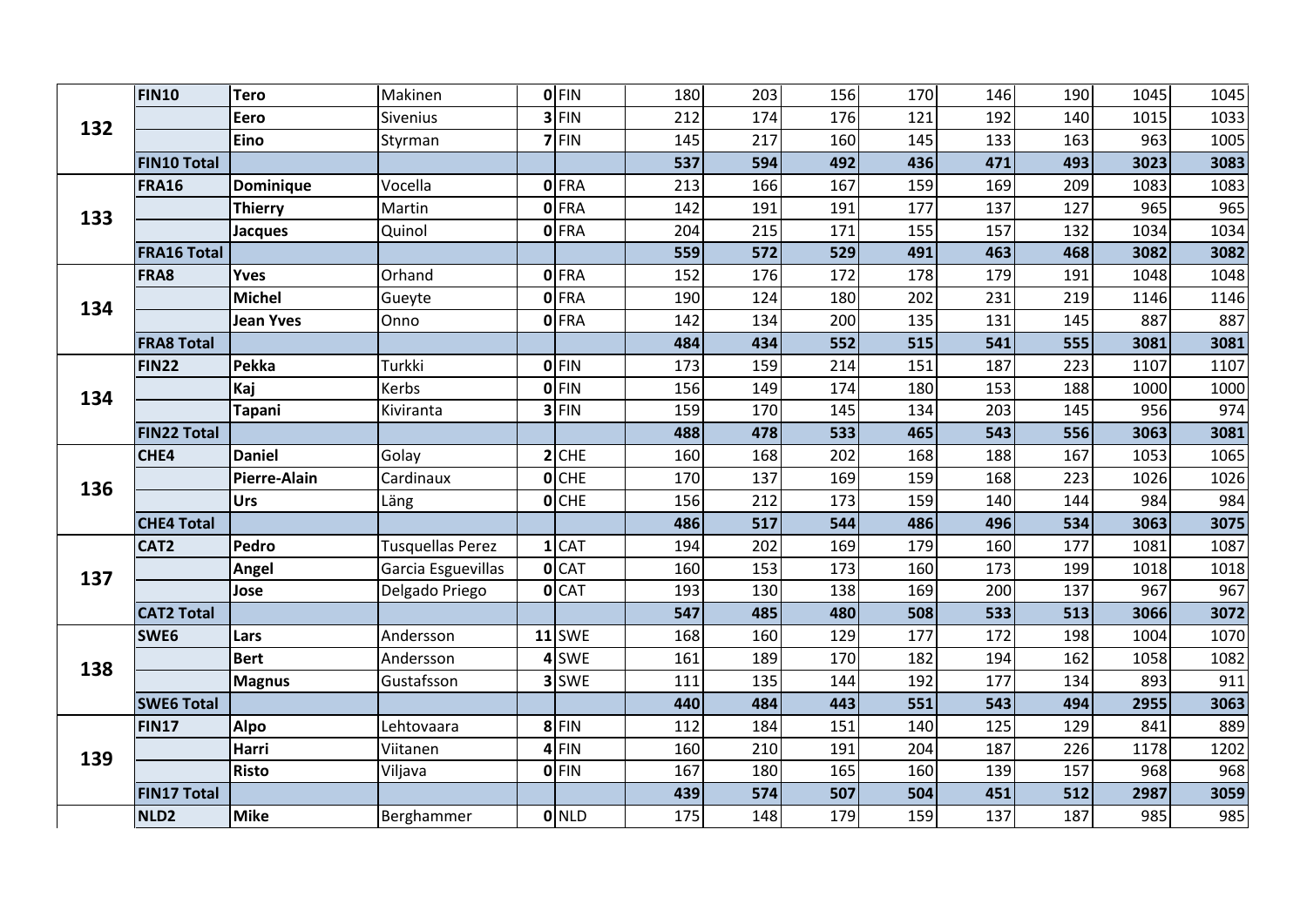| 140 |                    | Gerard               | Stroecken       | ONLD               | 134 | 226 | 230 | 150 | 179 | 197 | 1116 | 1116 |
|-----|--------------------|----------------------|-----------------|--------------------|-----|-----|-----|-----|-----|-----|------|------|
|     |                    | Eef                  | Merkestein, Van | $3$ NLD            | 164 | 176 | 158 | 172 | 131 | 137 | 938  | 956  |
|     | <b>NLD2 Total</b>  |                      |                 |                    | 473 | 550 | 567 | 481 | 447 | 521 | 3039 | 3057 |
|     | CZE2               | Jiří                 | Appeltauer      | O <sub>CCE</sub>   | 140 | 179 | 148 | 132 | 148 | 156 | 903  | 903  |
| 141 |                    | František            | <b>Brokeš</b>   | $3$ CZE            | 173 | 153 | 172 | 203 | 163 | 169 | 1033 | 1051 |
|     |                    | Petr                 | Tomášek         | $4$ CZE            | 207 | 174 | 168 | 202 | 160 | 166 | 1077 | 1101 |
|     | <b>CZE2 Total</b>  |                      |                 |                    | 520 | 506 | 488 | 537 | 471 | 491 | 3013 | 3055 |
|     | <b>ISR12</b>       | <b>Dekal</b>         | Haim            | $3$ ISR            | 185 | 148 | 185 | 171 | 149 | 155 | 993  | 1011 |
| 142 |                    | Yaakov               | Shimony         | 0 ISR              | 171 | 160 | 151 | 174 | 175 | 174 | 1005 | 1005 |
|     |                    | <b>Raoul Anton</b>   | Yanaki          | <b>O</b> ISR       | 187 | 153 | 176 | 186 | 177 | 155 | 1034 | 1034 |
|     | <b>ISR12 Total</b> |                      |                 |                    | 543 | 461 | 512 | 531 | 501 | 484 | 3032 | 3050 |
|     | <b>NOR24</b>       | <b>Harald</b>        | Kvanmo          | 0 NOR              | 204 | 169 | 226 | 140 | 183 | 141 | 1063 | 1063 |
| 143 |                    | <b>Svein</b>         | Hegge           | 7 NOR              | 146 | 143 | 184 | 174 | 126 | 179 | 952  | 994  |
|     |                    | <b>Torgeir</b>       | Mortensen       | 4 NOR              | 161 | 159 | 177 | 150 | 169 | 149 | 965  | 989  |
|     | <b>NOR24 Total</b> |                      |                 |                    | 511 | 471 | 587 | 464 | 478 | 469 | 2980 | 3046 |
|     | EU9                | <b>Thorarinn Mar</b> | Thorbjornsson   | $0$ <sub>ISL</sub> | 180 | 181 | 127 | 167 | 186 | 142 | 983  | 983  |
| 144 |                    | <b>Gudmundur</b>     | Sigurdsson      | <b>OISL</b>        | 146 | 150 | 221 | 193 | 148 | 195 | 1053 | 1053 |
|     |                    | <b>Benny</b>         | Morhaim         | <b>O</b> ISR       | 186 | 206 | 162 | 141 | 149 | 159 | 1003 | 1003 |
|     | <b>EU9 Total</b>   |                      |                 |                    | 512 | 537 | 510 | 501 | 483 | 496 | 3039 | 3039 |
|     | BEL4               | François             | Apers           | $15$ BEL           | 144 | 157 | 161 | 192 | 147 | 185 | 986  | 1076 |
| 145 |                    | <b>Marc</b>          | Deschuyter      | $0$ BEL            | 162 | 157 | 180 | 139 | 167 | 157 | 962  | 962  |
|     |                    | Serge                | Janssens        | 2 BEL              | 156 | 142 | 141 | 178 | 169 | 202 | 988  | 1000 |
|     | <b>BEL4 Total</b>  |                      |                 |                    | 462 | 456 | 482 | 509 | 483 | 544 | 2936 | 3038 |
|     | DNK9               | Lars                 | Klokkedal       | $10$ DNK           | 159 | 166 | 188 | 211 | 170 | 204 | 1098 | 1158 |
| 146 |                    | <b>Børge</b>         | Keller          | 4 DNK              | 153 | 177 | 161 | 202 | 164 | 160 | 1017 | 1041 |
|     |                    | Griesé               | Flemming        | $13$ DNK           | 109 | 121 | 146 | 103 | 124 | 151 | 754  | 832  |
|     | <b>DNK9 Total</b>  |                      |                 |                    | 421 | 464 | 495 | 516 | 458 | 515 | 2869 | 3031 |
|     | AUT1               | Wilhelm              | Majefsky        | 0 AUT              | 193 | 170 | 151 | 143 | 209 | 136 | 1002 | 1002 |
| 147 |                    | Josef                | Schuh           | 0 AUT              | 139 | 161 | 143 | 179 | 157 | 190 | 969  | 969  |
|     |                    | Robert               | Hrobar          | 0 AUT              | 166 | 211 | 159 | 171 | 179 | 171 | 1057 | 1057 |
|     | <b>AUT1 Total</b>  |                      |                 |                    | 498 | 542 | 453 | 493 | 545 | 497 | 3028 | 3028 |
|     | ISR5               | Haim                 | Varon           | $5$ ISR            | 165 | 161 | 201 | 182 | 155 | 176 | 1040 | 1070 |
| 148 |                    | Pinhas               | Dodman          | $4$ ISR            | 126 | 176 | 156 | 171 | 156 | 166 | 951  | 975  |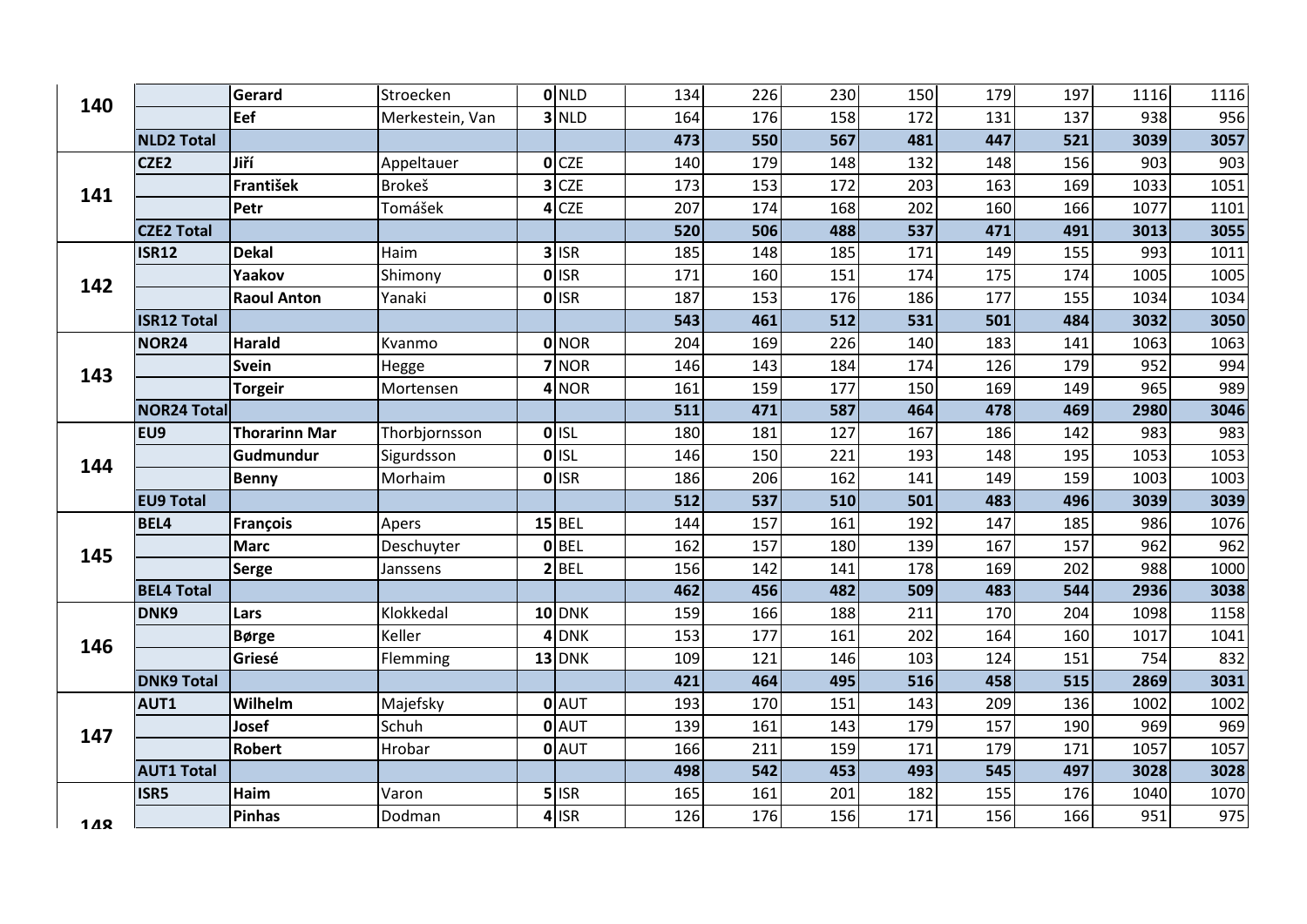| ᆠᅮ  |                    | <b>Shlomo</b>  | Cohen            | $1$ ISR      | 166 | 167 | 173 | 192 | 152 | 126 | 976  | 982  |
|-----|--------------------|----------------|------------------|--------------|-----|-----|-----|-----|-----|-----|------|------|
|     | <b>ISR5 Total</b>  |                |                  |              | 457 | 504 | 530 | 545 | 463 | 468 | 2967 | 3027 |
|     | ISR9               | Amram          | Sasportas        | 0 ISR        | 156 | 156 | 187 | 183 | 170 | 145 | 997  | 997  |
| 149 |                    | <b>Emile</b>   | Dayan            | $7$ ISR      | 150 | 194 | 184 | 192 | 127 | 183 | 1030 | 1072 |
|     |                    | Haim           | Allouche         | 0 ISR        | 143 | 174 | 174 | 154 | 164 | 143 | 952  | 952  |
|     | <b>ISR9 Total</b>  |                |                  |              | 449 | 524 | 545 | 529 | 461 | 471 | 2979 | 3021 |
|     | NOR16              | John           | <b>Holmberg</b>  | <b>O</b> NOR | 201 | 141 | 168 | 143 | 158 | 169 | 980  | 980  |
| 150 |                    | Petter         | Larsen           | <b>O</b> NOR | 172 | 162 | 162 | 155 | 186 | 162 | 999  | 999  |
|     |                    | Thor           | <b>Brattaker</b> | 0 NOR        | 178 | 149 | 200 | 204 | 119 | 191 | 1041 | 1041 |
|     | <b>NOR16 Total</b> |                |                  |              | 551 | 452 | 530 | 502 | 463 | 522 | 3020 | 3020 |
|     | <b>DNK10</b>       | <b>Steen</b>   | Winkel           | $1$ DNK      | 148 | 163 | 139 | 125 | 200 | 182 | 957  | 963  |
| 151 |                    | Preben         | Dahl             | 4 DNK        | 171 | 165 | 169 | 145 | 178 | 144 | 972  | 996  |
|     |                    | Laurids        | Lund             | $11$ DNK     | 161 | 139 | 174 | 182 | 168 | 170 | 994  | 1060 |
|     | <b>DNK10 Total</b> |                |                  |              | 480 | 467 | 482 | 452 | 546 | 496 | 2923 | 3019 |
|     | <b>FIN25</b>       | <b>Tapani</b>  | Kohtanen         | 0 FIN        | 135 | 129 | 150 | 146 | 142 | 213 | 915  | 915  |
| 151 |                    | Veijo          | Miettinen        | $5$ FIN      | 200 | 165 | 180 | 179 | 213 | 180 | 1117 | 1147 |
|     |                    | <b>Simo</b>    | Jyväsjärvi       | $2$ FIN      | 165 | 164 | 140 | 156 | 180 | 140 | 945  | 957  |
|     | <b>FIN25 Total</b> |                |                  |              | 500 | 458 | 470 | 481 | 535 | 533 | 2977 | 3019 |
|     | DNK19              | Søren Eigil    | Olesen           | $11$ DNK     | 159 | 146 | 147 | 160 | 170 | 142 | 924  | 990  |
| 153 |                    | <b>Kurt</b>    | Gaundorf         | <b>O</b> DNK | 152 | 189 | 194 | 177 | 167 | 205 | 1084 | 1084 |
|     |                    | <b>Allan</b>   | Kehlet           | <b>O</b> DNK | 137 | 151 | 170 | 134 | 137 | 214 | 943  | 943  |
|     | <b>DNK19 Total</b> |                |                  |              | 448 | 486 | 511 | 471 | 474 | 561 | 2951 | 3017 |
|     | NOR4               | Øystein        | Jensen           | $11$ NOR     | 102 | 172 | 181 | 144 | 179 | 164 | 942  | 1008 |
| 154 |                    | <b>Tom Are</b> | Jensen           | <b>O</b> NOR | 216 | 157 | 189 | 162 | 166 | 166 | 1056 | 1056 |
|     |                    | Ole Tom        | Amlien           | <b>O</b> NOR | 162 | 136 | 170 | 186 | 148 | 148 | 950  | 950  |
|     | <b>NOR4 Total</b>  |                |                  |              | 480 | 465 | 540 | 492 | 493 | 478 | 2948 | 3014 |
|     | ISR6               | Raffael        | Shahaf           | 8 ISR        | 175 | 161 | 220 | 142 | 128 | 148 | 974  | 1022 |
| 155 |                    | <b>Natan</b>   | <b>Bachar</b>    | $5$ ISR      | 102 | 158 | 132 | 168 | 166 | 160 | 886  | 916  |
|     |                    | Yossi          | Hagai            | $2$ ISR      | 197 | 193 | 153 | 157 | 181 | 175 | 1056 | 1068 |
|     | <b>ISR6 Total</b>  |                |                  |              | 474 | 512 | 505 | 467 | 475 | 483 | 2916 | 3006 |
|     | SVK1               | <b>Milan</b>   | Cepregi          | <b>O</b> SVK | 154 | 206 | 151 | 156 | 139 | 171 | 977  | 977  |
| 156 |                    | Ondrej         | Seben            | <b>O</b> SVK | 176 | 198 | 171 | 178 | 195 | 152 | 1070 | 1070 |
|     |                    | <b>Vincent</b> | Takacs           | $2$ SVK      | 127 | 168 | 201 | 155 | 136 | 157 | 944  | 956  |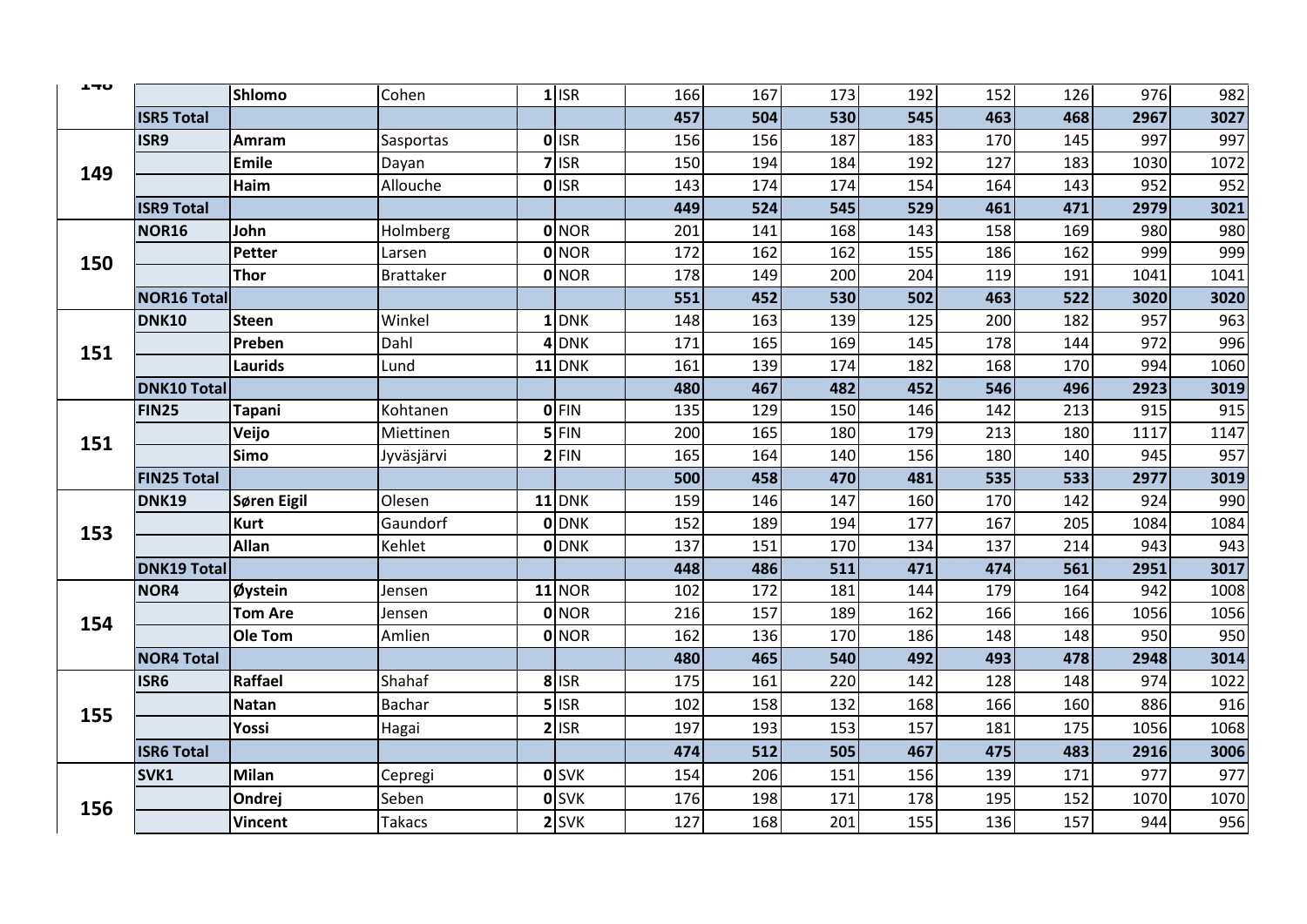|     | <b>SVK1 Total</b>  |                       |             |                    | 457 | 572 | 523 | 489 | 470 | 480 | 2991 | 3003 |
|-----|--------------------|-----------------------|-------------|--------------------|-----|-----|-----|-----|-----|-----|------|------|
|     | ISR7               | <b>Shaul</b>          | Tal         | $3$ ISR            | 152 | 191 | 171 | 167 | 170 | 178 | 1029 | 1047 |
| 157 |                    | <b>Itzhak</b>         | Levi        | 0 ISR              | 182 | 175 | 194 | 155 | 166 | 181 | 1053 | 1053 |
|     |                    | Itamar                | Paz         | 0 ISR              | 134 | 156 | 165 | 157 | 124 | 165 | 901  | 901  |
|     | <b>ISR7 Total</b>  |                       |             |                    | 468 | 522 | 530 | 479 | 460 | 524 | 2983 | 3001 |
|     | DNK15              | Preben                | Seerup      | 7 DNK              | 193 | 151 | 106 | 136 | 172 | 142 | 900  | 942  |
| 158 |                    | Erik                  | Lampe       | $2$ DNK            | 178 | 165 | 206 | 166 | 169 | 186 | 1070 | 1082 |
|     |                    | <b>Harly</b>          | Bjerregaard | $16$ DNK           | 121 | 150 | 139 | 148 | 154 | 168 | 880  | 976  |
|     | <b>DNK15 Total</b> |                       |             |                    | 492 | 466 | 451 | 450 | 495 | 496 | 2850 | 3000 |
|     | <b>ISR11</b>       | <b>Menashe</b>        | Kfir        | $1$ <sub>ISR</sub> | 190 | 139 | 138 | 161 | 214 | 166 | 1008 | 1014 |
| 159 |                    | Amnon                 | Elkayam     | 0 ISR              | 128 | 146 | 191 | 112 | 134 | 156 | 867  | 867  |
|     |                    | <b>Pinchas</b>        | Yatzkan     | <b>O</b> ISR       | 157 | 175 | 222 | 180 | 185 | 199 | 1118 | 1118 |
|     | <b>ISR11 Total</b> |                       |             |                    | 475 | 460 | 551 | 453 | 533 | 521 | 2993 | 2999 |
|     | NLD8               | Tom                   | Jansen      | $5$ NLD            | 119 | 158 | 202 | 147 | 128 | 163 | 917  | 947  |
| 160 |                    | George                | Dijk, Van   | 8 NLD              | 142 | 190 | 181 | 191 | 128 | 165 | 997  | 1045 |
|     |                    | <b>Wiet</b>           | Mica        | 6 NLD              | 175 | 159 | 157 | 141 | 129 | 192 | 953  | 989  |
|     | <b>NLD8 Total</b>  |                       |             |                    | 436 | 507 | 540 | 479 | 385 | 520 | 2867 | 2981 |
|     | FRA7               | <b>Jean Pierre</b>    | Gaurand     | 0 FRA              | 169 | 167 | 168 | 175 | 189 | 207 | 1075 | 1075 |
| 161 |                    | Herve                 | Menetrier   | $2$ FRA            | 133 | 153 | 148 | 140 | 126 | 146 | 846  | 858  |
|     |                    | Gerard                | Grosjean    | 0 FRA              | 157 | 194 | 157 | 177 | 181 | 170 | 1036 | 1036 |
|     | <b>FRA7 Total</b>  |                       |             |                    | 459 | 514 | 473 | 492 | 496 | 523 | 2957 | 2969 |
|     | NOR38              | <b>Terje Vestby</b>   | Andresen    | 0 NOR              | 159 | 150 | 148 | 139 | 157 | 161 | 914  | 914  |
| 162 |                    | <b>Hans Christian</b> | Færgestad   | <b>O</b> NOR       | 169 | 170 | 172 | 179 | 193 | 119 | 1002 | 1002 |
|     |                    | Danny                 | Midtøy      | 0 NOR              | 166 | 132 | 161 | 179 | 184 | 221 | 1043 | 1043 |
|     | <b>NOR38 Total</b> |                       |             |                    | 494 | 452 | 481 | 497 | 534 | 501 | 2959 | 2959 |
|     | NOR13              | <b>Bjørn</b>          | Norli       | 0 NOR              | 161 | 124 | 132 | 182 | 153 | 182 | 934  | 934  |
| 163 |                    | Kjell                 | Kolltveit   | $16$ NOR           | 161 | 176 | 179 | 176 | 132 | 153 | 977  | 1073 |
|     |                    | <b>Sigurd</b>         | Jeremiassen | $10$ NOR           | 198 | 114 | 142 | 163 | 141 | 128 | 886  | 946  |
|     | <b>NOR13 Total</b> |                       |             |                    | 520 | 414 | 453 | 521 | 426 | 463 | 2797 | 2953 |
|     | DNK13              | <b>Finn Bjerre</b>    | Andersen    | 0 DNK              | 204 | 210 | 169 | 224 | 209 | 180 | 1196 | 1196 |
| 164 |                    | Hans Jørgen           | Parling     | 0 DNK              | 166 | 134 | 137 | 125 | 131 | 115 | 808  | 808  |
|     |                    | <b>Ejvind Brinch</b>  | Rødgaard    | <b>O</b> DNK       | 148 | 159 | 131 | 196 | 157 | 149 | 940  | 940  |
|     | <b>DNK13 Total</b> |                       |             |                    | 518 | 503 | 437 | 545 | 497 | 444 | 2944 | 2944 |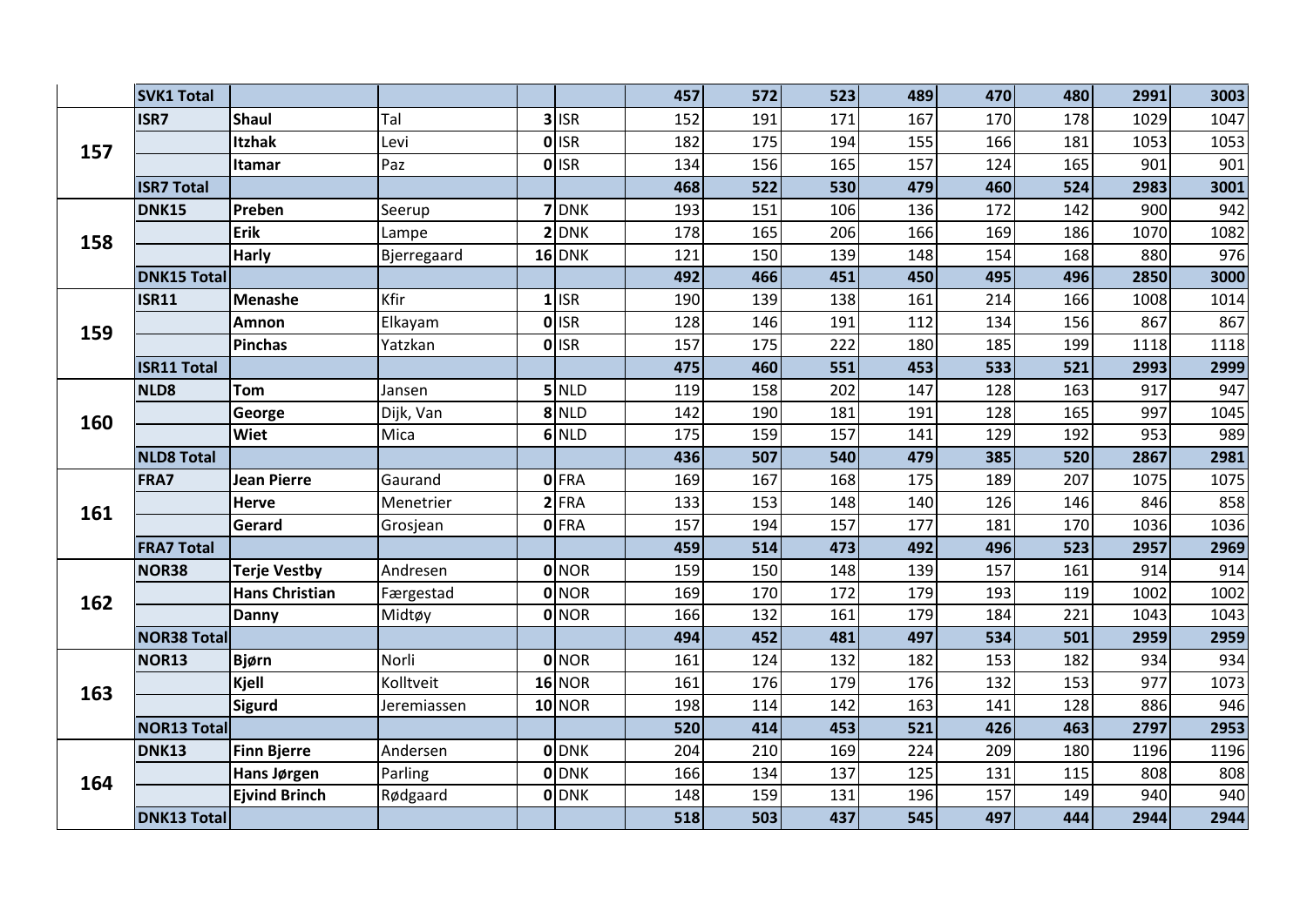|     | SVK4               | Peter              | Pargac      | <b>O</b> SVK | 166 | 208 | 126 | 168 | 180 | 157 | 1005 | 1005 |
|-----|--------------------|--------------------|-------------|--------------|-----|-----|-----|-----|-----|-----|------|------|
| 165 |                    | <b>Stefan</b>      | Turoci      | <b>O</b> SVK | 168 | 178 | 188 | 156 | 147 | 167 | 1004 | 1004 |
|     |                    | <b>Vladimir</b>    | Mrazik      | <b>O</b> SVK | 132 | 152 | 145 | 157 | 158 | 178 | 922  | 922  |
|     | <b>SVK4 Total</b>  |                    |             |              | 466 | 538 | 459 | 481 | 485 | 502 | 2931 | 2931 |
|     | <b>ISR13</b>       | Avner              | Kidron      | $5$ ISR      | 171 | 149 | 213 | 141 | 136 | 146 | 956  | 986  |
| 166 |                    | Avraham            | Hadar       | $3$ ISR      | 138 | 147 | 168 | 169 | 138 | 194 | 954  | 972  |
|     |                    | <b>Eliezer</b>     | Kazes       | 0 ISR        | 175 | 162 | 165 | 127 | 142 | 201 | 972  | 972  |
|     | <b>ISR13 Total</b> |                    |             |              | 484 | 458 | 546 | 437 | 416 | 541 | 2882 | 2930 |
|     | EU <sub>6</sub>    | Jørgen Anders      | Frederiksen | <b>O</b> DNK | 173 | 195 | 146 | 157 | 139 | 118 | 928  | 928  |
| 167 |                    | René               | Laursen     | 0 DNK        | 154 | 153 | 133 | 133 | 184 | 138 | 895  | 895  |
|     |                    | <b>Arturas</b>     | Selenis     | <b>OLTU</b>  | 179 | 161 | 160 | 223 | 205 | 174 | 1102 | 1102 |
|     | <b>EU6 Total</b>   |                    |             |              | 506 | 509 | 439 | 513 | 528 | 430 | 2925 | 2925 |
|     | <b>FRA11</b>       | Raymond            | Meloni      | 9FRA         | 129 | 189 | 143 | 179 | 155 | 169 | 964  | 1018 |
| 168 |                    | <b>Bernard</b>     | Daheron     | $3$ FRA      | 174 | 171 | 148 | 159 | 137 | 133 | 922  | 940  |
|     |                    | <b>Jean Claude</b> | Danvin      | 9FRA         | 168 | 151 | 136 | 163 | 163 | 131 | 912  | 966  |
|     | <b>FRA11 Total</b> |                    |             |              | 471 | 511 | 427 | 501 | 455 | 433 | 2798 | 2924 |
|     | <b>ITA7</b>        | <b>Enrico</b>      | Mariti      | <b>O</b> ITA | 147 | 130 | 146 | 162 | 142 | 129 | 856  | 856  |
| 168 |                    | Calogero           | Miraglia    | <b>O</b> ITA | 156 | 186 | 167 | 169 | 172 | 179 | 1029 | 1029 |
|     |                    | Michelangelo       | Chiale      | $0$ ITA      | 167 | 162 | 158 | 185 | 194 | 173 | 1039 | 1039 |
|     | <b>ITA7 Total</b>  |                    |             |              | 470 | 478 | 471 | 516 | 508 | 481 | 2924 | 2924 |
|     | CZE3               | <b>František</b>   | Kolář       | $3$ CZE      | 154 | 144 | 179 | 146 | 180 | 176 | 979  | 997  |
| 170 |                    | Jaroslav           | Růžička     | $5$ CZE      | 179 | 112 | 175 | 154 | 113 | 132 | 865  | 895  |
|     |                    | Lubomír            | Matera      | $O$ CZE      | 160 | 137 | 150 | 159 | 197 | 209 | 1012 | 1012 |
|     | <b>CZE3 Total</b>  |                    |             |              | 493 | 393 | 504 | 459 | 490 | 517 | 2856 | 2904 |
|     | <b>FRA12</b>       | Philippe           | Robert      | $2$ FRA      | 141 | 199 | 162 | 186 | 157 | 203 | 1048 | 1060 |
| 171 |                    | <b>Bernard</b>     | Simier      | $2$ FRA      | 146 | 160 | 129 | 168 | 172 | 171 | 946  | 958  |
|     |                    | <b>Jean Pierre</b> | Bernon      | 3 FRA        | 122 | 166 | 159 | 158 | 126 | 135 | 866  | 884  |
|     | <b>FRA12 Total</b> |                    |             |              | 409 | 525 | 450 | 512 | 455 | 509 | 2860 | 2902 |
|     | NOR36              | Jan                | Stensby     | 0 NOR        | 147 | 152 | 172 | 165 | 159 | 127 | 922  | 922  |
| 172 |                    | Per Erik           | Sjøblom     | 9 NOR        | 141 | 134 | 166 | 158 | 149 | 137 | 885  | 939  |
|     |                    | Odd                | Stikbakke   | <b>O</b> NOR | 179 | 202 | 140 | 195 | 161 | 145 | 1022 | 1022 |
|     | <b>NOR36 Total</b> |                    |             |              | 467 | 488 | 478 | 518 | 469 | 409 | 2829 | 2883 |
|     | ISR1               | <b>Jacob Haim</b>  | Edery       | 0 ISR        | 173 | 145 | 152 | 135 | 158 | 141 | 904  | 904  |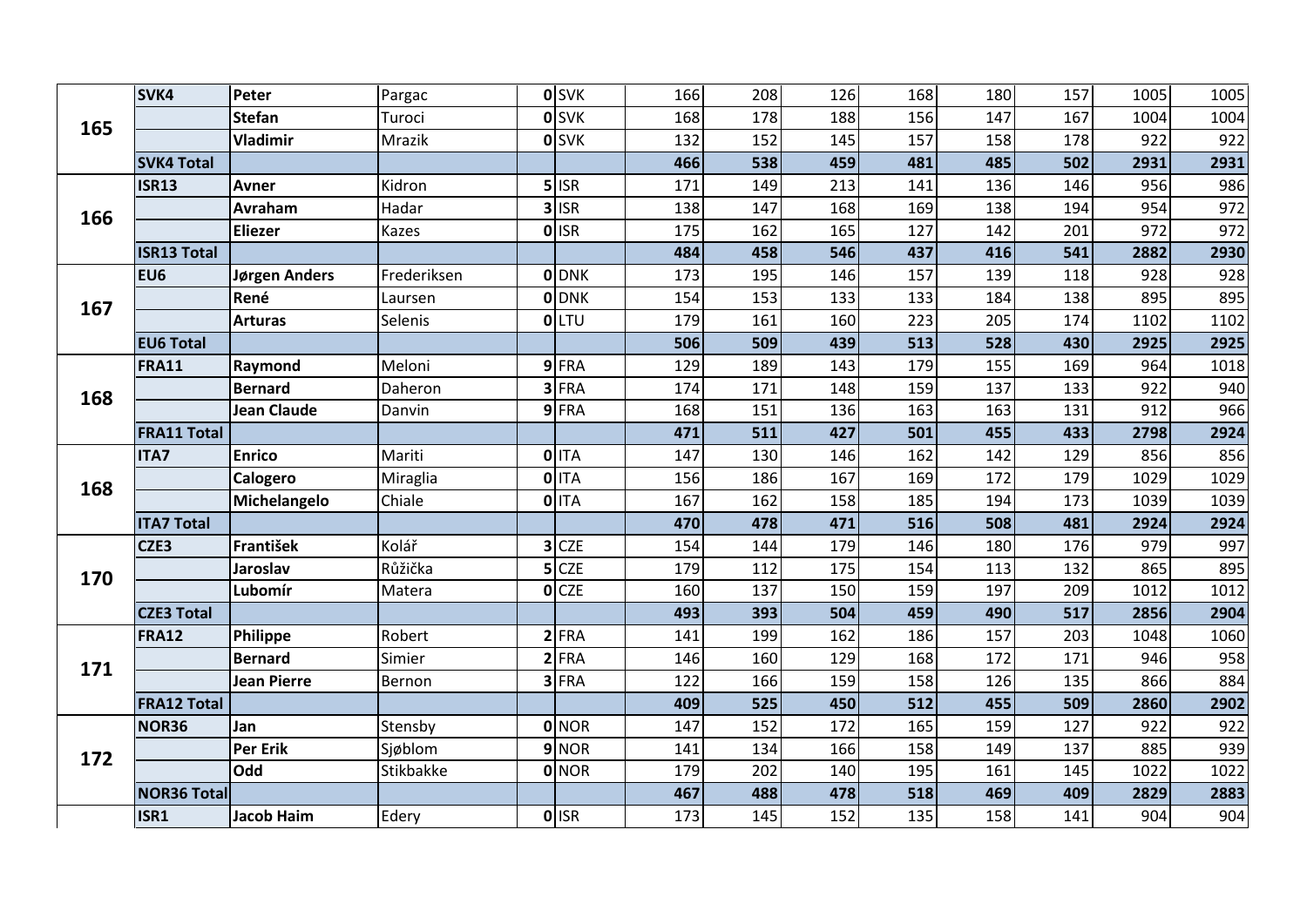| 173 |                    | <b>Charlie Avraham</b>  | Ifargan     | 0 ISR         | 188 | 148 | 143 | 193 | 157 | 137 | 966  | 966  |
|-----|--------------------|-------------------------|-------------|---------------|-----|-----|-----|-----|-----|-----|------|------|
|     |                    | Yigal                   | Ben Zaken   | 0 ISR         | 179 | 208 | 167 | 117 | 182 | 155 | 1008 | 1008 |
|     | <b>ISR1 Total</b>  |                         |             |               | 540 | 501 | 462 | 445 | 497 | 433 | 2878 | 2878 |
|     | <b>NOR15</b>       | Yngve                   | Lorentsen   | <b>O</b> NOR  | 131 | 171 | 104 | 170 | 127 | 113 | 816  | 816  |
| 174 |                    | <b>Jack</b>             | Olsen       | <b>O</b> NOR  | 160 | 133 | 185 | 191 | 171 | 166 | 1006 | 1006 |
|     |                    | Per                     | Martinsen   | $4$ NOR       | 176 | 161 | 159 | 174 | 173 | 182 | 1025 | 1049 |
|     | <b>NOR15 Total</b> |                         |             |               | 467 | 465 | 448 | 535 | 471 | 461 | 2847 | 2871 |
|     | DNK4               | <b>Karsten Reenberg</b> | Lykkebo     | <b>ODNK</b>   | 157 | 148 | 154 | 133 | 176 | 159 | 927  | 927  |
| 175 |                    | <b>Finn Leif</b>        | Christensen | $2$ DNK       | 116 | 181 | 174 | 135 | 157 | 142 | 905  | 917  |
|     |                    | <b>Steen Gerhard</b>    | Eriksen     | <b>O</b> DNK  | 146 | 168 | 169 | 160 | 163 | 215 | 1021 | 1021 |
|     | <b>DNK4 Total</b>  |                         |             |               | 419 | 497 | 497 | 428 | 496 | 516 | 2853 | 2865 |
|     | AUT2               | Walter                  | Mayr        | 6 AUT         | 175 | 165 | 142 | 121 | 129 | 137 | 869  | 905  |
| 176 |                    | Christian               | Koerber     | 0 AUT         | 136 | 175 | 153 | 146 | 192 | 177 | 979  | 979  |
|     |                    | Gottfried               | Wiater      | 4 AUT         | 156 | 180 | 168 | 165 | 126 | 161 | 956  | 980  |
|     | <b>AUT2 Total</b>  |                         |             |               | 467 | 520 | 463 | 432 | 447 | 475 | 2804 | 2864 |
|     | NLD1               | Peter                   | Knoppert    | 0 NLD         | 169 | 152 | 145 | 158 | 144 | 92  | 860  | 860  |
| 177 |                    | Jac                     | Bosmans     | <b>12 NLD</b> | 146 | 167 | 155 | 171 | 131 | 99  | 869  | 941  |
|     |                    | Stojan                  | Cesnik      | 0 NLD         | 158 | 190 | 143 | 243 | 154 | 158 | 1046 | 1046 |
|     | <b>NLD1 Total</b>  |                         |             |               | 473 | 509 | 443 | 572 | 429 | 349 | 2775 | 2847 |
|     | <b>NOR34</b>       | Jan                     | Peistorpet  | 9 NOR         | 153 | 139 | 186 | 161 | 151 | 134 | 924  | 978  |
| 178 |                    | Helge                   | Dammen      | $2$ NOR       | 150 | 144 | 108 | 149 | 145 | 169 | 865  | 877  |
|     |                    | <b>Tore</b>             | Meiningen   | 0 NOR         | 146 | 159 | 183 | 150 | 172 | 168 | 978  | 978  |
|     | <b>NOR34 Total</b> |                         |             |               | 449 | 442 | 477 | 460 | 468 | 471 | 2767 | 2833 |
|     | FIN <sub>2</sub>   | <b>Kimmo</b>            | Turtiainen  | <b>OFIN</b>   | 124 | 178 | 123 | 167 | 137 | 158 | 887  | 887  |
| 179 |                    | <b>Martti</b>           | Uuttu       | <b>OFIN</b>   | 131 | 137 | 117 | 166 | 99  | 146 | 796  | 796  |
|     |                    | Aatos                   | Rostedt     | $13$ FIN      | 234 | 175 | 183 | 180 | 126 | 147 | 1045 | 1123 |
|     | <b>FIN2 Total</b>  |                         |             |               | 489 | 490 | 423 | 513 | 362 | 451 | 2728 | 2806 |
|     | CZE6               | <b>Jaroslav</b>         | Pleticha    | $2$ CZE       | 138 | 146 | 188 | 156 | 181 | 193 | 1002 | 1014 |
| 180 |                    | Ratko                   | Burič       | $5$ CZE       | 149 | 150 | 134 | 150 | 137 | 105 | 825  | 855  |
|     |                    | <b>Miloslav</b>         | Šolc        | $O$ CZE       | 158 | 175 | 129 | 142 | 169 | 135 | 908  | 908  |
|     | <b>CZE6 Total</b>  |                         |             |               | 445 | 471 | 451 | 448 | 487 | 433 | 2735 | 2777 |
|     | <b>NOR14</b>       | Håvar                   | Flåten      | 1 NOR         | 105 | 135 | 136 | 156 | 155 | 159 | 846  | 852  |
| 181 |                    | <b>Olav Ludvig</b>      | Haabrekke   | 0 NOR         | 204 | 156 | 135 | 152 | 211 | 179 | 1037 | 1037 |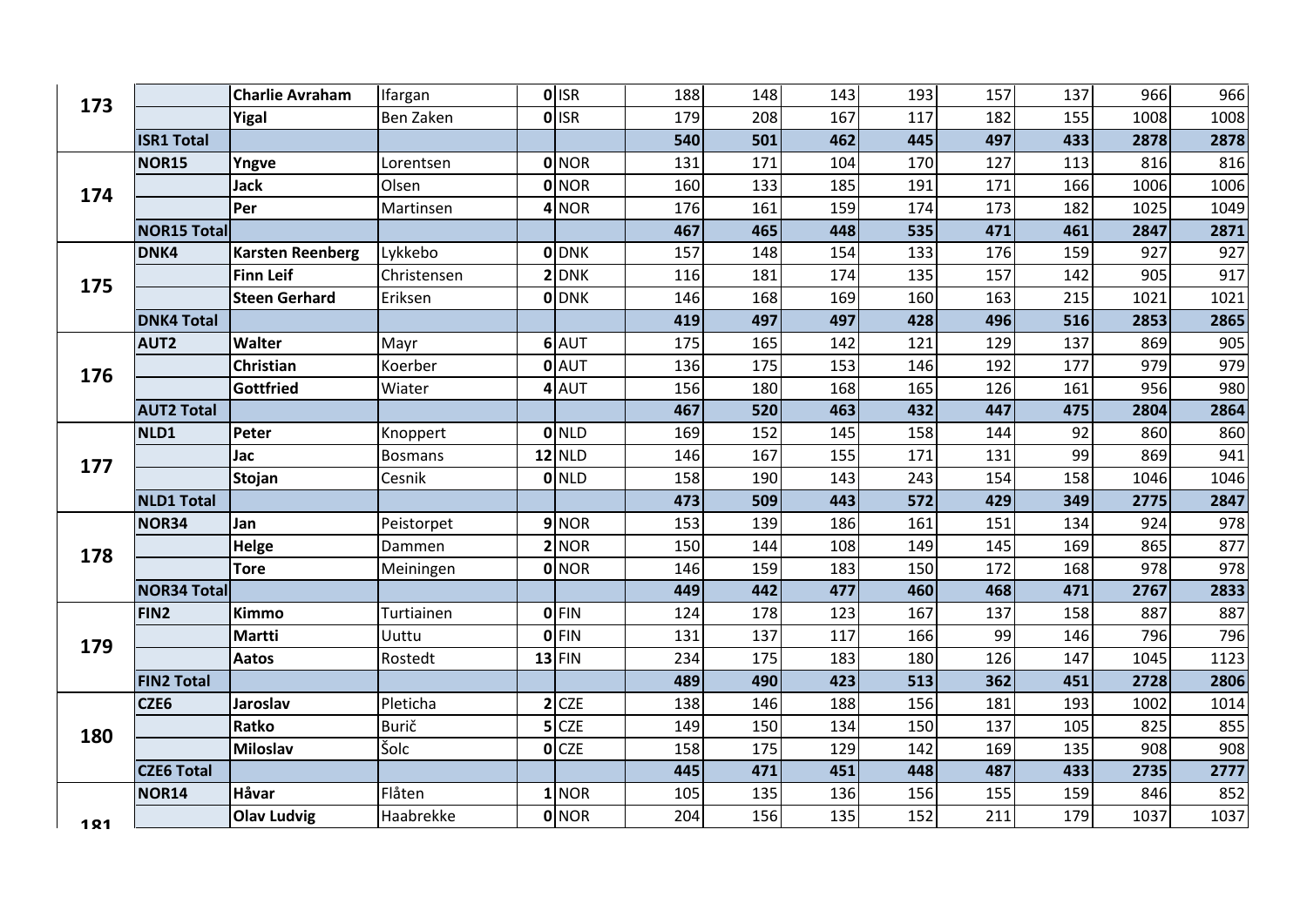| ᅩហᅩ |                    | Helge                   | Lønning     | <b>11 NOR</b> | 143            | 173            | 104       | 126            | 121         | 153            | 820            | 886  |
|-----|--------------------|-------------------------|-------------|---------------|----------------|----------------|-----------|----------------|-------------|----------------|----------------|------|
|     | <b>NOR14 Total</b> |                         |             |               | 452            | 464            | 375       | 434            | 487         | 491            | 2703           | 2775 |
|     | ISR4               | <b>Jacques</b>          | Gabay       | $6$ ISR       | 169            | 161            | 158       | 189            | 171         | 133            | 981            | 1017 |
| 182 |                    | <b>Shimon</b>           | Yishay      | 0 ISR         | 185            | 151            | 137       | 142            | 128         | 125            | 868            | 868  |
|     |                    | <b>David</b>            | Alush       | $2$ ISR       | 134            | 148            | 132       | 149            | 138         | 151            | 852            | 864  |
|     | <b>ISR4 Total</b>  |                         |             |               | 488            | 460            | 427       | 480            | 437         | 409            | 2701           | 2749 |
|     | <b>FIN24</b>       | <b>Risto</b>            | Koponen     | $0$ FIN       | 162            | 190            | 168       | 158            | 187         | 176            | 1041           | 1041 |
| 183 |                    | Matti                   | Lantta      | $0$ FIN       | 173            | 143            | 184       | 157            | 147         | 155            | 959            | 959  |
|     |                    | <b>Marko</b>            | Sandell     | 0 FIN         | 103            | 97             | 131       | 133            | 130         | 127            | 721            | 721  |
|     | <b>FIN24 Total</b> |                         |             |               | 438            | 430            | 483       | 448            | 464         | 458            | 2721           | 2721 |
|     | FRA9               | <b>Yves Marie</b>       | Perio       | 0 FRA         | 145            | 148            | 198       | 136            | 180         | 180            | 987            | 987  |
| 184 |                    | Yvon                    | Mevel       | <b>O</b> FRA  | 142            | 165            | 143       | 131            | 184         | 148            | 913            | 913  |
|     |                    | Amar                    | Lemmouchi   | <b>O</b> FRA  | 127            | 145            | 104       | 129            | 125         | 125            | 755            | 755  |
|     | <b>FRA9 Total</b>  |                         |             |               | 414            | 458            | 445       | 396            | 489         | 453            | 2655           | 2655 |
|     | DNK7               | Jesper                  | Rasmussen   | <b>O</b> IDNK | 135            | 125            | 163       | 118            | 119         | 145            | 805            | 805  |
| 185 |                    | <b>Thomas</b>           | Guldager    | <b>O</b> DNK  | 129            | 104            | 148       | 157            | 156         | 133            | 827            | 827  |
|     |                    | Randy                   | Linnig      | 4 DNK         | 160            | 147            | 183       | 133            | 142         | 169            | 934            | 958  |
|     | <b>DNK7 Total</b>  |                         |             |               | 424            | 376            | 494       | 408            | 417         | 447            | 2566           | 2590 |
|     | DNK <sub>2</sub>   | Michael                 | Mandrup     | <b>O</b> IDNK | 122            | 127            | 152       | 107            | 129         | 161            | 798            | 798  |
| 186 |                    | <b>Henrik Korreborg</b> | Pedersen    | <b>O</b> DNK  | 165            | 127            | 159       | 151            | 156         | 139            | 897            | 897  |
|     |                    | <b>Frank</b>            | Aggergaard  | <b>O</b> DNK  | 141            | 163            | 114       | 130            | 160         | 164            | 872            | 872  |
|     | <b>DNK2 Total</b>  |                         |             |               | 428            | 417            | 425       | 388            | 445         | 464            | 2567           | 2567 |
|     | NLD3               | Jacques                 | Swinkels    | $5$ NLD       | 151            | 161            | 174       | 154            | 133         | 132            | 905            | 935  |
| 187 |                    | Jo                      | Magermans   | <b>O</b> NLD  | 123            | 171            | 142       | 136            | 179         | 143            | 894            | 894  |
|     |                    | Leo                     | Jansen      | $3$ NLD       | 119            | 131            | 137       | 80             | 120         | 96             | 683            | 701  |
|     | <b>NLD3 Total</b>  |                         |             |               | 393            | 463            | 453       | 370            | 432         | 371            | 2482           | 2530 |
|     | <b>DNK20</b>       | Christian               | Thomsen     | <b>23 DNK</b> | 85             | 60             | 93        | 64             | 26          | 0              | 328            | 466  |
| 188 |                    | <b>Hans Sejer</b>       | Christensen | <b>O</b> DNK  | 164            | 189            | 169       | 172            | 174         | 196            | 1064           | 1064 |
|     |                    | <b>Bent</b>             | Brodersen   | LONK          | 203            | 165            | 139       | 161            | 167         | 147            | 982            | 988  |
|     | <b>DNK20 Total</b> |                         |             |               | 452            | 414            | 401       | 397            | 367         | 343            | 2374           | 2518 |
|     | <b>NOR20</b>       | <b>Robert</b>           | Lind        | 0 NOR         | 269            | 211            | 213       | 236            | 159         | 154            | 1242           | 1242 |
| 189 |                    | Svein                   | Isaksen     | 0 NOR         | 191            | 210            | 152       | 155            | 172         | 222            | 1102           | 1102 |
|     |                    | <b>Einar</b>            | Kulseng     | 5 NOR         | $\overline{0}$ | $\overline{0}$ | $\pmb{0}$ | $\overline{0}$ | $\mathbf 0$ | $\overline{0}$ | $\overline{0}$ | 30   |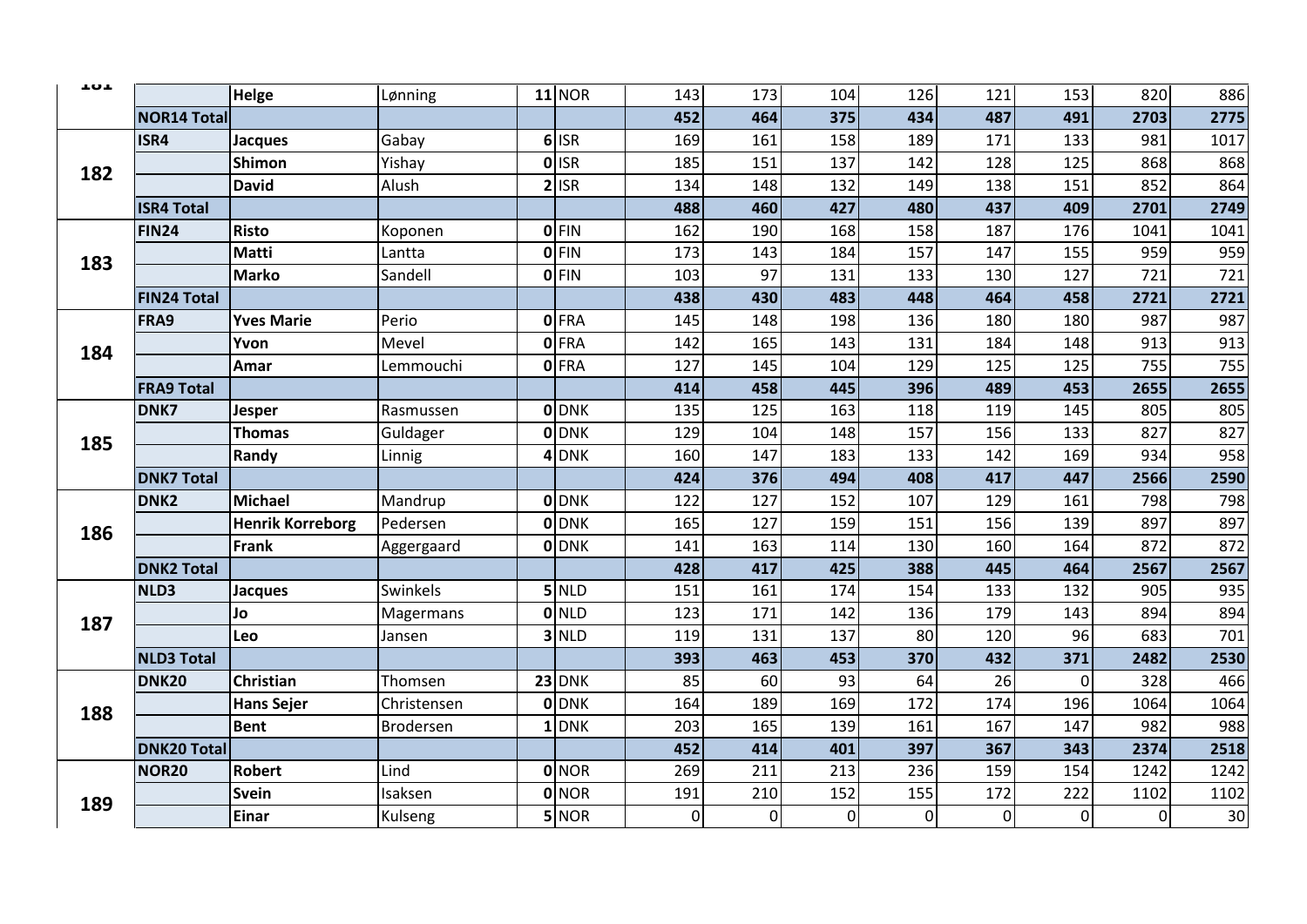|     | <b>NOR20 Total</b> |                     |                |                  | 460            | 421         | 365            | 391            | 331            | 376         | 2344        | 2374     |
|-----|--------------------|---------------------|----------------|------------------|----------------|-------------|----------------|----------------|----------------|-------------|-------------|----------|
|     | CAT1               | <b>Miguel Angel</b> | Roig Farrera   | $0$ $CAT$        | 166            | 159         | 204            | 222            | 179            | 199         | 1129        | 1129     |
| 190 |                    | <b>Alvaro Jose</b>  | Cardona Rosell | O <sub>CAT</sub> | 153            | 189         | 139            | 183            | 215            | 215         | 1094        | 1094     |
|     |                    |                     |                |                  |                |             |                |                |                |             |             |          |
|     | <b>CAT1 Total</b>  |                     |                |                  | 319            | 348         | 343            | 405            | 394            | 414         | 2223        | 2223     |
|     | <b>FIN20</b>       | Lauri               | Viirilä        | $3$ FIN          | 181            | 205         | 202            | 137            | 203            | 146         | 1074        | 1092     |
| 191 |                    | <b>Bo</b>           | Rosenqvist     | $3$ FIN          | 233            | 180         | 160            | 157            | 160            | 179         | 1069        | 1087     |
|     |                    |                     |                |                  |                |             |                |                |                |             |             |          |
|     | <b>FIN20 Total</b> |                     |                |                  | 414            | 385         | 362            | 294            | 363            | 325         | 2143        | 2179     |
|     | FIN3               | Jorma               | Rantanen       | $13$ FIN         | 150            | 163         | 193            | 142            | 153            | 159         | 960         | 1038     |
| 192 |                    | Kari                | Järvinen       | $6$ FIN          | 124            | 157         | 161            | 177            | 134            | 179         | 932         | 968      |
|     |                    |                     |                |                  |                |             |                |                |                |             |             |          |
|     | <b>FIN3 Total</b>  |                     |                |                  | 274            | 320         | 354            | 319            | 287            | 338         | 1892        | 2006     |
|     | GER7               | Thomas              | Göring         | 0 GER            | 142            | 183         | 137            | 164            | 189            | 140         | 955         | 955      |
| 193 |                    | <b>Klaus</b>        | Meusel         | $O$ GER          | 178            | 161         | 159            | 173            | 188            | 152         | 1011        | 1011     |
|     |                    |                     |                |                  |                |             |                |                |                |             |             |          |
|     | <b>GER7 Total</b>  |                     |                |                  | 320            | 344         | 296            | 337            | 377            | 292         | 1966        | 1966     |
|     | DNK5               | Ole Mollerup        | Sørensen       | 8 DNK            | 147            | 167         | 147            | 142            | 159            | 143         | 905         | 953      |
| 194 |                    | Karl-Olaf           | Friis          | <b>O</b> DNK     | 152            | 184         | 186            | 141            | 142            | 167         | 972         | 972      |
|     |                    |                     |                |                  |                |             |                |                |                |             |             |          |
|     | <b>DNK5 Total</b>  |                     |                |                  | 299            | 351         | 333            | 283            | 301            | 310         | 1877        | 1925     |
|     | EU4                | Petr                | Tětek          | O <sub>CCE</sub> | 136            | 155         | 203            | 183            | 160            | 173         | 1010        | 1010     |
| 195 |                    | <b>Vlastimil</b>    | <b>Bobek</b>   | O <sub>CCE</sub> | 129            | 97          | 199            | 155            | 186            | 146         | 912         | 912      |
|     |                    |                     |                |                  |                |             |                |                |                |             |             |          |
|     | <b>EU4 Total</b>   |                     |                |                  | 265            | 252         | 402            | 338            | 346            | 319         | 1922        | 1922     |
|     | EU7                | Peter               | Murphy         | 0 IRE            | 112            | 182         | 152            | 99             | 119            | 115         | 779         | 779      |
| 196 |                    | <b>Arthur</b>       | Dähn           | $1$ GER          | 171            | 193         | 187            | 200            | 183            | 198         | 1132        | 1138     |
|     |                    | <b>Aleksandr</b>    | Mashukov       | <b>O</b> RUS     | $\overline{0}$ | $\mathbf 0$ | $\overline{0}$ | $\overline{0}$ | $\overline{0}$ | $\mathbf 0$ | $\mathbf 0$ | $\Omega$ |
|     | <b>EU7 Total</b>   |                     |                |                  | 283            | 375         | 339            | 299            | 302            | 313         | 1911        | 1917     |
|     | EU5                | <b>Hans</b>         | Vrede, Van De  | $5$ NLD          | 151            | 187         | 170            | 109            | 145            | 137         | 899         | 929      |
| 197 |                    | Piet                | Valkenhoff     | <b>17 NLD</b>    | 134            | 135         | 153            | 118            | 160            | 125         | 825         | 927      |
|     |                    |                     |                |                  |                |             |                |                |                |             |             |          |
|     | <b>EU5 Total</b>   |                     |                |                  | 285            | 322         | 323            | 227            | 305            | 262         | 1724        | 1856     |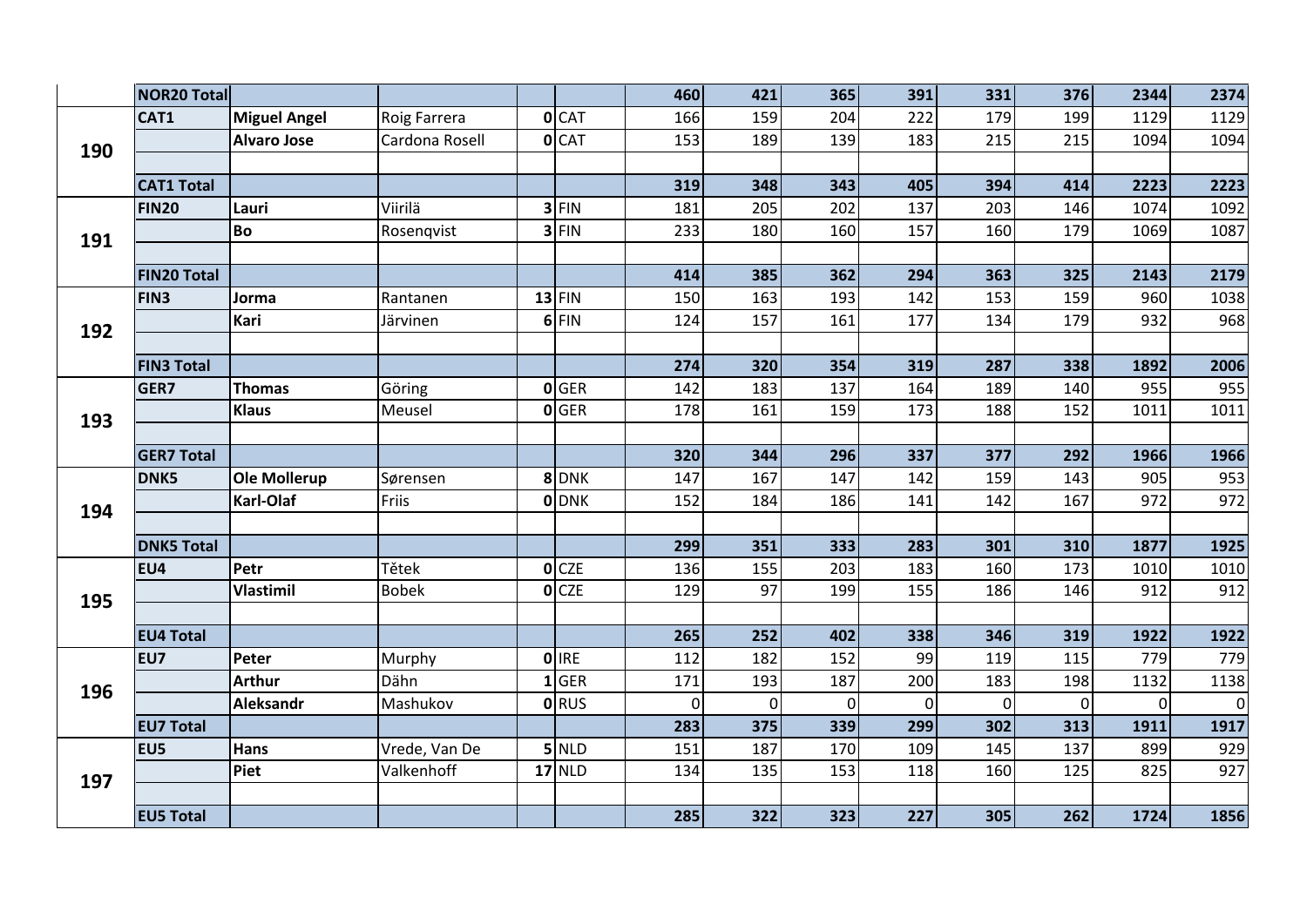|     | CZE4              | Igor     | l Láník | $1$ CZE | 174 | 118 | $122$      | 180   | 07  | 153 | 844  | 850  |
|-----|-------------------|----------|---------|---------|-----|-----|------------|-------|-----|-----|------|------|
| 198 |                   | Jaroslav | Horák   | $O$ CZE | ΩI  |     | C          |       |     | ΩI  |      |      |
|     |                   |          | Včeliš  | 4 CZE   | 158 | 164 | <b>159</b> | 141   | 135 | 156 | 913  | 937  |
|     | <b>CZE4 Total</b> |          |         |         | 332 | 282 | 281        | $321$ | 232 | 309 | 1757 | 1787 |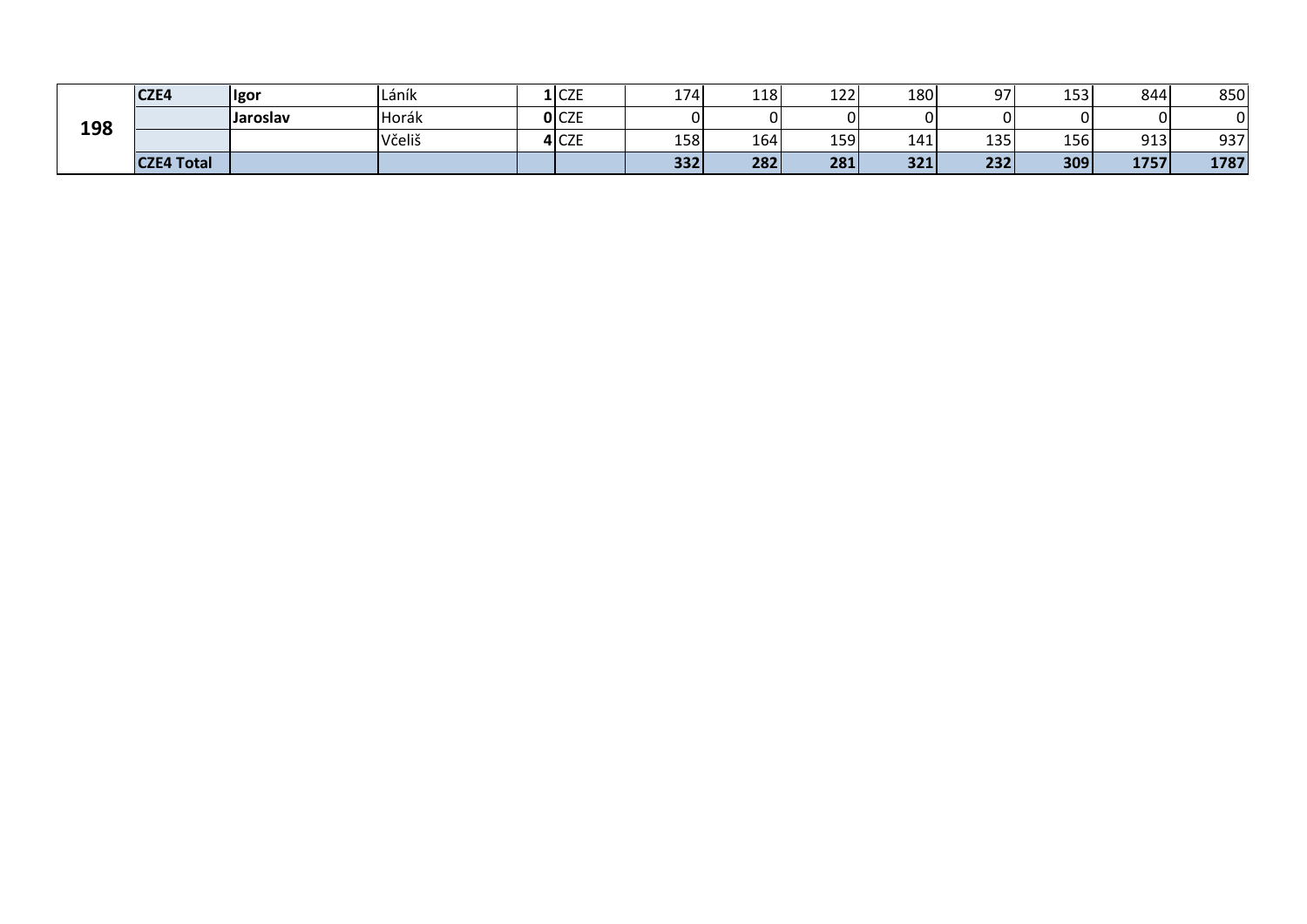|                         |                    |                  |                 |            | <b>Ladies Trios</b> |                   |        |               |        |        |        |                  |                  |
|-------------------------|--------------------|------------------|-----------------|------------|---------------------|-------------------|--------|---------------|--------|--------|--------|------------------|------------------|
| <b>Position</b>         | <b>Team</b>        | <b>Name</b>      |                 | <b>Hcp</b> | <b>Country</b>      | Game <sub>1</sub> | Game 2 | <b>Game 3</b> | Game 4 | Game 5 | Game 6 | <b>Scr Total</b> | <b>Hcp Total</b> |
|                         | FIN5               | Päivi            | Uusinarkaus     |            | $0$ FIN             | 144               | 188    | 149           | 224    | 207    | 177    | 1089             | 1089             |
|                         |                    | Riitta           | Nikupeteri      |            | $0$ FIN             | 172               | 240    | 177           | 223    | 202    | 174    | 1188             | 1188             |
| 1                       |                    | <b>Tuula</b>     | Tamminen        |            | <b>O</b> FIN        | 183               | 222    | 190           | 213    | 248    | 222    | 1278             | 1278             |
|                         | <b>FIN5 Total</b>  |                  |                 |            |                     | 499               | 650    | 516           | 660    | 657    | 573    | 3555             | 3555             |
|                         | GER <sub>2</sub>   | Gisela           | Insinger        |            | $9$ GER             | 183               | 187    | 140           | 179    | 176    | 179    | 1044             | 1098             |
| $\overline{2}$          |                    | <b>Martina</b>   | <b>Beckel</b>   |            | 0 GER               | 195               | 182    | 197           | 245    | 199    | 203    | 1221             | 1221             |
|                         |                    | Ursula           | <b>Diekhoff</b> |            | $1$ GER             | 169               | 190    | 188           | 142    | 149    | 166    | 1004             | 1010             |
|                         | <b>GER2 Total</b>  |                  |                 |            |                     | 547               | 559    | 525           | 566    | 524    | 548    | 3269             | 3329             |
|                         | FRA3               | <b>Francoise</b> | Augustin        |            | <b>O</b> FRA        | 211               | 166    | 135           | 212    | 182    | 212    | 1118             | 1118             |
| 3                       |                    | <b>Martine</b>   | Perrais         |            | 0 FRA               | 139               | 182    | 137           | 170    | 232    | 202    | 1062             | 1062             |
|                         |                    | <b>Maryelle</b>  | Pagola          |            | 0 FRA               | 161               | 180    | 218           | 160    | 226    | 191    | 1136             | 1136             |
|                         | <b>FRA3 Total</b>  |                  |                 |            |                     | 511               | 528    | 490           | 542    | 640    | 605    | 3316             | 3316             |
| 4                       | <b>FIN16</b>       | Paula            | Eriksson        |            | 8 FIN               | 194               | 199    | 189           | 204    | 155    | 179    | 1120             | 1168             |
|                         |                    | <b>Christina</b> | Palmroos        |            | $9$ FIN             | 175               | 170    | 187           | 165    | 146    | 173    | 1016             | 1070             |
|                         |                    | <b>Hellevi</b>   | Sairanen        |            | $13$ FIN            | 168               | 198    | 187           | 143    | 131    | 157    | 984              | 1062             |
|                         | <b>FIN16 Total</b> |                  |                 |            |                     | 537               | 567    | 563           | 512    | 432    | 509    | 3120             | 3300             |
|                         | FRA7               | <b>Brigitte</b>  | Fievet          |            | <b>O</b> FRA        | 197               | 186    | 176           | 210    | 207    | 179    | 1155             | 1155             |
| 5                       |                    | Jacqueline       | Faure           |            | $3$ FRA             | 150               | 179    | 192           | 161    | 204    | 175    | 1061             | 1079             |
|                         |                    | <b>Nadia</b>     | Goron           |            | 0 FRA               | 169               | 231    | 175           | 166    | 156    | 162    | 1059             | 1059             |
|                         | <b>FRA7 Total</b>  |                  |                 |            |                     | 516               | 596    | 543           | 537    | 567    | 516    | 3275             | 3293             |
|                         | LTU1               | Jurate           | Palaimaite      |            | OLTU                | 202               | 179    | 189           | 186    | 198    | 187    | 1141             | 1141             |
| 6                       |                    | <b>Seleniene</b> | Daiva           |            | <b>OLTU</b>         | 167               | 181    | 171           | 177    | 222    | 172    | 1090             | 1090             |
|                         |                    | Violeta          | Musteikiene     |            | <b>OLTU</b>         | 175               | 139    | 137           | 202    | 176    | 222    | 1051             | 1051             |
|                         | LTU1 Total         |                  |                 |            |                     | 544               | 499    | 497           | 565    | 596    | 581    | 3282             | 3282             |
|                         | <b>FIN13</b>       | Eija             | Finnbäck        |            | $0$ FIN             | 155               | 141    | 156           | 188    | 184    | 201    | 1025             | 1025             |
|                         |                    | <b>Maila</b>     | Virtanen        |            | $5$ FIN             | 162               | 193    | 206           | 179    | 180    | 182    | 1102             | 1132             |
| $\overline{\mathbf{z}}$ |                    | <b>Sirkka</b>    | Häyhä           |            | $2$ FIN             | 137               | 197    | 171           | 166    | 203    | 197    | 1071             | 1083             |
|                         | <b>FIN13 Total</b> |                  |                 |            |                     | 454               | 531    | 533           | 533    | 567    | 580    | 3198             | 3240             |
|                         | GER1               | Angela           | Laub            |            | 0 GER               | 190               | 176    | 213           | 198    | 147    | 177    | 1101             | 1101             |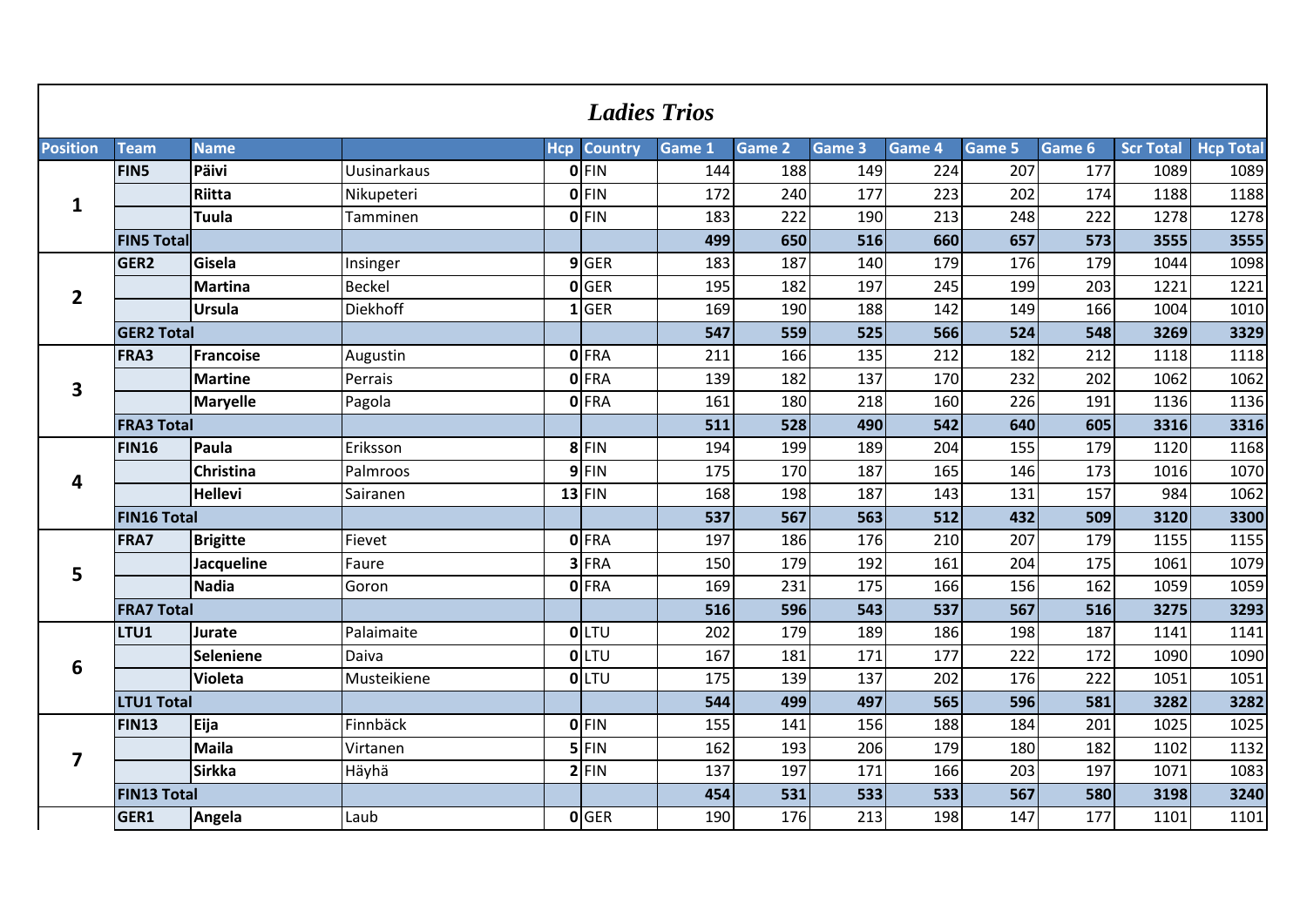| 8  |                    | <b>Brigitte</b>      | McFadden              | $1$ GER            | 158 | 186              | 150 | 176              | 209              | 150             | 1029 | 1035 |
|----|--------------------|----------------------|-----------------------|--------------------|-----|------------------|-----|------------------|------------------|-----------------|------|------|
|    |                    | Petra                | Börding               | 0 GER              | 166 | 164              | 205 | 202              | 164              | 189             | 1090 | 1090 |
|    | <b>GER1 Total</b>  |                      |                       |                    | 514 | 526              | 568 | 576              | 520              | 516             | 3220 | 3226 |
|    | <b>FIN6</b>        | Leena                | Metso                 | $10$ FIN           | 171 | 165              | 173 | 169              | 187              | 179             | 1044 | 1104 |
| 9  |                    | Ritva                | Adamsson              | $6$ FIN            | 181 | 147              | 142 | 172              | 170              | 174             | 986  | 1022 |
|    |                    | Seija                | Nurmi                 | $19$ FIN           | 151 | 157              | 165 | 181              | 149              | 180             | 983  | 1097 |
|    | <b>FING Total</b>  |                      |                       |                    | 503 | 469              | 480 | 522              | 506              | 533             | 3013 | 3223 |
|    | <b>FIN9</b>        | Eila                 | Pitkänen              | <b>O</b> FIN       | 186 | 183              | 192 | 179              | 173              | 208             | 1121 | 1121 |
|    |                    | Helena               | Styrman               | $0$ FIN            | 174 | 182              | 152 | 177              | 180              | 179             | 1044 | 1044 |
| 10 |                    | <b>Taina</b>         | Tamminen-Alhonen      | $0$ FIN            | 157 | 180              | 147 | 172              | 191              | 173             | 1020 | 1020 |
|    | <b>FIN9 Total</b>  |                      |                       |                    | 517 | 545              | 491 | 528              | 544              | 560             | 3185 | 3185 |
|    | NLD3               | Henny                | <b>Bouwens</b>        | $\overline{O}$ NLD | 185 | 132              | 165 | 176              | 176              | 177             | 1011 | 1011 |
| 11 |                    | Majana               | Ziekenheiner-Sprenger | $1$ NLD            | 163 | 161              | 187 | 199              | 195              | 156             | 1061 | 1067 |
|    |                    | <b>Nel</b>           | Tel-Kelder            | 8 NLD              | 156 | 182              | 181 | $\overline{213}$ | 168              | 144             | 1044 | 1092 |
|    | <b>NLD3 Total</b>  |                      |                       |                    | 504 | 475              | 533 | 588              | 539              | 477             | 3116 | 3170 |
| 12 | CZE1               | <b>Blanka</b>        | Hanusíková            | $O$ <sub>CZE</sub> | 169 | 158              | 201 | 139              | 202              | 194             | 1063 | 1063 |
|    |                    | Jana                 | Lébrová               | O <sub>CZE</sub>   | 194 | 145              | 161 | 182              | 179              | $\frac{142}{2}$ | 1003 | 1003 |
|    |                    | <b>Miluše</b>        | Nováková              | $0$ CZE            | 203 | 179              | 183 | 161              | 179              | 182             | 1087 | 1087 |
|    | <b>CZE1 Total</b>  |                      |                       |                    | 566 | 482              | 545 | 482              | 560              | 518             | 3153 | 3153 |
|    | <b>FIN14</b>       | Kaija                | Vähä-Lummukka         | $5$ FIN            | 175 | 173              | 177 | 141              | 164              | 179             | 1009 | 1039 |
| 13 |                    | Leena                | Tammisto              | $0$ FIN            | 185 | 161              | 190 | 168              | 178              | 188             | 1070 | 1070 |
|    |                    | Riitta               | Björkengren           | $0$ FIN            | 212 | 170              | 177 | 156              | 137              | 183             | 1035 | 1035 |
|    | <b>FIN14 Total</b> |                      |                       |                    | 572 | 504              | 544 | 465              | 479              | 550             | 3114 | 3144 |
|    | <b>FIN10</b>       | Leena                | Kauranen              | $6$ FIN            | 172 | 162              | 178 | 174              | 188              | 140             | 1014 | 1050 |
| 14 |                    | Riitta               | Kasala                | $6$ FIN            | 190 | 176              | 156 | 131              | 150              | 150             | 953  | 989  |
|    |                    | <b>Terttu</b>        | Kohtanen              | $0$ FIN            | 180 | 197              | 191 | 155              | $\overline{178}$ | 195             | 1096 | 1096 |
|    | <b>FIN10 Total</b> |                      |                       |                    | 542 | 535              | 525 | 460              | 516              | 485             | 3063 | 3135 |
|    | <b>DNK6</b>        | <b>Helle Ottesen</b> | Andersen              | 0 DNK              | 202 | 191              | 186 | 177              | 146              | 186             | 1088 | 1088 |
| 15 |                    | Irma S.              | Nielsen               | 8 DNK              | 149 | 139              | 161 | 158              | 167              | 155             | 929  | 977  |
|    |                    | <b>Tine</b>          | <b>Bune</b>           | <b>O</b> DNK       | 139 | 192              | 178 | 198              | 176              | 178             | 1061 | 1061 |
|    | <b>DNK6 Total</b>  |                      |                       |                    | 490 | $\overline{522}$ | 525 | $\overline{533}$ | 489              | 519             | 3078 | 3126 |
|    | DNK3               | Hanne                | Tholstrup             | <b>O</b> DNK       | 178 | 146              | 172 | 149              | 171              | 214             | 1030 | 1030 |
| 16 |                    | <b>Lise Mollerup</b> | Sørensen              | 7 DNK              | 128 | 162              | 167 | 147              | 144              | 164             | 912  | 954  |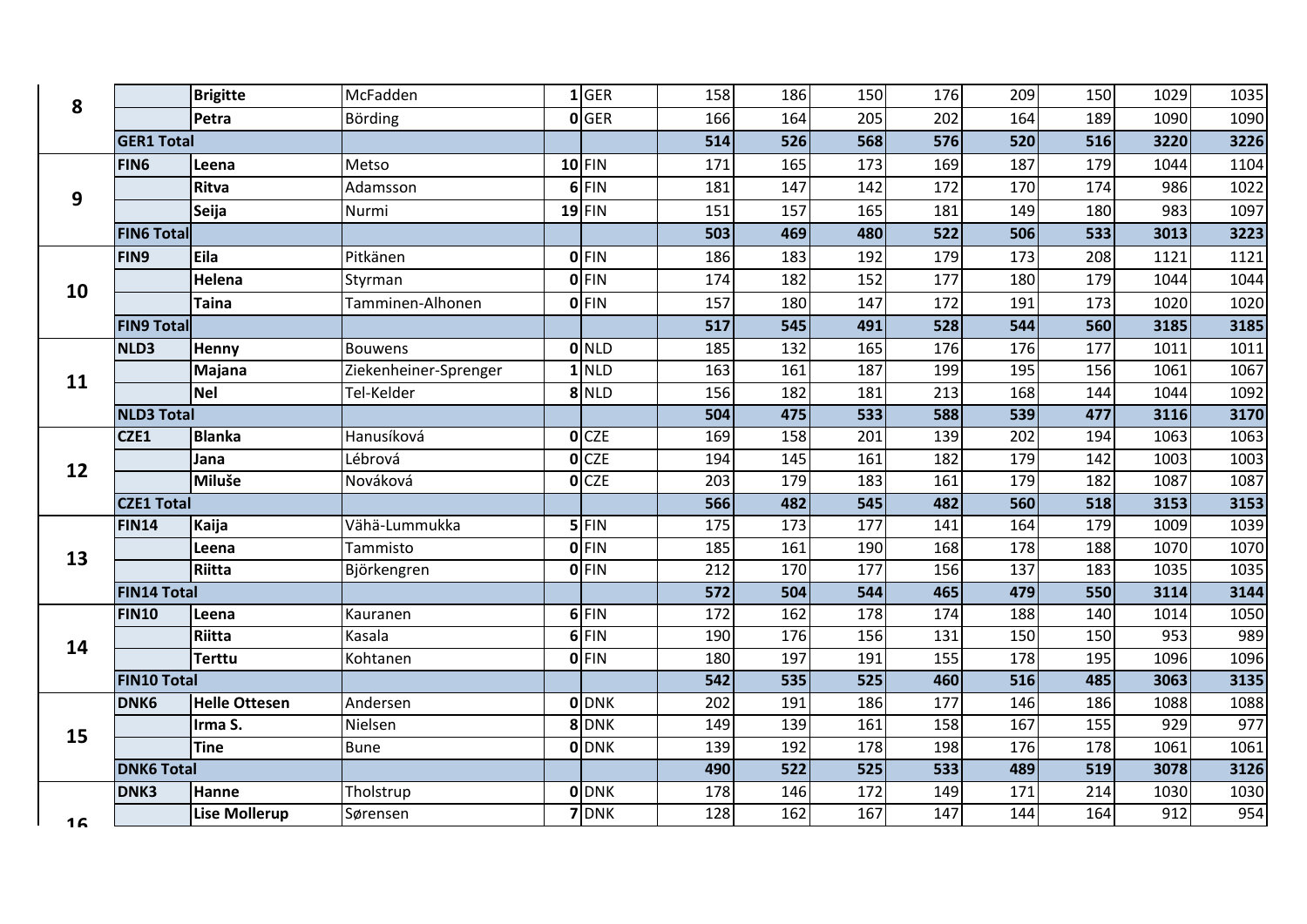| ᆚ  |                    | Sylvia              | Krasznai     | 8 DNK               | 160 | 202 | 198 | 190              | 145              | 190 | 1085 | 1133             |
|----|--------------------|---------------------|--------------|---------------------|-----|-----|-----|------------------|------------------|-----|------|------------------|
|    | <b>DNK3 Total</b>  |                     |              |                     | 466 | 510 | 537 | 486              | 460              | 568 | 3027 | 3117             |
|    | <b>FIN12</b>       | Hannele             | Uotila       | $2$ FIN             | 215 | 151 | 221 | 192              | $\overline{177}$ | 186 | 1142 | 1154             |
|    |                    | Tytti               | Vainikka     | $14$ FIN            | 134 | 148 | 143 | 184              | 161              | 158 | 928  | 1012             |
| 17 |                    | <b>Vieno</b>        | Laiho        | 6 FIN               | 124 | 147 | 172 | 147              | 179              | 145 | 914  | 950              |
|    | <b>FIN12 Total</b> |                     |              |                     | 473 | 446 | 536 | 523              | 517              | 489 | 2984 | 3116             |
|    | <b>ENG1</b>        | Angie               | Brown        | $O$ ENG             | 190 | 178 | 163 | 140              | 164              | 202 | 1037 | 1037             |
|    |                    | <b>Catherine</b>    | <b>Wills</b> | <b>O</b> ENG        | 183 | 159 | 155 | 182              | 165              | 173 | 1017 | 1017             |
| 18 |                    | <b>Sandra</b>       | Simmonds     | <b>O</b> ENG        | 157 | 182 | 191 | 149              | 187              | 192 | 1058 | 1058             |
|    | <b>ENG1 Total</b>  |                     |              |                     | 530 | 519 | 509 | 471              | 516              | 567 | 3112 | 3112             |
|    | IRE2               | Anita               | Watts        | $0$ IRE             | 188 | 154 | 152 | 183              | 191              | 183 | 1051 | 1051             |
| 19 |                    | <b>Mary</b>         | Heffernan    | <b>O</b> IRE        | 165 | 167 | 174 | 152              | 183              | 160 | 1001 | 1001             |
|    |                    | Theresa             | Watts        | <b>O</b> IRE        | 159 | 192 | 181 | 160              | 195              | 166 | 1053 | 1053             |
|    | <b>IRE2 Total</b>  |                     |              |                     | 512 | 513 | 507 | 495              | 569              | 509 | 3105 | 3105             |
|    | <b>ITA3</b>        | Concettina          | Gagliolo     | 0 ITA               | 155 | 167 | 160 | $\frac{1}{171}$  | $\overline{182}$ | 182 | 1017 | 1017             |
| 20 |                    | <b>Doriana</b>      | Marconi      | $\overline{O}$ IITA | 135 | 165 | 190 | 163              | 205              | 170 | 1028 | 1028             |
|    |                    | <b>Maria Grazia</b> | Locatelli    | <b>O</b> ITA        | 203 | 163 | 161 | $\frac{173}{ }$  | 149              | 204 | 1053 | 1053             |
|    | <b>ITA3 Total</b>  |                     |              |                     | 493 | 495 | 511 | 507              | 536              | 556 | 3098 | 3098             |
|    | NOR4               | <b>Bente</b>        | Mengshoel    | 0 NOR               | 187 | 169 | 139 | 159              | 179              | 200 | 1033 | 1033             |
| 21 |                    | Liv                 | Ingebrigtsen | $1$ NOR             | 160 | 147 | 177 | 190              | 187              | 207 | 1068 | 1074             |
|    |                    | <b>Marit</b>        | Lillebudal   | <b>O</b> NOR        | 162 | 141 | 164 | 161              | $\overline{200}$ | 156 | 984  | 984              |
|    | <b>NOR4 Total</b>  |                     |              |                     | 509 | 457 | 480 | 510              | 566              | 563 | 3085 | 3091             |
|    | FRA4               | <b>Maryse</b>       | Vocella      | <b>0 FRA</b>        | 176 | 174 | 181 | 136              | 159              | 147 | 973  | 973              |
| 22 |                    | <b>Monique</b>      | Weisemburger | <b>O</b> FRA        | 170 | 168 | 168 | $\overline{200}$ | 182              | 184 | 1072 | 1072             |
|    |                    | Veronique           | Martin       | 0 FRA               | 175 | 147 | 191 | 180              | 191              | 157 | 1041 | 1041             |
|    | <b>FRA4 Total</b>  |                     |              |                     | 521 | 489 | 540 | 516              | 532              | 488 | 3086 | 3086             |
|    | FIN7               | Leena               | Jokiniemi    | <b>OFIN</b>         | 166 | 211 | 196 | 129              | 175              | 171 | 1048 | 1048             |
| 23 |                    |                     | Vanhatalo    | $2$ FIN             | 136 | 177 | 170 | 167              | 142              | 161 | 953  | 965              |
|    |                    | Pirkko              | Halden       | $3$ FIN             | 175 | 168 | 171 | 138              | 201              | 183 | 1036 | 1054             |
|    | <b>FIN7 Total</b>  |                     |              |                     | 477 | 556 | 537 | 434              | 518              | 515 | 3037 | 3067             |
|    | GER3               | <b>Charito</b>      | Hoke         | <b>O</b> GER        | 189 | 149 | 138 | 159              | 178              | 161 | 974  | 974              |
| 24 |                    | Ingrid              | Rux          | $12$ GER            | 137 | 148 | 195 | $\frac{133}{ }$  | 140              | 148 | 901  | $\overline{973}$ |
|    |                    | <b>Marett</b>       | Schiller     | $9$ GER             | 155 | 153 | 154 | $\overline{213}$ | 181              | 195 | 1051 | 1105             |
|    | <b>GER3 Total</b>  |                     |              |                     | 481 | 450 | 487 | 505              | 499              | 504 | 2926 | 3052             |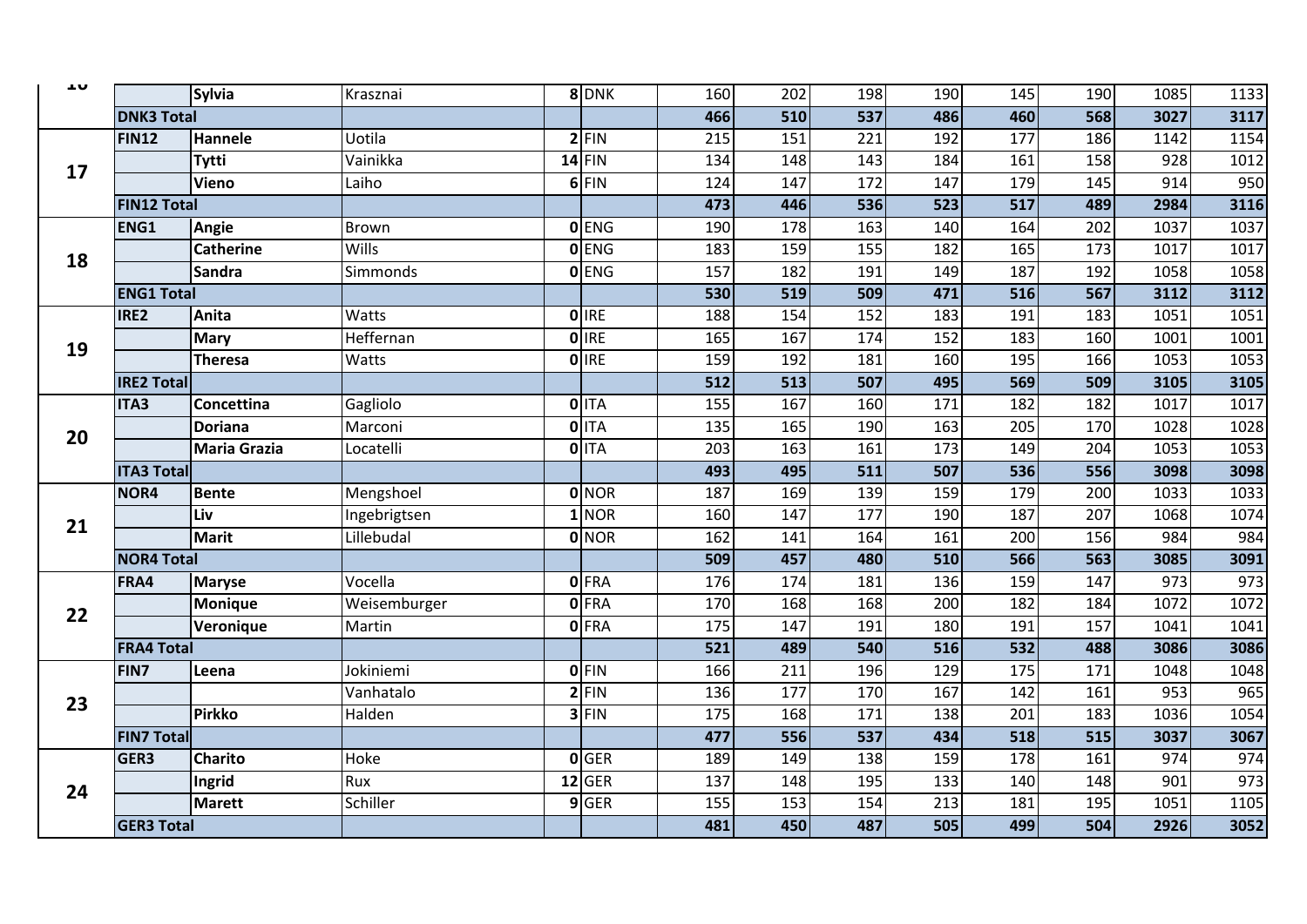|    | IRE1              | Dymphna          | Kestell                | $0$ IRE       | $\frac{157}{ }$  | $\frac{173}{ }$   | 155              | 165              | 204               | $\overline{220}$  | 1074             | 1074             |
|----|-------------------|------------------|------------------------|---------------|------------------|-------------------|------------------|------------------|-------------------|-------------------|------------------|------------------|
| 25 |                   | <b>Roisin</b>    | Cloake                 | $0$ IRE       | 176              | 175               | 154              | 164              | 146               | $\overline{210}$  | 1025             | 1025             |
|    |                   | Yvonne           | Randell                | $10$ IRE      | 176              | $\frac{152}{ }$   | 143              | 154              | 129               | 138               | 892              | 952              |
|    | <b>IRE1 Total</b> |                  |                        |               | 509              | 500               | 452              | 483              | 479               | 568               | 2991             | 3051             |
|    | NLD <sub>2</sub>  | <b>Loes</b>      | Vredeveldt             | $0$ NLD       | 160              | 157               | 137              | 159              | 203               | 176               | 992              | 992              |
| 26 |                   | <b>Marlies</b>   | Thijssen-Troisfontaine | $4$ NLD       | 192              | 201               | 192              | 188              | $\overline{171}$  | 183               | 1127             | 1151             |
|    |                   | Ria              | Roij, De La            | $5$ NLD       | 160              | 169               | 159              | 106              | 131               | 150               | 875              | 905              |
|    | <b>NLD2 Total</b> |                  |                        |               | $\overline{512}$ | $\overline{527}$  | 488              | 453              | 505               | 509               | 2994             | 3048             |
|    | ENG <sub>2</sub>  | Jan              | Hodge                  | <b>O</b> ENG  | 168              | 165               | 161              | 138              | 211               | 163               | 1006             | 1006             |
| 27 |                   | <b>Sandra</b>    | <b>Boswell</b>         | <b>O</b> ENG  | 156              | $\frac{171}{171}$ | 190              | 195              | $\frac{165}{165}$ | 188               | 1065             | 1065             |
|    |                   | Val              | Hopcraft               | <b>O</b> ENG  | 120              | 148               | 174              | 188              | $\overline{192}$  | 152               | $\overline{974}$ | 974              |
|    | <b>ENG2 Total</b> |                  |                        |               | 444              | 484               | 525              | $\overline{521}$ | 568               | 503               | 3045             | 3045             |
|    | ITA1              | Alessandra       | Morra                  | $0$ ITA       | 160              | $\frac{175}{2}$   | 193              | 160              | $\overline{163}$  | 190               | 1041             | 1041             |
| 28 |                   | <b>Erlene</b>    | Natoza                 | $0$ ITA       | 132              | 166               | 208              | 165              | 139               | $\frac{175}{175}$ | 985              | 985              |
|    |                   | Luciana          | Cafaro                 | $O$ ITA       | 187              | 154               | 167              | 190              | $\frac{135}{ }$   | 177               | 1010             | 1010             |
|    | <b>ITA1 Total</b> |                  |                        |               | 479              | 495               | 568              | 515              | 437               | 542               | 3036             | 3036             |
|    | NOR9              | <b>Astrid</b>    | Andersen               | <b>O</b> NOR  | 148              | 138               | 134              | 174              | 186               | 181               | 961              | 961              |
| 29 |                   | Jensen           | Roshild                | 0 NOR         | 148              | 181               | 194              | 190              | 178               | 211               | 1102             | 1102             |
|    |                   | Ragnhild         | Kristoffersen          | 0 NOR         | 179              | 169               | 127              | 164              | 125               | 161               | 925              | $\overline{925}$ |
|    | <b>NOR9 Total</b> |                  |                        |               | 475              | 488               | 455              | 528              | 489               | $\overline{553}$  | 2988             | 2988             |
|    | IRE3              | Ann              | Cullen                 | <b>O</b> IRE  | 136              | $\frac{155}{155}$ | 148              | 206              | 160               | 157               | 962              | 962              |
| 30 |                   | Pat              | Holmes                 | $4$ IRE       | 148              | 179               | 160              | 128              | 201               | 147               | $\overline{963}$ | 987              |
|    |                   | Elaine           | Lalor                  | <b>O</b> IRE  | 204              | 169               | 166              | 155              | 160               | 183               | 1037             | 1037             |
|    | <b>IRE3 Total</b> |                  |                        |               | 488              | 503               | 474              | 489              | $\overline{521}$  | 487               | 2962             | 2986             |
|    | NOR6              | <b>Anne Mari</b> | Engan                  | 5 NOR         | 190              | $\overline{155}$  | 141              | 123              | $\overline{177}$  | 162               | 948              | 978              |
| 31 |                   | Gerda            | Vistnes                | 6 NOR         | 160              | 169               | $\overline{222}$ | 111              | 186               | 164               | 1012             | 1048             |
|    |                   | Unni             | Michelsen              | <b>18 NOR</b> | 156              | 179               | 105              | 135              | 105               | 165               | 845              | 953              |
|    | <b>NOR6 Total</b> |                  |                        |               | 506              | 503               | 468              | 369              | 468               | 491               | 2805             | 2979             |
|    | AUT1              | Andrea           | Kadensky               | $0$ $AUT$     | 148              | 230               | $\overline{202}$ | 143              | 168               | 184               | 1075             | 1075             |
| 32 |                   | <b>Anneliese</b> | Schoppik               | 0 AUT         | 164              | 159               | 154              | 152              | 161               | 151               | 941              | 941              |
|    |                   | <b>Christine</b> | Fiala                  | 0 AUT         | 188              | $\frac{127}{2}$   | 136              | 174              | 155               | 175               | 955              | 955              |
|    | <b>AUT1 Total</b> |                  |                        |               | 500              | 516               | 492              | 469              | 484               | 510               | 2971             | 2971             |
|    | <b>FIN15</b>      | Eija             | Marjakangas            | $0$ FIN       | 166              | 147               | 181              | 181              | 154               | 173               | 1002             | 1002             |
| 33 |                   | <b>Elvi</b>      | Paldanius-Pajunen      | $14$ FIN      | 151              | 120               | 137              | 141              | 138               | 137               | 824              | 908              |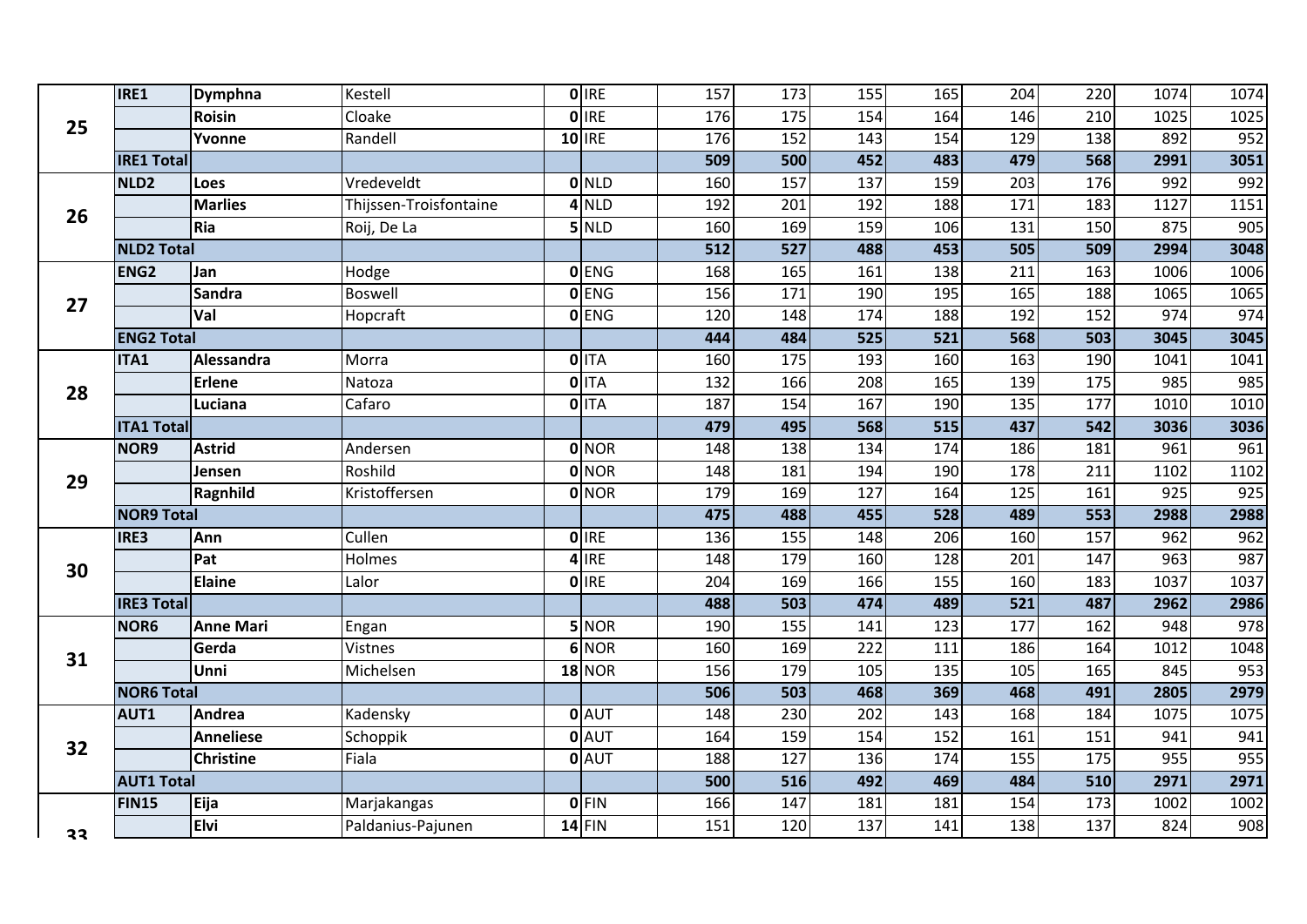| ر ر |                    | <b>Hillevi</b>   | Huhta          | $0$ FIN            | 198 | 186 | 170 | 182              | 150             | 171 | 1057 | 1057 |
|-----|--------------------|------------------|----------------|--------------------|-----|-----|-----|------------------|-----------------|-----|------|------|
|     | <b>FIN15 Total</b> |                  |                |                    | 515 | 453 | 488 | 504              | 442             | 481 | 2883 | 2967 |
|     | FRA6               | <b>Mariane</b>   | Daheron        | 0 FRA              | 182 | 120 | 143 | 142              | 171             | 165 | 923  | 923  |
|     |                    | <b>Monique</b>   | Meloni         | $5$ FRA            | 171 | 200 | 165 | 164              | 179             | 170 | 1049 | 1079 |
| 34  |                    | <b>Nicolle</b>   | Engel          | $3$ FRA            | 176 | 133 | 139 | 143              | 178             | 171 | 940  | 958  |
|     | <b>FRA6 Total</b>  |                  |                |                    | 529 | 453 | 447 | 449              | 528             | 506 | 2912 | 2960 |
|     | <b>DNK4</b>        | <b>Birgit</b>    | Larsen         | <b>O</b> DNK       | 199 | 156 | 177 | 202              | $\frac{155}{ }$ | 158 | 1047 | 1047 |
| 35  |                    | <b>Dorthe</b>    | Bierregaard    | $4$ DNK            | 169 | 138 | 181 | 173              | 142             | 145 | 948  | 972  |
|     |                    | <b>Helle</b>     | Hansen         | <b>O</b> DNK       | 140 | 162 | 161 | 141              | 169             | 158 | 931  | 931  |
|     | <b>DNK4 Total</b>  |                  |                |                    | 508 | 456 | 519 | $\overline{516}$ | 466             | 461 | 2926 | 2950 |
|     | FIN <sub>21</sub>  | <b>Cindy</b>     | Ranta-Hytönen  | <b>OFIN</b>        | 153 | 172 | 160 | 153              | 145             | 209 | 992  | 992  |
| 36  |                    | Eeva-Maija       | Viirilä        | $0$ FIN            | 153 | 144 | 166 | 189              | 171             | 158 | 981  | 981  |
|     |                    | Seija            | Ikonen         | $2$ FIN            | 156 | 164 | 166 | 154              | 170             | 151 | 961  | 973  |
|     | <b>FIN21 Total</b> |                  |                |                    | 462 | 480 | 492 | 496              | 486             | 518 | 2934 | 2946 |
|     | FRA2               | <b>Catherine</b> | <b>Berdix</b>  | <b>O</b> FRA       | 191 | 143 | 148 | $\overline{133}$ | 118             | 215 | 948  | 948  |
| 37  |                    | <b>Claudette</b> | Menetrier      | $4$ FRA            | 184 | 136 | 156 | 145              | 143             | 140 | 904  | 928  |
|     |                    | <b>Therese</b>   | Simon          | $17$ FRA           | 159 | 158 | 121 | 160              | 174             | 189 | 961  | 1063 |
|     | <b>FRA2 Total</b>  |                  |                |                    | 534 | 437 | 425 | 438              | 435             | 544 | 2813 | 2939 |
|     | ISL1               | Helga            | Sigurdardottir | <b>OISL</b>        | 148 | 191 | 184 | 178              | 190             | 192 | 1083 | 1083 |
| 38  |                    | Ragna            | Matthiasdottir | $0$ <sub>ISL</sub> | 150 | 174 | 184 | 143              | 116             | 192 | 959  | 959  |
|     |                    | Ragna Gudrun     | Magnusdottir   | $0$ <sub>ISL</sub> | 136 | 166 | 123 | $\frac{133}{ }$  | 164             | 164 | 886  | 886  |
|     | <b>ISL1 Total</b>  |                  |                |                    | 434 | 531 | 491 | 454              | 470             | 548 | 2928 | 2928 |
|     | SWE1               | Alström          | Gun            | 15 SWE             | 132 | 143 | 172 | 123              | 180             | 181 | 931  | 1021 |
| 39  |                    | Pia              | Andersson      | 12 SWE             | 127 | 136 | 204 | 157              | 196             | 154 | 974  | 1046 |
|     |                    | <b>Tisell</b>    | Solveig        | 14 SWE             | 115 | 118 | 138 | 134              | 130             | 141 | 776  | 860  |
|     | <b>SWE1 Total</b>  |                  |                |                    | 374 | 397 | 514 | 414              | 506             | 476 | 2681 | 2927 |
|     | GER4               | Angelika         | Witt           | 2 GER              | 144 | 165 | 165 | 146              | 176             | 175 | 971  | 983  |
| 39  |                    | <b>Annemarie</b> | Gorzelniak     | $17$ GER           | 121 | 136 | 145 | $\frac{1}{2}$    | 159             | 169 | 852  | 954  |
|     |                    | Helga            | Schröder       | $14$ GER           | 178 | 146 | 147 | 115              | 180             | 140 | 906  | 990  |
|     | <b>GER4 Total</b>  |                  |                |                    | 443 | 447 | 457 | 383              | 515             | 484 | 2729 | 2927 |
|     | EU4                | Ria              | Willems        | $0$ BEL            | 166 | 170 | 175 | $\frac{163}{ }$  | 192             | 114 | 980  | 980  |
| 41  |                    | Riina            | Lõhmus         | <b>O</b> EST       | 161 | 197 | 152 | $\frac{152}{ }$  | 225             | 177 | 1064 | 1064 |
|     |                    | <b>Torill</b>    | Johansen       | 0 NOR              | 124 | 161 | 133 | 141              | 164             | 150 | 873  | 873  |
|     | <b>EU4 Total</b>   |                  |                |                    | 451 | 528 | 460 | 456              | 581             | 441 | 2917 | 2917 |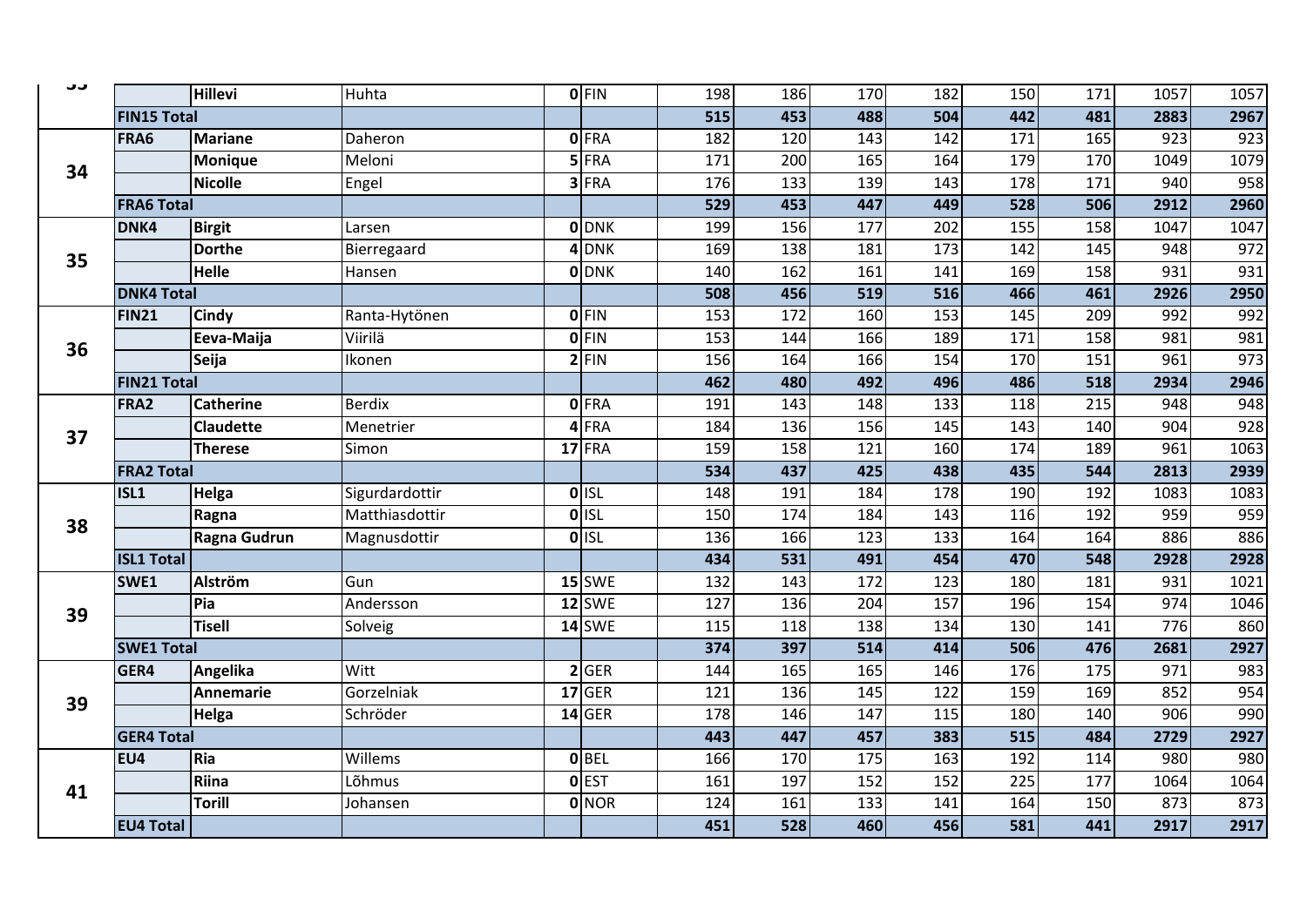|    | GER5               | Amanda               | Kuhlmann              | $10$ GER         | 150              | $\frac{147}{147}$ | 139 | 172 | 168               | 174               | 950  | 1010 |
|----|--------------------|----------------------|-----------------------|------------------|------------------|-------------------|-----|-----|-------------------|-------------------|------|------|
| 42 |                    | Angelika             | Lother                | $0$ GER          | 167              | 154               | 146 | 151 | 196               | $\frac{135}{ }$   | 949  | 949  |
|    |                    | Helga                | Pescher               | $0$ GER          | $\frac{173}{ }$  | $\frac{167}{167}$ | 135 | 160 | $\frac{163}{ }$   | 157               | 955  | 955  |
|    | <b>GER5 Total</b>  |                      |                       |                  | 490              | 468               | 420 | 483 | $\overline{527}$  | 466               | 2854 | 2914 |
|    | <b>DNK12</b>       | <b>Anne Agerlund</b> | Jensen                | <b>O</b> DNK     | 137              | 177               | 168 | 140 | $\overline{153}$  | 146               | 921  | 921  |
| 43 |                    | <b>Annette</b>       | Spiegelhauer          | <b>O</b> DNK     | 183              | 163               | 180 | 151 | 164               | 134               | 975  | 975  |
|    |                    | Grethe               | Aggergaard            | <b>O</b> DNK     | 158              | 174               | 176 | 148 | 169               | 188               | 1013 | 1013 |
|    | <b>DNK12 Total</b> |                      |                       |                  | 478              | 514               | 524 | 439 | 486               | 468               | 2909 | 2909 |
|    | DNK <sub>2</sub>   | Anni Grete           | Nielsen               | $10$ DNK         | 178              | 166               | 167 | 125 | 149               | 135               | 920  | 980  |
| 43 |                    | <b>Birgit</b>        | Arnét                 | 8 DNK            | 160              | 120               | 142 | 165 | 159               | $\frac{155}{155}$ | 901  | 949  |
|    |                    | <b>Emmy</b>          | Grüner-Pedersen       | $11$ DNK         | 149              | 146               | 139 | 185 | 138               | 157               | 914  | 980  |
|    | <b>DNK2 Total</b>  |                      |                       |                  | 487              | 432               | 448 | 475 | 446               | 447               | 2735 | 2909 |
|    | <b>RUS3</b>        | Ekaterina            | Prichko               | <b>O</b> RUS     | 165              | 150               | 160 | 143 | 156               | 167               | 941  | 941  |
| 45 |                    | Olga                 | Gill                  | <b>O</b> RUS     | 173              | 165               | 128 | 154 | 209               | 145               | 974  | 974  |
|    |                    | <b>Svetlana</b>      | Pashkovskaia          | <b>O</b> RUS     | 178              | 169               | 149 | 151 | 189               | 157               | 993  | 993  |
|    | <b>RUS3 Total</b>  |                      |                       |                  | $\overline{516}$ | 484               | 437 | 448 | 554               | 469               | 2908 | 2908 |
|    | CZE5               | <b>Dagmar</b>        | Stulíková             | O <sub>CZE</sub> | 160              | 185               | 207 | 214 | 158               | 162               | 1086 | 1086 |
| 46 |                    | Lenka                | Tětková Wegenkittlová | O <sub>CZE</sub> | 158              | 150               | 166 | 159 | 124               | 166               | 923  | 923  |
|    |                    | <b>Marie</b>         | Konečná               | O <sub>CZE</sub> | 130              | 154               | 167 | 129 | 170               | 137               | 887  | 887  |
|    | <b>CZE5 Total</b>  |                      |                       |                  | 448              | 489               | 540 | 502 | 452               | 465               | 2896 | 2896 |
|    | EU <sub>2</sub>    | Evelyne              | Kawa                  | $3$ FRA          | 143              | 144               | 139 | 147 | 189               | 188               | 950  | 968  |
| 47 |                    | Frances              | Revell                | $0$ NLD          | 136              | 166               | 155 | 135 | 138               | 151               | 881  | 881  |
|    |                    | Isabelle             | Chevet                | <b>O</b> FRA     | 179              | 185               | 178 | 167 | 168               | 167               | 1044 | 1044 |
|    | <b>EU2 Total</b>   |                      |                       |                  | 458              | 495               | 472 | 449 | 495               | 506               | 2875 | 2893 |
|    | <b>ITA2</b>        | Maria Rosaria        | Colazza               | $0$ ITA          | 143              | 162               | 171 | 141 | $\frac{167}{167}$ | 162               | 946  | 946  |
| 48 |                    | <b>Stefania</b>      | Formisano             | $0$ ITA          | 142              | 156               | 168 | 140 | 197               | 166               | 969  | 969  |
|    |                    | Alba                 | Sala                  | $1$ ITA          | 167              | 172               | 161 | 142 | 196               | 133               | 971  | 977  |
|    | <b>ITA2 Total</b>  |                      |                       |                  | 452              | 490               | 500 | 423 | 560               | 461               | 2886 | 2892 |
|    | <b>RUS2</b>        | <b>Ellana</b>        | Krivorotova           | <b>O</b> RUS     | 127              | 183               | 135 | 154 | 178               | 145               | 922  | 922  |
| 49 |                    | Leila                | Dzheiranova           | <b>O</b> RUS     | 156              | 167               | 179 | 170 | $\frac{155}{ }$   | 166               | 993  | 993  |
|    |                    | Marina               | Vainman               | <b>O</b> RUS     | 169              | 171               | 159 | 135 | 165               | 160               | 959  | 959  |
|    | <b>RUS2 Total</b>  |                      |                       |                  | 452              | $\overline{521}$  | 473 | 459 | 498               | 471               | 2874 | 2874 |
|    | NOR7               | Anita                | Meiningen             | 0 NOR            | 162              | 209               | 190 | 167 | 161               | 139               | 1028 | 1028 |
| cΩ |                    | Fredrikke            | Bøe                   | $2$ NOR          | 114              | 150               | 214 | 183 | 153               | 168               | 982  | 994  |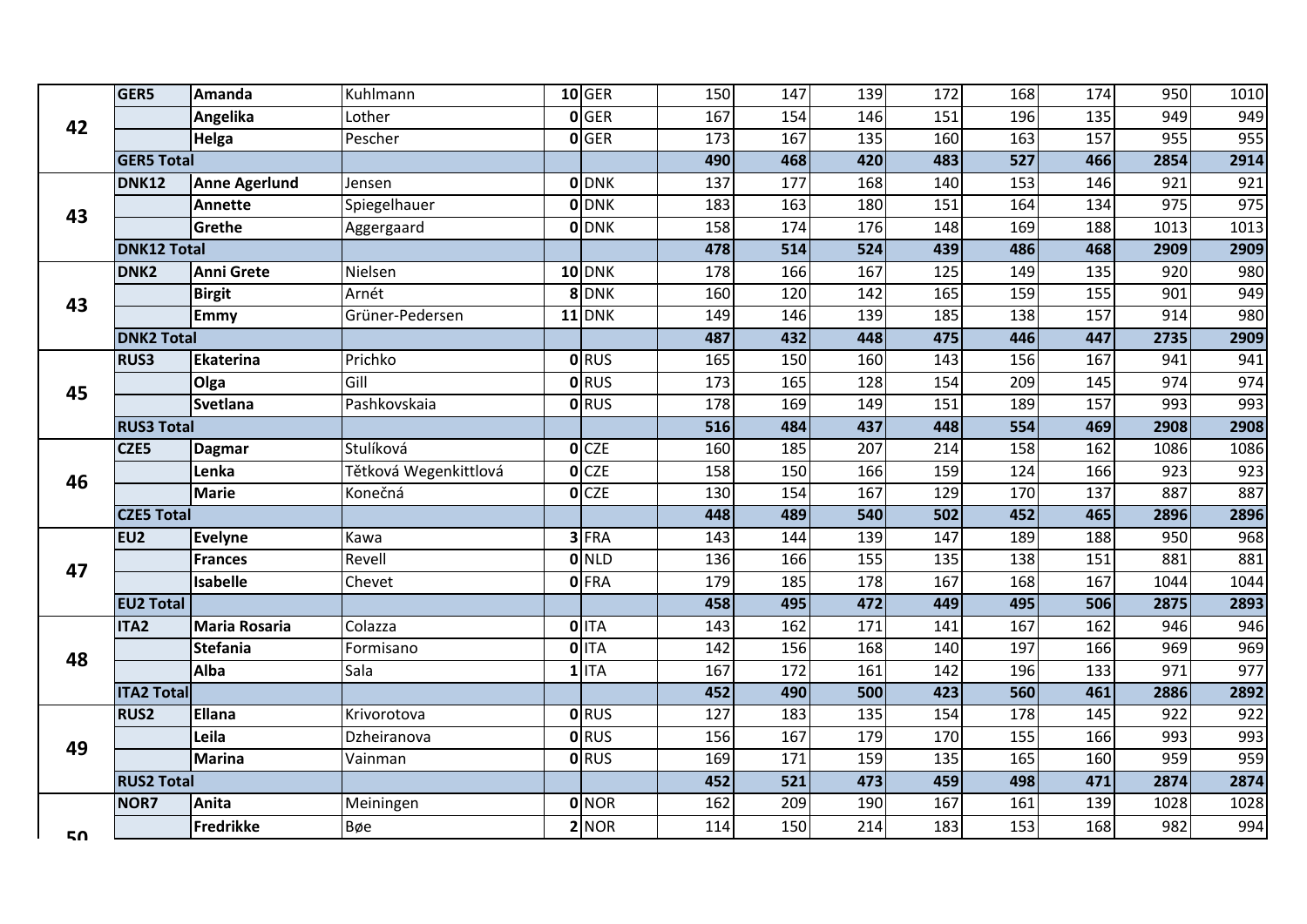| JU |                    | <b>Toril</b>    | Dammen          | 0 NOR        | 153 | 124 | 173 | 165              | 108               | 121 | 844  | 844              |
|----|--------------------|-----------------|-----------------|--------------|-----|-----|-----|------------------|-------------------|-----|------|------------------|
|    | <b>NOR7 Total</b>  |                 |                 |              | 429 | 483 | 577 | 515              | 422               | 428 | 2854 | 2866             |
|    | FIN4               | <b>Maila</b>    | Uusisalo        | 10 FIN       | 154 | 127 | 151 | 146              | 146               | 151 | 875  | 935              |
|    |                    | Pirjo           | Kosunen         | $6$ FIN      | 146 | 145 | 133 | 135              | 149               | 182 | 890  | 926              |
| 51 |                    | Raili           | Tuominen        | $19$ FIN     | 159 | 116 | 143 | 158              | 159               | 154 | 889  | 1003             |
|    | <b>FIN4 Total</b>  |                 |                 |              | 459 | 388 | 427 | 439              | 454               | 487 | 2654 | 2864             |
|    | EU <sub>3</sub>    | <b>Estela</b>   | Baranauskiene   | <b>O</b> LTU | 166 | 178 | 168 | 136              | 150               | 169 | 967  | $\overline{967}$ |
|    |                    | Janina          | Skabickiene     | <b>O</b> LTU | 146 | 131 | 165 | 176              | 172               | 161 | 951  | 951              |
| 52 |                    | <b>Manuela</b>  | Lechner         | 0 GER        | 147 | 123 | 173 | 180              | 150               | 167 | 940  | 940              |
|    | <b>EU3 Total</b>   |                 |                 |              | 459 | 432 | 506 | 492              | 472               | 497 | 2858 | 2858             |
|    | <b>FIN19</b>       | Anna-Maija      | Nylund          | $1$ FIN      | 146 | 174 | 158 | 140              | $\frac{155}{155}$ | 158 | 931  | 937              |
|    |                    | Kirsti          | <b>Bruun</b>    | $3$ FIN      | 129 | 152 | 112 | 163              | 137               | 199 | 892  | 910              |
| 53 |                    | <b>Maaret</b>   | <b>Starck</b>   | $1$ FIN      | 169 | 149 | 225 | 142              | 154               | 163 | 1002 | 1008             |
|    | <b>FIN19 Total</b> |                 |                 |              | 444 | 475 | 495 | 445              | 446               | 520 | 2825 | 2855             |
| 54 | GER <sub>6</sub>   | <b>Carmen</b>   | Krüger          | <b>O</b> GER | 158 | 158 | 151 | 176              | 174               | 191 | 1008 | 1008             |
|    |                    | <b>Heidi</b>    | Scholtheis      | $6$ GER      | 160 | 159 | 124 | 164              | 178               | 157 | 942  | 978              |
|    |                    | Lydia           | Heck-Seipel     | $0$ GER      | 167 | 140 | 142 | 157              | 121               | 141 | 868  | 868              |
|    | <b>GER6 Total</b>  |                 |                 |              | 485 | 457 | 417 | 497              | 473               | 489 | 2818 | 2854             |
|    | NOR <sub>8</sub>   | Evy             | Olsen           | 0 NOR        | 146 | 180 | 174 | 150              | 160               | 139 | 949  | 949              |
| 55 |                    | <b>Kjellaug</b> | Aalbotsjord     | <b>O</b> NOR | 141 | 142 | 126 | $\frac{125}{2}$  | 152               | 190 | 876  | 876              |
|    |                    | <b>Rigmor</b>   | Holdal          | <b>O</b> NOR | 161 | 194 | 156 | 168              | $\overline{177}$  | 170 | 1026 | 1026             |
|    | <b>NOR8 Total</b>  |                 |                 |              | 448 | 516 | 456 | 443              | 489               | 499 | 2851 | 2851             |
|    | CHE1               | <b>Brigitte</b> | Ecoffey         | $O$ CHE      | 134 | 175 | 133 | 135              | 155               | 140 | 872  | 872              |
| 56 |                    | <b>Ruth</b>     | Doppler         | $O$ CHE      | 152 | 181 | 149 | 190              | 234               | 194 | 1100 | 1100             |
|    |                    | <b>Theres</b>   | <b>Bolliger</b> | $6$ CHE      | 156 | 162 | 100 | 126              | 147               | 151 | 842  | 878              |
|    | <b>CHE1 Total</b>  |                 |                 |              | 442 | 518 | 382 | 451              | 536               | 485 | 2814 | 2850             |
|    | <b>NOR10</b>       | Grete           | Herøy           | 0 NOR        | 152 | 174 | 114 | 160              | 194               | 156 | 950  | 950              |
| 57 |                    | Janne           | Monsen          | <b>O</b> NOR | 165 | 185 | 208 | $\overline{222}$ | 187               | 160 | 1127 | 1127             |
|    |                    | <b>Phebe F</b>  | Dahlhaug        | 0 NOR        | 121 | 144 | 128 | 103              | 133               | 142 | 771  | $\overline{771}$ |
|    | <b>NOR10 Total</b> |                 |                 |              | 438 | 503 | 450 | 485              | 514               | 458 | 2848 | 2848             |
|    | <b>FIN8</b>        | Marja           | Hongisto        | $0$ FIN      | 175 | 163 | 158 | 185              | 148               | 149 | 978  | 978              |
| 58 |                    | Seija           | Saario          | $5$ FIN      | 131 | 171 | 131 | 169              | 128               | 171 | 901  | 931              |
|    |                    | <b>Tarja</b>    | Pennanen        | $0$ FIN      | 158 | 138 | 128 | 173              | 168               | 173 | 938  | 938              |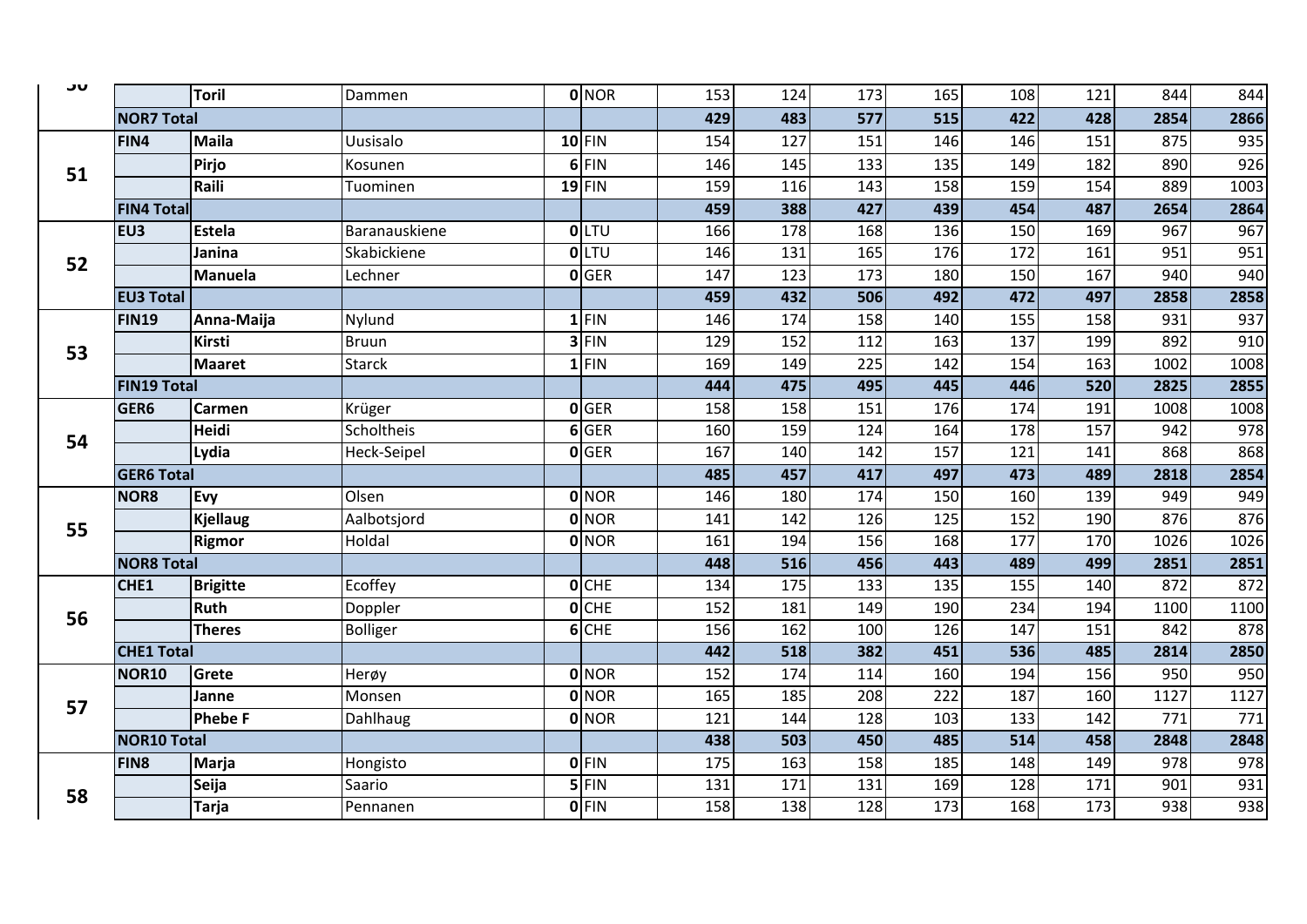|    | <b>FIN8 Total</b> |                 |                         |              | 464 | 472 | 417 | 527               | 444             | 493               | 2817 | 2847 |
|----|-------------------|-----------------|-------------------------|--------------|-----|-----|-----|-------------------|-----------------|-------------------|------|------|
|    | NOR1              | Randi           | Hansen                  | <b>O</b> NOR | 159 | 157 | 159 | 148               | 144             | 169               | 936  | 936  |
| 59 |                   | Sylvi           | Berge                   | <b>O</b> NOR | 149 | 180 | 169 | 150               | 156             | 182               | 986  | 986  |
|    |                   | Gerd            | <b>Brandett</b>         | <b>O</b> NOR | 158 | 148 | 139 | 173               | 156             | 150               | 924  | 924  |
|    | <b>NOR1</b> Total |                 |                         |              | 466 | 485 | 467 | 471               | 456             | 501               | 2846 | 2846 |
|    | FRA9              | <b>Beatrice</b> | Petiot                  | 0 FRA        | 152 | 143 | 165 | 211               | 172             | 148               | 991  | 991  |
| 60 |                   | <b>Eliane</b>   | Lamy                    | 9 FRA        | 137 | 150 | 149 | 155               | 139             | 148               | 878  | 932  |
|    |                   | Loise           | Chaix                   | <b>0 FRA</b> | 155 | 151 | 145 | 174               | 145             | 150               | 920  | 920  |
|    | <b>FRA9 Total</b> |                 |                         |              | 444 | 444 | 459 | 540               | 456             | 446               | 2789 | 2843 |
|    | ISR <sub>2</sub>  | <b>Orna</b>     | Karmazin                | 0 ISR        | 195 | 137 | 176 | 147               | 162             | 181               | 998  | 998  |
| 61 |                   | Rhona           | Gill                    | $0$ ISR      | 154 | 155 | 159 | 186               | 157             | 181               | 992  | 992  |
|    |                   | Shoshana        | Nadav                   | 0 ISR        | 117 | 145 | 155 | 132               | 128             | $\frac{175}{175}$ | 852  | 852  |
|    | <b>ISR2 Total</b> |                 |                         |              | 466 | 437 | 490 | 465               | 447             | $\overline{537}$  | 2842 | 2842 |
|    | FIN1              | <b>Anneli</b>   | Kalliokoski-Viitanen    | $1$ FIN      | 173 | 164 | 183 | 154               | 195             | 128               | 997  | 1003 |
| 62 |                   | Helena          | Viljava                 | $3$ FIN      | 112 | 109 | 135 | 148               | 153             | 145               | 802  | 820  |
|    |                   | Liisa           | Mustonen                | 7 FIN        | 150 | 162 | 158 | 160               | 200             | 138               | 968  | 1010 |
|    | <b>FIN1 Total</b> |                 |                         |              | 435 | 435 | 476 | 462               | 548             | 411               | 2767 | 2833 |
|    | NLD1              | Addy            | Kuijpers-In 'T Groen    | $4$ NLD      | 146 | 115 | 139 | 134               | $\frac{1}{2}$   | 151               | 857  | 881  |
| 63 |                   | <b>Kirsten</b>  | Kooij Van Der-Van Boven | $0$ NLD      | 199 | 195 | 178 | 154               | 144             | 184               | 1054 | 1054 |
|    |                   | <b>Tineke</b>   | Meerbeek-de Bruin       | $0$ NLD      | 152 | 105 | 176 | 153               | $\frac{132}{ }$ | $\frac{167}{167}$ | 885  | 885  |
|    | <b>NLD1 Total</b> |                 |                         |              | 497 | 415 | 493 | 441               | 448             | 502               | 2796 | 2820 |
|    | FRA8              | Evelyne         | Simier                  | $3$ FRA      | 128 | 156 | 142 | $\frac{145}{145}$ | 149             | 188               | 908  | 926  |
| 64 |                   | <b>Nadine</b>   | Robert                  | <b>0 FRA</b> | 147 | 189 | 180 | 167               | 170             | 154               | 1007 | 1007 |
|    |                   | Nicole          | Bernon                  | $5$ FRA      | 182 | 161 | 125 | 127               | 146             | 113               | 854  | 884  |
|    | <b>FRA8 Total</b> |                 |                         |              | 457 | 506 | 447 | 439               | 465             | 455               | 2769 | 2817 |
|    | NOR3              | Kirsti          | Rørvik                  | <b>O</b> NOR | 147 | 146 | 194 | 125               | 197             | 203               | 1012 | 1012 |
| 65 |                   | Unni            | Stein                   | <b>O</b> NOR | 136 | 173 | 149 | 172               | 137             | 168               | 935  | 935  |
|    |                   | Laila           | Husøy                   | 0 NOR        | 144 | 133 | 149 | 110               | 165             | 162               | 863  | 863  |
|    | <b>NOR3 Total</b> |                 |                         |              | 427 | 452 | 492 | 407               | 499             | 533               | 2810 | 2810 |
|    | <b>AUT2</b>       | Carina          | Linduska                | 0 AUT        | 169 | 130 | 125 | 125               | 166             | 148               | 863  | 863  |
| 66 |                   | Gabriel         | Dagmar                  | 0 AUT        | 151 | 169 | 169 | 183               | 191             | 156               | 1019 | 1019 |
|    |                   | Helga           | Mayr                    | $2$ AUT      | 177 | 133 | 160 | 150               | 149             | 141               | 910  | 922  |
|    | <b>AUT2 Total</b> |                 |                         |              | 497 | 432 | 454 | 458               | 506             | 445               | 2792 | 2804 |
|    | <b>FIN20</b>      | Anja            | Rainisalo               | 8 FIN        | 157 | 162 | 175 | 123               | 156             | $\overline{143}$  | 916  | 964  |
|    |                   |                 |                         |              |     |     |     |                   |                 |                   |      |      |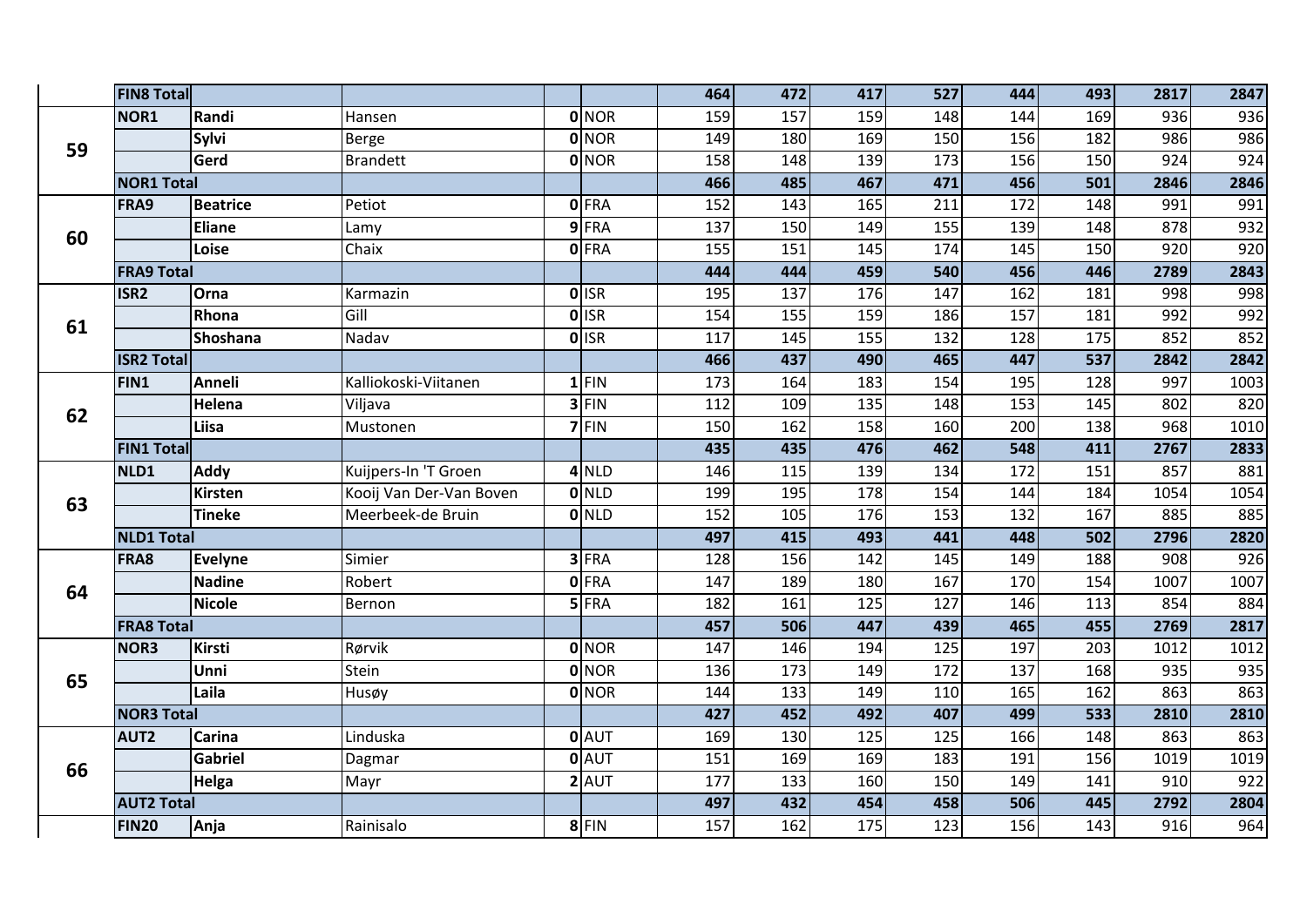|                                                                                    |                    | Eeva               | Jalagin       | $4$ FIN            | 141 | 120 | 164               | 88  | 106 | 159              | 778              | 802              |
|------------------------------------------------------------------------------------|--------------------|--------------------|---------------|--------------------|-----|-----|-------------------|-----|-----|------------------|------------------|------------------|
|                                                                                    |                    | Raili              | Nisula        | $4$ FIN            | 167 | 168 | 149               | 147 | 163 | 191              | 985              | 1009             |
| 67<br>68<br>ISL <sub>2</sub><br>68<br>70<br>ISR1<br>71<br>72<br>CZE4<br>73<br>CZE2 | <b>FIN20 Total</b> |                    |               |                    | 465 | 450 | 488               | 358 | 425 | 493              | 2679             | 2775             |
|                                                                                    | <b>FIN17</b>       | Arja               | Jyväsjärvi    | 3 FIN              | 143 | 153 | 135               | 141 | 177 | 153              | 902              | 920              |
|                                                                                    |                    | <b>Minna</b>       | Nikkinen      | $0$ FIN            | 154 | 135 | 159               | 147 | 148 | 147              | 890              | 890              |
|                                                                                    |                    | <b>Pirkko</b>      | Malmi         | $10$ FIN           | 131 | 150 | 161               | 144 | 168 | 141              | 895              | 955              |
|                                                                                    | <b>FIN17 Total</b> |                    |               |                    | 428 | 438 | 455               | 432 | 493 | 441              | 2687             | 2765             |
|                                                                                    |                    | <b>Bara</b>        | Agustsdottir  | $0$ <sub>ISL</sub> | 190 | 155 | 153               | 150 | 188 | 135              | 971              | 971              |
|                                                                                    |                    | Jona               | Gunnarsdottir | $2$ ISL            | 127 | 167 | 166               | 120 | 130 | 136              | 846              | 858              |
|                                                                                    |                    | <b>Sigurlaug</b>   | Jakobsdottir  | $O$ <sub>ISL</sub> | 116 | 187 | 184               | 159 | 138 | 152              | 936              | 936              |
|                                                                                    | <b>ISL2 Total</b>  |                    |               |                    | 433 | 509 | 503               | 429 | 456 | 423              | 2753             | 2765             |
|                                                                                    | NOR5               | Åshild             | Blomli        | <b>O</b> NOR       | 125 | 141 | 138               | 136 | 171 | 165              | 876              | 876              |
|                                                                                    |                    | <b>Eli Anne</b>    | Larsen        | 0 NOR              | 189 | 150 | 200               | 157 | 136 | 176              | 1008             | 1008             |
|                                                                                    |                    | <b>Eva Annie</b>   | Magnussen     | 6 NOR              | 113 | 156 | 112               | 179 | 137 | 140              | 837              | 873              |
|                                                                                    | <b>NOR5 Total</b>  |                    |               |                    | 427 | 447 | 450               | 472 | 444 | 481              | 2721             | 2757             |
|                                                                                    |                    | Gur                | Ziva          | <b>O</b> ISR       | 175 | 124 | 145               | 169 | 121 | 152              | 886              | 886              |
|                                                                                    |                    | Hana               | <b>Duanis</b> | OISR               | 132 | 166 | 169               | 140 | 164 | 157              | 928              | 928              |
|                                                                                    |                    | <b>Maya</b>        | Geva          | OISR               | 139 | 151 | 141               | 166 | 144 | 200              | 941              | 941              |
|                                                                                    | <b>ISR1 Total</b>  |                    |               |                    | 446 | 441 | 455               | 475 | 429 | 509              | 2755             | 2755             |
|                                                                                    | NOR <sub>2</sub>   | <b>Ann Kristin</b> | Dahl          | <b>O</b> NOR       | 147 | 145 | 178               | 124 | 166 | 151              | 911              | 911              |
|                                                                                    |                    | <b>Bertelsen</b>   | Gunn          | 0 NOR              | 124 | 158 | 146               | 144 | 183 | 166              | 921              | 921              |
|                                                                                    |                    | <b>Nina</b>        | Marring       | 0 NOR              | 162 | 164 | $\frac{155}{155}$ | 158 | 139 | 139              | $\overline{917}$ | $\overline{917}$ |
|                                                                                    | <b>NOR2 Total</b>  |                    |               |                    | 433 | 467 | 479               | 426 | 488 | 456              | 2749             | 2749             |
|                                                                                    |                    | Anežka             | Lencová       | $O$ CZE            | 119 | 142 | 165               | 163 | 138 | 185              | 912              | 912              |
|                                                                                    |                    | Dáša               | Flegelová     | $0$ CZE            | 125 | 128 | 156               | 137 | 172 | $\overline{214}$ | 932              | 932              |
|                                                                                    |                    | Věra               | Fryšová       | $0$ CZE            | 163 | 161 | 159               | 149 | 157 | 115              | 904              | 904              |
|                                                                                    | <b>CZE4 Total</b>  |                    |               |                    | 407 | 431 | 480               | 449 | 467 | $\overline{514}$ | 2748             | 2748             |
|                                                                                    |                    | Anna               | Brokešová     | $3$ CZE            | 162 | 182 | 142               | 157 | 150 | 130              | 923              | 941              |
| 74                                                                                 |                    | <b>Dagmar</b>      | Tomášková     | $1$ CZE            | 124 | 135 | 141               | 160 | 148 | 146              | 854              | 860              |
|                                                                                    |                    | Eva                | Appeltauerová | $O$ CZE            | 161 | 117 | 202               | 135 | 161 | 167              | 943              | 943              |
|                                                                                    | <b>CZE2 Total</b>  |                    |               |                    | 447 | 434 | 485               | 452 | 459 | 443              | 2720             | 2744             |
|                                                                                    | DNK7               | <b>Bente</b>       | Skaarup       | 3 DNK              | 122 | 127 | 96                | 149 | 126 | 141              | 761              | 779              |
| 75                                                                                 |                    | <b>Karen</b>       | Ohlsen        | 8 DNK              | 180 | 181 | 139               | 160 | 158 | 164              | 982              | 1030             |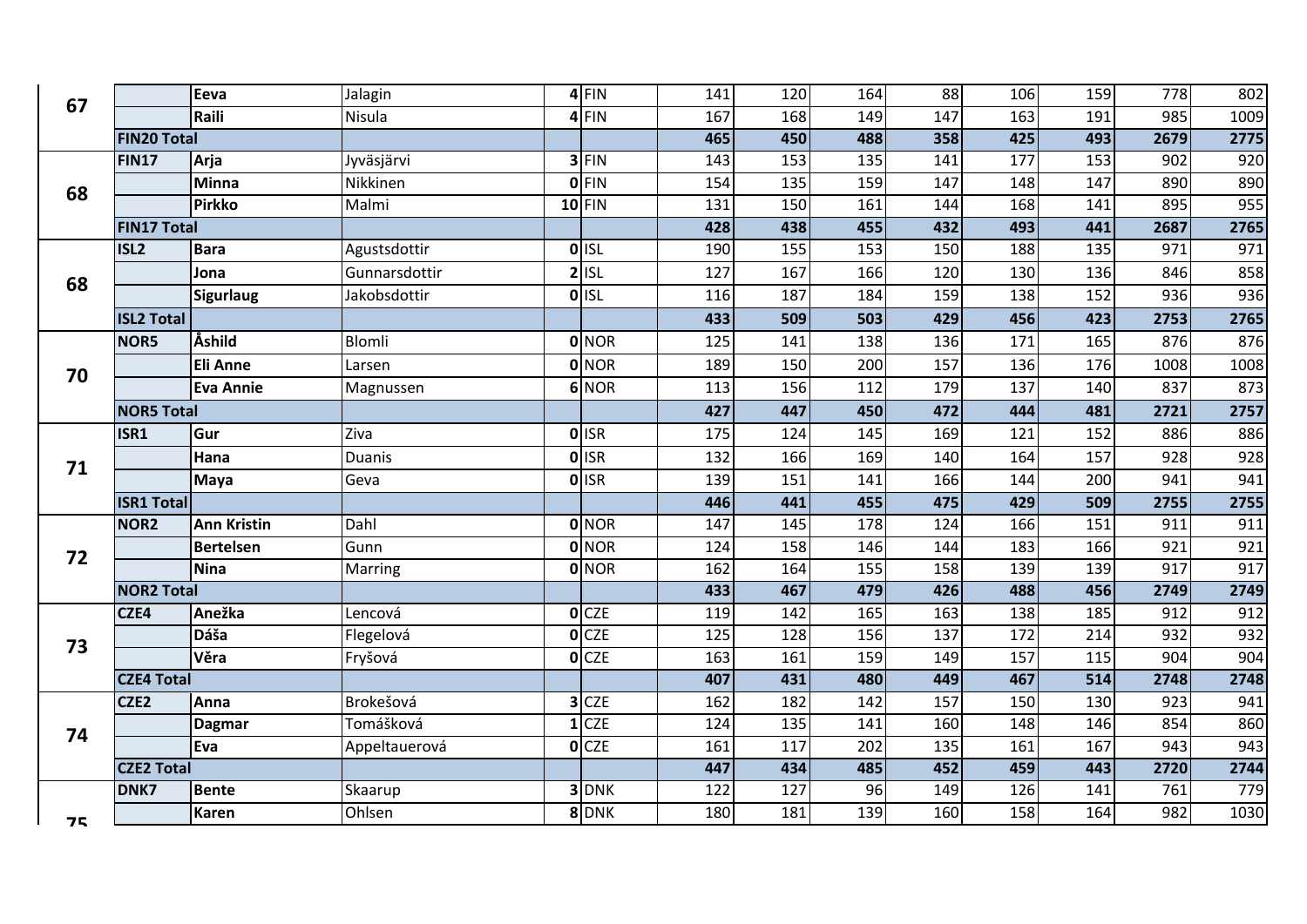| 809<br>929                |
|---------------------------|
| 2552<br>2738              |
| $\overline{923}$<br>851   |
| 931<br>1027               |
| 765<br>765                |
| 2715<br>2547              |
| 853<br>853                |
| 984<br>984                |
| 876<br>876                |
| 2713<br>2713              |
| 889<br>889                |
| 931<br>931                |
| 888<br>888                |
| 2708<br>2708              |
| 918<br>918                |
| 515<br>659                |
| 1068<br>1116              |
| 2693<br>2501              |
| 905<br>905                |
| 824<br>824                |
| 963<br>963                |
| 2692<br>2692              |
| 999<br>1041               |
| 868<br>868                |
| 783<br>783                |
| 2650<br>2692              |
| 808<br>808                |
| 935<br>935                |
| 939<br>939                |
| 2682                      |
| 846                       |
| 958                       |
| 864                       |
| 2682<br>846<br>928<br>834 |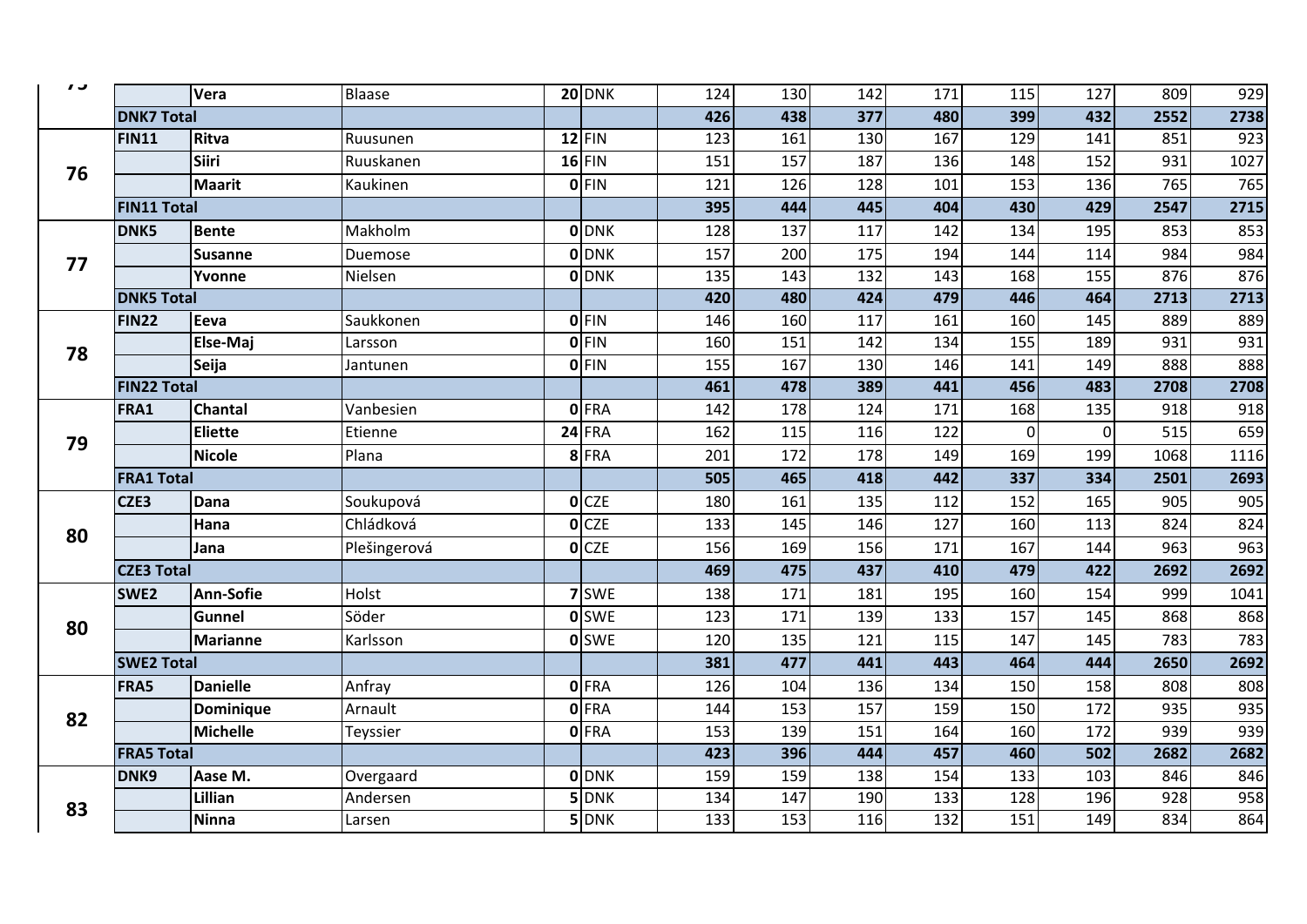|    | <b>DNK9 Total</b>  |                          |            |                    | 426              | 459              | 444 | 419             | 412               | 448              | 2608             | 2668 |
|----|--------------------|--------------------------|------------|--------------------|------------------|------------------|-----|-----------------|-------------------|------------------|------------------|------|
|    | <b>FIN18</b>       | Eija-Liisa               | Lähdemäki  | $2$ FIN            | 144              | 103              | 115 | 118             | $\frac{124}{x}$   | 112              | 716              | 728  |
| 84 |                    | Jokinen                  | Terttu     | $0$ FIN            | 153              | 144              | 174 | 188             | 190               | $\overline{132}$ | 981              | 981  |
|    |                    | <b>Pirjo</b>             | Koski      | 7 FIN              | 165              | 138              | 174 | 167             | 130               | 141              | $\overline{915}$ | 957  |
|    | <b>FIN18 Total</b> |                          |            |                    | 462              | $\overline{385}$ | 463 | 473             | 444               | 385              | 2612             | 2666 |
|    | DNK1               | <b>Jette</b>             | Olesen     | 9 DNK              | 109              | 149              | 144 | 134             | 134               | 139              | 809              | 863  |
| 85 |                    | Liselotte                | Dahl       | 4DNK               | 152              | 144              | 158 | 127             | 161               | 124              | 866              | 890  |
|    |                    | Lone                     | Binderup   | 3 DNK              | 138              | 174              | 160 | 148             | $\frac{115}{115}$ | 110              | 845              | 863  |
|    | <b>DNK1 Total</b>  |                          |            |                    | 399              | 467              | 462 | 409             | 410               | $\frac{1}{373}$  | 2520             | 2616 |
|    | EU1                | <b>Illana</b>            | Romano     | $0$ ISR            | 148              | 132              | 131 | $\frac{155}{ }$ | 140               | 160              | 866              | 866  |
| 86 |                    | <b>Monica</b>            | Gustafsson | <b>O</b> SWE       | 106              | $\boxed{115}$    | 151 | 140             | $\overline{177}$  | 111              | 800              | 800  |
|    |                    | <b>Sara</b>              | Golan      | $1$ ISR            | 145              | 131              | 147 | 166             | 172               | 158              | 919              | 925  |
|    | <b>EU1 Total</b>   |                          |            |                    | 399              | $\boxed{378}$    | 429 | 461             | 489               | 429              | 2585             | 2591 |
|    | NOR11              | May                      | Georgsen   | <b>O</b> NOR       | 147              | 110              | 115 | 157             | 153               | 138              | 820              | 820  |
| 87 |                    | <b>Inger Marie</b>       | Rosø       | <b>O</b> NOR       | 142              | 119              | 136 | 167             | 151               | 153              | 868              | 868  |
|    |                    | Lise Mørch               | Petersen   | 0 NOR              | 158              | 121              | 154 | 134             | 114               | 161              | 842              | 842  |
|    | <b>NOR11 Total</b> |                          |            |                    | 447              | 350              | 405 | 458             | 418               | 452              | 2530             | 2530 |
| 88 | ISR3               | Liza                     | Binyamin   | 0 ISR              | 140              | 176              | 130 | 140             | 124               | 127              | 837              | 837  |
|    |                    | <b>Ruth</b>              | Hadar      | $4$ ISR            | 123              | 134              | 153 | 152             | 101               | 155              | 818              | 842  |
|    |                    | Anat                     | Sagie      | $\overline{0}$ ISR | 117              | 137              | 144 | 135             | 156               | 136              | 825              | 825  |
|    | <b>ISR3 Total</b>  |                          |            |                    | 380              | 447              | 427 | 427             | 381               | 418              | 2480             | 2504 |
|    | FIN2               | <b>Hannele</b>           | Nieminen   | $0$ FIN            | 182              | 180              | 150 | 143             | 116               | 128              | 899              | 899  |
| 89 |                    | Minna                    | Kettunen   | $0$ FIN            | 145              | 140              | 187 | 208             | 128               | 155              | 963              | 963  |
|    |                    | Päivi                    | Perälampi  | 0 FIN              | 111              | 107              | 98  | 112             | 93                | 103              | 624              | 624  |
|    | <b>FIN2 Total</b>  |                          |            |                    | 438              | 427              | 435 | 463             | $\frac{1}{337}$   | 386              | 2486             | 2486 |
|    | <b>FIN23</b>       | Liisa                    | Leskinen   | $2$ FIN            | 160              | 139              | 172 | 147             | 164               | 151              | 933              | 945  |
| 90 |                    | Marja-Liisa              | Bärlund    | $10$ FIN           | 90               | 108              | 105 | 82              | $\overline{88}$   | 108              | 581              | 641  |
|    |                    | Ulla-Maija               | Lähde      | $2$ FIN            | 124              | 131              | 103 | 139             | $\frac{133}{ }$   | 159              | 789              | 801  |
|    | <b>FIN23 Total</b> |                          |            |                    | $\overline{374}$ | 378              | 380 | 368             | 385               | 418              | 2303             | 2387 |
|    | <b>DNK8</b>        | Liselotte                | Parling    | <b>ODNK</b>        | 123              | 148              | 117 | 132             | 111               | 135              | 766              | 766  |
| 91 |                    | <b>Rita Karin</b>        | Danielsen  | 4 DNK              | 133              | 142              | 137 | 138             | 128               | 142              | 820              | 844  |
|    |                    | <b>Charlotte Kidmose</b> | Lind       | <b>ODNK</b>        | 134              | 108              | 141 | 132             | 111               | 125              | 751              | 751  |
|    | <b>DNK8 Total</b>  |                          |            |                    | 390              | 398              | 395 | 402             | 350               | 402              | 2337             | 2361 |
|    | DNK11              | Betina                   | Jensen     | <b>O</b> DNK       | 110              | $\overline{125}$ | 100 | 146             | $\overline{78}$   | $\frac{1}{24}$   | 683              | 683  |
|    |                    |                          |            |                    |                  |                  |     |                 |                   |                  |                  |      |